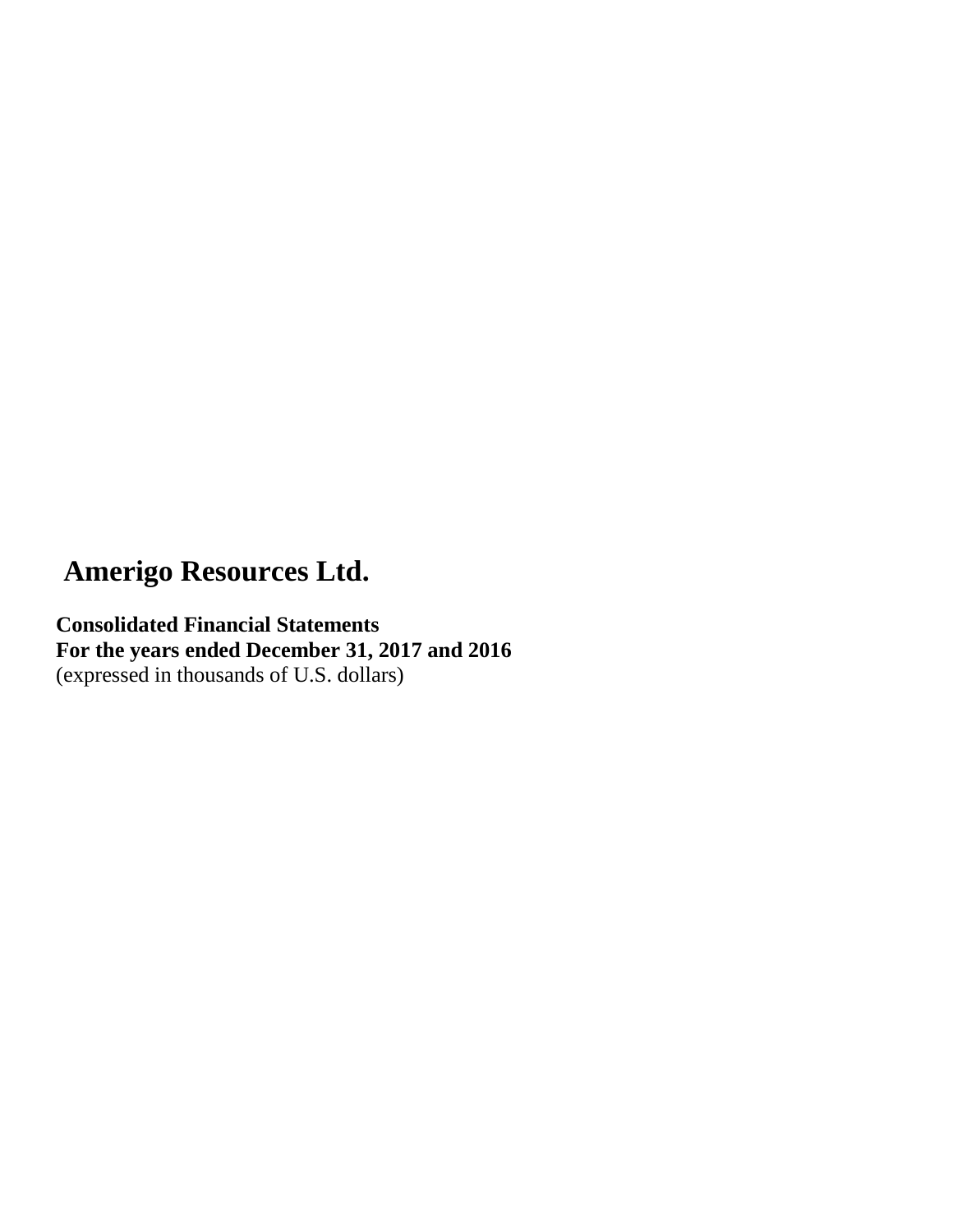



### **MANAGEMENT'S RESPONSIBILITY FOR FINANCIAL REPORTING**

The Financial Statements, the Management's Discussion and Analysis and the information contained in the company's annual filing of financial results have been prepared by the management of the company.

The Financial Statements have been prepared in accordance with International Financial Reporting Standards and, where appropriate, reflect management's best estimates and judgments based on currently available information.

The Audit Committee of the Board of Directors, consisting of three independent members, meets periodically with management and the independent auditors to review the scope and result of the annual audit, and to review the Financial Statements and related financial reporting matters prior to submitting the financial statements to the Board for approval.

The company's independent auditors, who are appointed by the shareholders, conducted an audit in accordance with Canadian generally accepted auditing standards to allow them to express an opinion on the Financial Statements.

A system of internal control is maintained to provide reasonable assurance that financial information is accurate and reliable. Management conducts ongoing reviews and evaluation of these controls and report on their findings to management and the Audit Committee.

*"Rob Henderson" "Aurora Davidson"*  Rob Henderson **Aurora Davidson** Aurora Davidson President and Chief Executive Officer Chief Financial Officer

February 20, 2018 February 20, 2018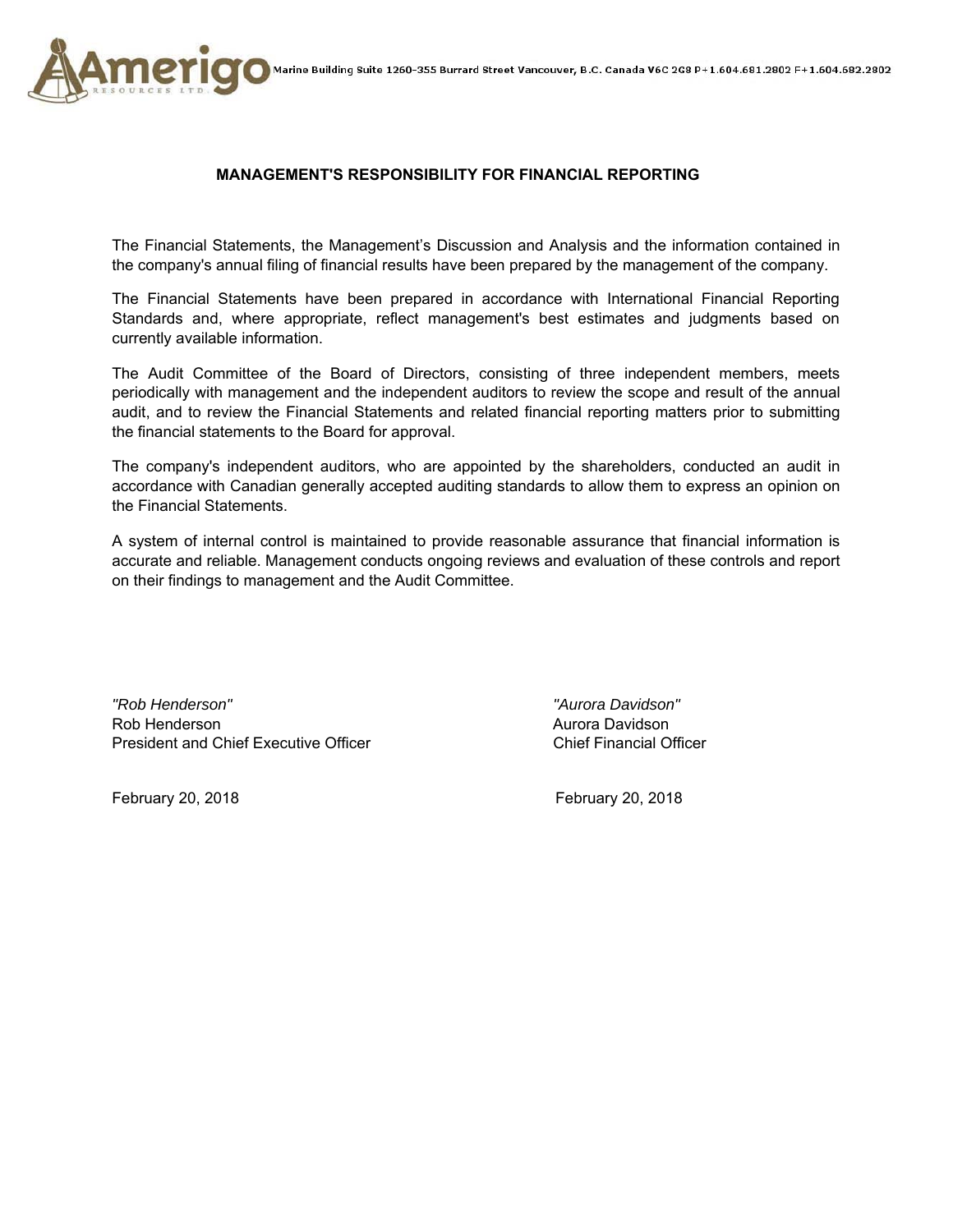

February 20, 2018

### **Independent Auditor's Report**

### **To the Shareholders of Amerigo Resources Ltd.**

We have audited the accompanying consolidated financial statements of Amerigo Resources Ltd., which comprise the consolidated statements of financial position as at December 31, 2017 and December 31, 2016 and the consolidated statements of comprehensive income (loss), cash flows and equity for the years then ended, and the related notes, which comprise a summary of significant accounting policies and other explanatory information.

### **Management's responsibility for the consolidated financial statements**

Management is responsible for the preparation and fair presentation of these consolidated financial statements in accordance with International Financial Reporting Standards as issued by the International Accounting Standards Board, and for such internal control as management determines is necessary to enable the preparation of consolidated financial statements that are free from material misstatement, whether due to fraud or error.

#### **Auditor's responsibility**

Our responsibility is to express an opinion on these consolidated financial statements based on our audits. We conducted our audits in accordance with Canadian generally accepted auditing standards. Those standards require that we comply with ethical requirements and plan and perform the audit to obtain reasonable assurance about whether the consolidated financial statements are free from material misstatement.

An audit involves performing procedures to obtain audit evidence about the amounts and disclosures in the consolidated financial statements. The procedures selected depend on the auditor's judgment, including the assessment of the risks of material misstatement of the consolidated financial statements, whether due to fraud or error. In making those risk assessments, the auditor considers internal control relevant to the entity's preparation and fair presentation of the consolidated financial statements in order to design audit procedures that are appropriate in the circumstances, but not for the purpose of expressing an opinion on the effectiveness of the entity's internal control. An audit also includes evaluating the appropriateness of accounting policies used and the reasonableness of accounting estimates made by management, as well as evaluating the overall presentation of the consolidated financial statements.

We believe that the audit evidence we have obtained in our audits is sufficient and appropriate to provide a basis for our audit opinion.

*PricewaterhouseCoopers LLP*

"PwC" refers to PricewaterhouseCoopers LLP, an Ontario limited liability partnership.

*PricewaterhouseCoopers Place, 250 Howe Street, Suite 1400, Vancouver, British Columbia, Canada V6C 3S7 T: +1 604 806 7000, F: +1 604 806 7806*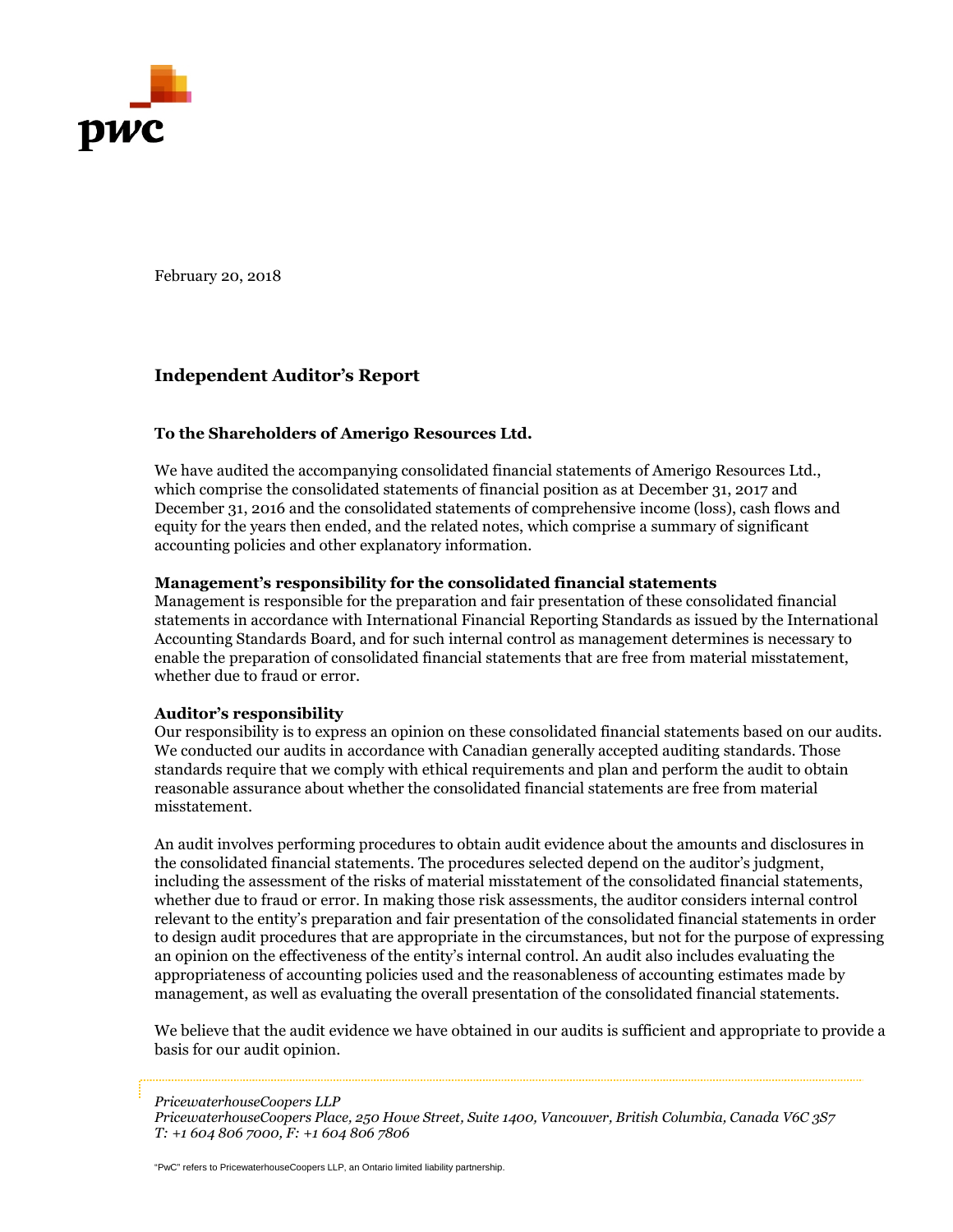

### **Opinion**

In our opinion, the consolidated financial statements present fairly, in all material respects, the financial position of Amerigo Resources Ltd. as at December 31, 2017 and December 31, 2016 and its financial performance and its cash flows for the years then ended in accordance with International Financial Reporting Standards.

**(Signed) "PricewaterhouseCoopers LLP"** 

**Chartered Professional Accountants**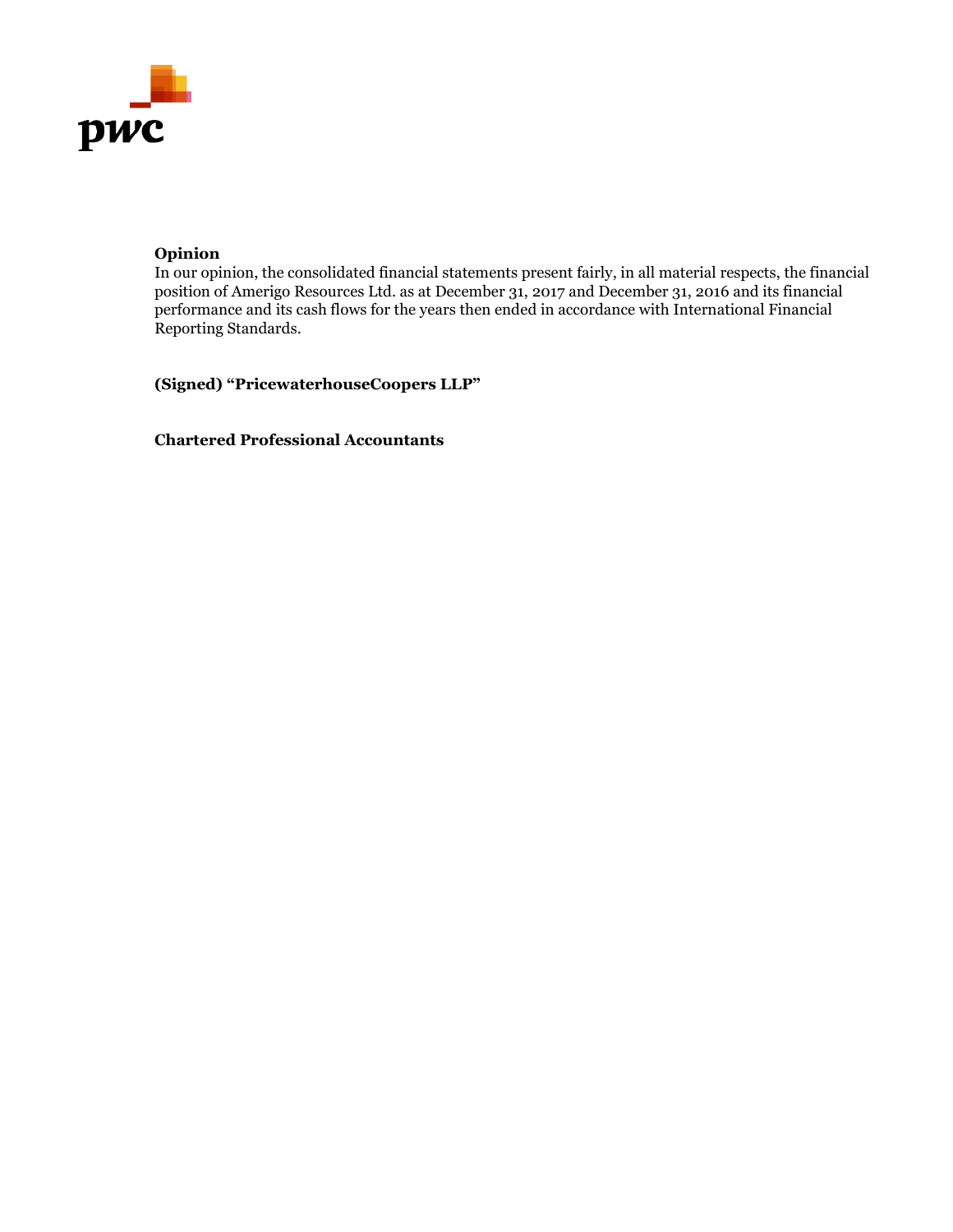Consolidated Statements of Financial Position

### (expressed in thousands of U.S. dollars)

|                                        |              | December 31, | December 31, |
|----------------------------------------|--------------|--------------|--------------|
|                                        |              | 2017         | 2016         |
|                                        | <b>Notes</b> | \$           | \$           |
| <b>Assets</b><br><b>Current assets</b> |              |              |              |
|                                        | 6            | 27,524       | 15,921       |
| Cash and cash equivalents              | 7            | 7,710        | 8,008        |
| Trade and other receivables            | $\tau$       | 1,627        | 6,476        |
| Taxes receivable                       |              |              | 170          |
| Prepaid expenses                       |              | 1,408        |              |
| Inventories                            | 8            | 7,792        | 9,648        |
|                                        |              | 46,061       | 40,223       |
| <b>Non-current assets</b>              |              | 176,011      | 174,222      |
| Property, plant and equipment          | 10           | 4,509        | 4,767        |
| Intangible assets                      |              |              |              |
| Investments                            | 9            | 3,014        | 1,518        |
| Other non-current assets               |              | 931          | 906          |
| Deferred income tax asset              | 15           | 23           | 50           |
| <b>Total assets</b>                    |              | 230,549      | 221,686      |
| <b>Liabilities</b>                     |              |              |              |
| <b>Current liabilities</b>             |              |              |              |
| Current portion of borrowings          | 12           | 20,810       | 10,733       |
| Trade and other payables               | 11           | 13,052       | 15,819       |
| DET royalties                          | 5, 11        | 11,990       | 11,273       |
| Current income tax liabilities         | 15           | 3,368        | 76           |
| Current portion of derivative          | 11, 13       | 1,151        | 1,617        |
| Current portion of interest rate swap  | 12           | 190          | 76           |
|                                        |              | 50,561       | 39,594       |
| <b>Non-current liabilities</b>         |              |              |              |
| <b>Borrowings</b>                      | 12           | 42,257       | 59,114       |
| Deferred income tax liability          | 15           | 26,876       | 25,539       |
| Derivative                             | 11, 13       | 11,042       | 7,376        |
| Severance provisions                   | 11           | 981          | 811          |
| Other non-current liabilities          | 11           | 656          | 1,243        |
| Interest rate swap                     | 12           |              | 132          |
| <b>Total liabilities</b>               |              | 132,373      | 133,809      |
| <b>Equity</b>                          | 14           |              |              |
| Share capital                          |              | 78,954       | 78,168       |
| Other reserves                         |              | 7,916        | 7,447        |
| Accumulated other comprehensive loss   |              | (992)        | (2,047)      |
| Retained earnings                      |              | 12,298       | 4,309        |
| Total equity                           |              | 98,176       | 87,877       |
| <b>Total equity and liabilities</b>    |              | 230,549      | 221,686      |
| <b>Commitments</b>                     | 12.23        |              |              |

The accompanying notes are an integral part of these consolidated financial statements.

**Approved by the Board of Directors** "Robert Gayton" "George Ireland" Director Director Director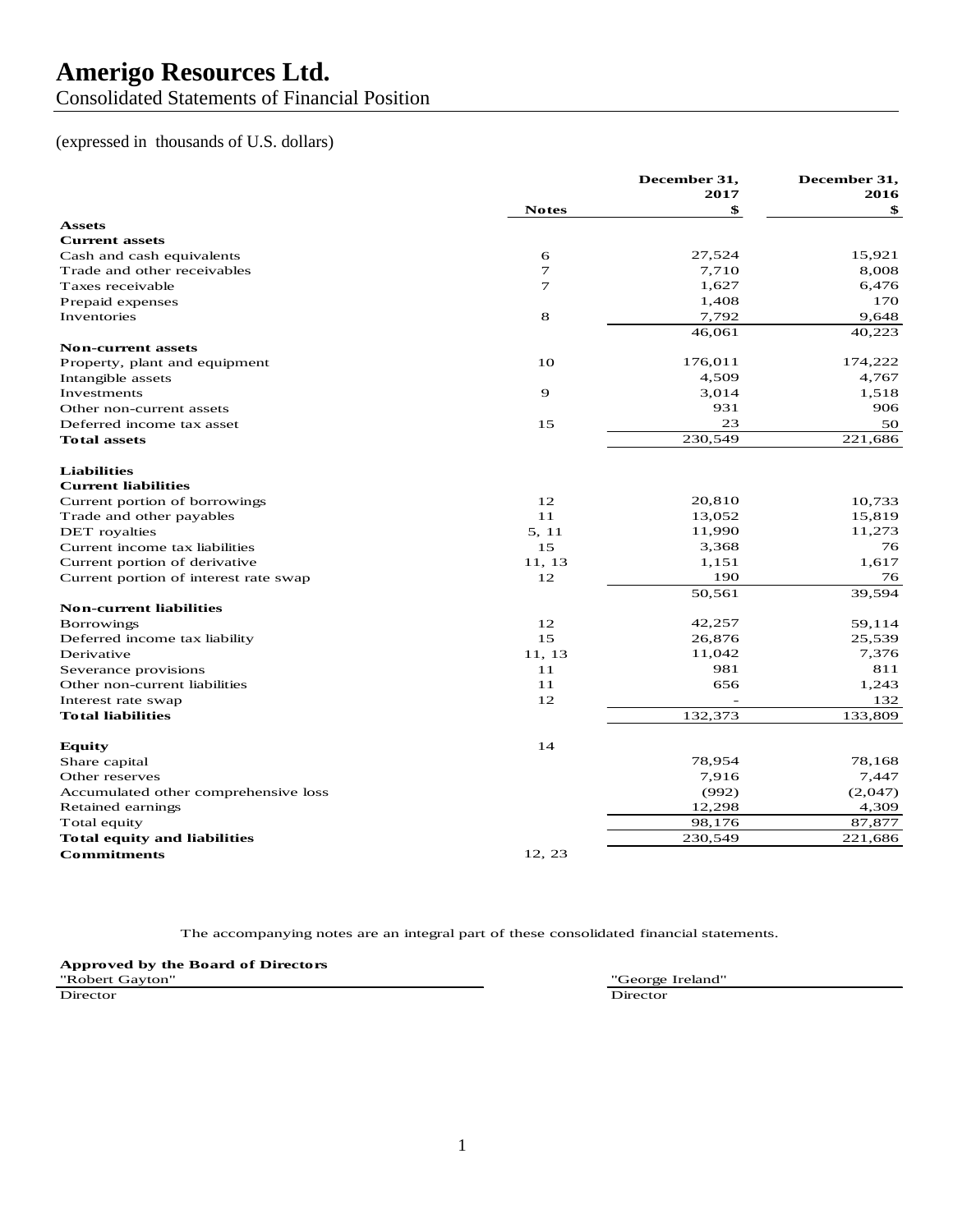Consolidated Statements of Comprehensive Income (Loss)

## (expressed in thousands of U.S. dollars)

|                                                                   | <b>Years ended December 31,</b> |               |             |
|-------------------------------------------------------------------|---------------------------------|---------------|-------------|
|                                                                   | <b>Notes</b>                    | 2017          | 2016        |
|                                                                   |                                 | \$            | \$          |
| <b>Revenue</b>                                                    | 17                              | 134,027       | 91,388      |
| <b>Tolling and production costs</b>                               | 18(a)                           | (107, 986)    | (92,011)    |
| Gross profit (loss)                                               |                                 | 26,041        | (623)       |
| Other expenses                                                    |                                 |               |             |
| Derivative to related parties including changes in fair value     | 18(b)                           | (4,782)       | (455)       |
| General and administration                                        | 18 <sub>(c)</sub>               | (3,523)       | (3,113)     |
| Other gains                                                       | 18 <sub>(d)</sub>               | 216           | 942         |
|                                                                   |                                 | (8,089)       | (2,626)     |
| <b>Operating profit (loss)</b>                                    |                                 | 17,952        | (3,249)     |
| Finance expense                                                   | 18 <sub>(e)</sub>               | (5,112)       | (4,955)     |
|                                                                   |                                 | (5,112)       | (4,955)     |
| Income (loss) before income tax                                   |                                 | 12,840        | (8,204)     |
| Income tax (expense) recovery                                     | 15                              | (4, 851)      | 673         |
| Net income (loss)                                                 |                                 | 7,989         | (7, 531)    |
| Other comprehensive income                                        |                                 |               |             |
| Items that may be reclassified subsequently to net income (loss): |                                 |               |             |
| Unrealized gains on investments, net of tax                       |                                 | 1,496         | 526         |
| Cumulative translation adjustment                                 |                                 | (407)         | (244)       |
| Actuarial losses on severance provision                           |                                 | (34)          | (37)        |
| Other comprehensive income                                        |                                 | 1,055         | 245         |
| Comprehensive income (loss)                                       |                                 | 9,044         | (7,286)     |
| Weighted average number of shares outstanding, basic              |                                 | 175,593,970   | 174,506,414 |
| Weighted average number of shares outstanding, diluted            |                                 | 179, 283, 743 | 174,506,414 |
| Earnings (loss) per share                                         |                                 |               |             |
| <b>Basic</b>                                                      |                                 | 0.05          | (0.04)      |
| Diluted                                                           |                                 | 0.04          | (0.04)      |

The accompanying notes are an integral part of these consolidated financial statements.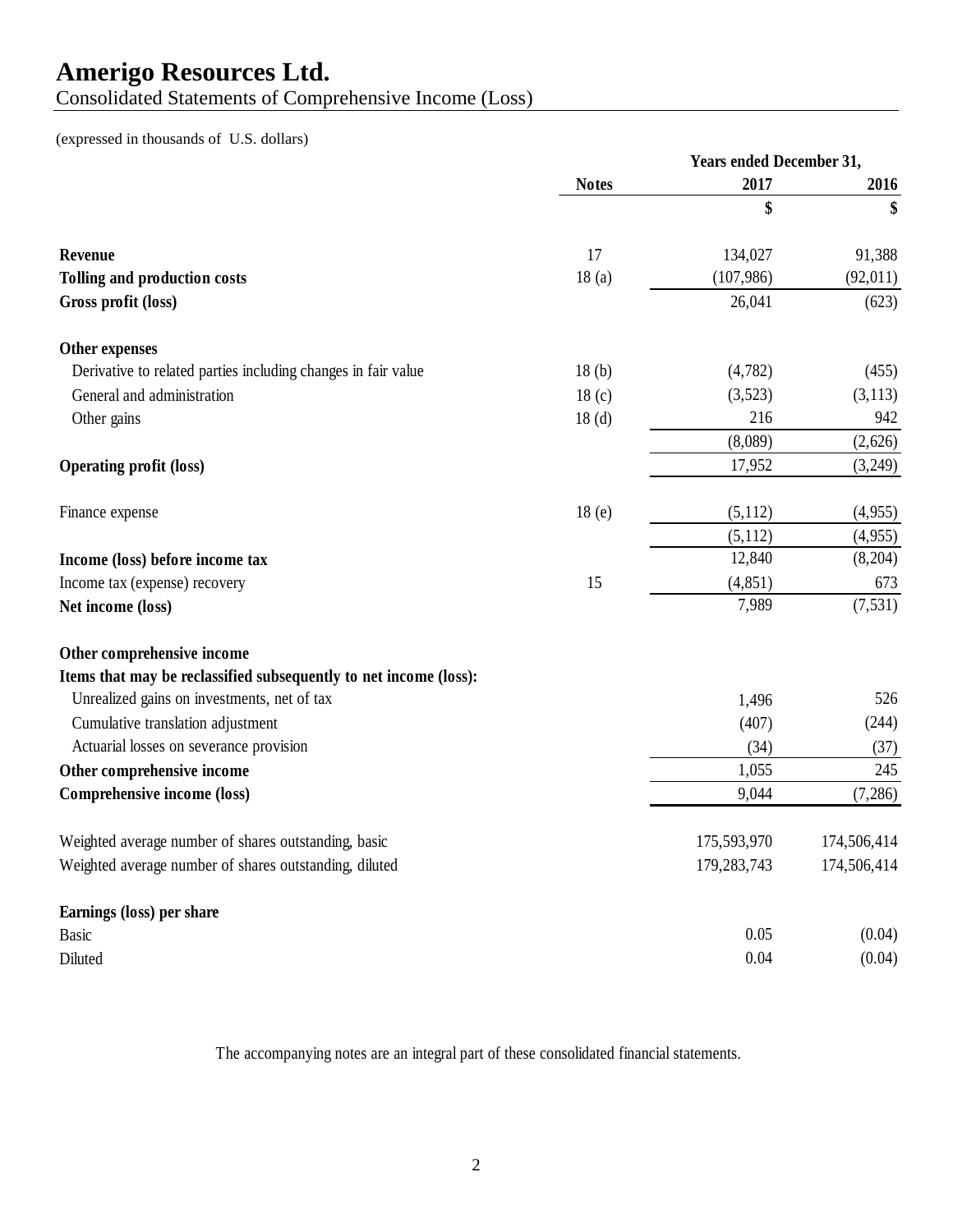Consolidated Statements of Cash Flows

(expressed in thousands of U.S. dollars)

|                                                    | <b>Years ended December 31,</b> |           |
|----------------------------------------------------|---------------------------------|-----------|
|                                                    | 2017                            | 2016      |
|                                                    | \$                              | \$        |
| Cash flows from operating activities               |                                 |           |
| Net income (loss)                                  | 7,989                           | (7, 531)  |
| Adjustment for items not affecting cash:           |                                 |           |
| Depreciation and amortization                      | 14,321                          | 13,207    |
| Changes in fair value of derivative                | 3,788                           | (517)     |
| Deferred income tax expense                        | 1,368                           | 2,018     |
| Share-based payments                               | 627                             | 158       |
| Impairment charges                                 | 534                             | 782       |
| Unrealized foreign exchange gain                   | (1, 549)                        | (113)     |
| Other                                              | (483)                           | 582       |
| Finance (gain) expense                             | (208)                           | 969       |
|                                                    | 26,387                          | 9,555     |
| Changes in non-cash working capital                |                                 |           |
| Trade, other receivables and taxes receivable      | 5,161                           | 306       |
| Inventories                                        | 1,356                           | (2,883)   |
| Trade and other payables                           | (877)                           | 6,002     |
| <b>DET</b> royalties                               | 717                             | 7,068     |
|                                                    | 6,357                           | 10,493    |
| Payment of long-term employee benefits             |                                 | (642)     |
| Net cash from operating activities                 | 32,744                          | 19,406    |
| Cash flows used in investing activities            |                                 |           |
| Purchase of plant and equipment                    | (14, 693)                       | (8,339)   |
| Net cash used in investing activities              | (14, 693)                       | (8, 339)  |
|                                                    |                                 |           |
| Cash flows used in financing activities            |                                 |           |
| Proceeds from borrowings, net of transaction costs | 10,736                          | 14,771    |
| Repayment of borrowings                            | (18, 733)                       | (19, 430) |
| Issuance of shares                                 | 432                             |           |
| Net cash used in financing activities              | (7,565)                         | (4,659)   |
| Net increase in cash and cash equivalents          | 10,486                          | 6,408     |
| Effect of exchange rate changes on cash            | 1,117                           | 481       |
| Cash and cash equivalents - Beginning of year      | 15,921                          | 9,032     |
| Cash and cash equivalents - End of year            | 27,524                          | 15,921    |

**Supplementary cash flow information (Note 22)**

The accompanying notes are an integral part of these consolidated financial statements.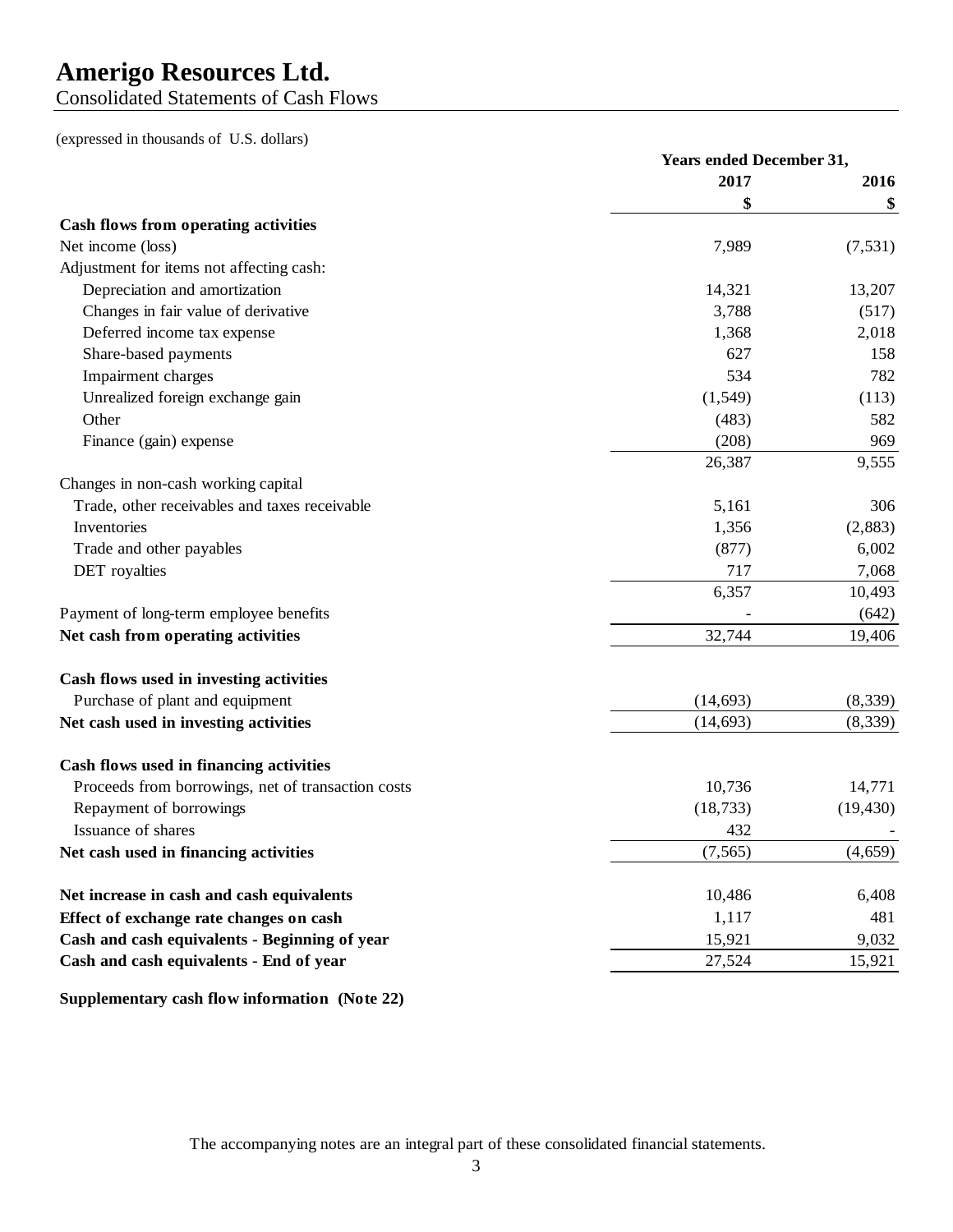Consolidated Statements of Equity

### (expressed in thousands of U.S. dollars)

|                                              | Share capital       |                |                          |                                             |                             |                     |
|----------------------------------------------|---------------------|----------------|--------------------------|---------------------------------------------|-----------------------------|---------------------|
|                                              | Number of<br>shares | <b>Amount</b>  | <b>Other</b><br>reserves | <b>Accumulated</b><br>other<br>comprehensiv | <b>Retained</b><br>earnings | <b>Total equity</b> |
|                                              |                     |                |                          | e loss                                      |                             |                     |
|                                              |                     | \$             | \$                       | \$                                          | \$                          | \$                  |
| Balance - January 1, 2016                    | 173,610,629         | 78,057         | 7,289                    | (2,292)                                     | 11,840                      | 94,894              |
| Share-based payments                         |                     |                | 158                      |                                             |                             | 158                 |
| Compensation settled with shares             | 1,071,429           | 111            | $\overline{a}$           |                                             |                             | 111                 |
| Cumulative translation adjustment            |                     |                |                          | (244)                                       |                             | (244)               |
| Unrealized gains on investments              |                     |                |                          | 526                                         |                             | 526                 |
| Actuarial losses on severance provision      |                     |                |                          | (37)                                        |                             | (37)                |
| Net loss                                     |                     |                |                          |                                             | (7, 531)                    | (7, 531)            |
| Balance - December 31, 2016                  | 174,682,058         | 78,168         | 7,447                    | (2,047)                                     | 4,309                       | 87,877              |
| Balance - January 1, 2017                    | 174,682,058         | 78,168         | 7,447                    | (2,047)                                     | 4,309                       | 87,877              |
| Share-based payments                         |                     |                | 627                      |                                             |                             | 627                 |
| Expenses settled with shares (Note $12(c)$ ) | 403,577             | 196            |                          |                                             |                             | 196                 |
| Exercise of share purchase options           | 1,300,000           | 590            | (158)                    |                                             |                             | 432                 |
| Cumulative translation adjustment            |                     | $\overline{a}$ |                          | (407)                                       |                             | (407)               |
| Unrealized gains on investments              |                     | $\overline{a}$ | $\overline{a}$           | 1,496                                       |                             | 1,496               |
| Actuarial losses on severance provision      |                     |                |                          | (34)                                        |                             | (34)                |
| Net income                                   |                     |                |                          | $\overline{a}$                              | 7,989                       | 7,989               |
| Balance - December 31, 2017                  | 176,385,635         | 78,954         | 7,916                    | (992)                                       | 12,298                      | 98,176              |

The accompanying notes are an integral part of these consolidated financial statements.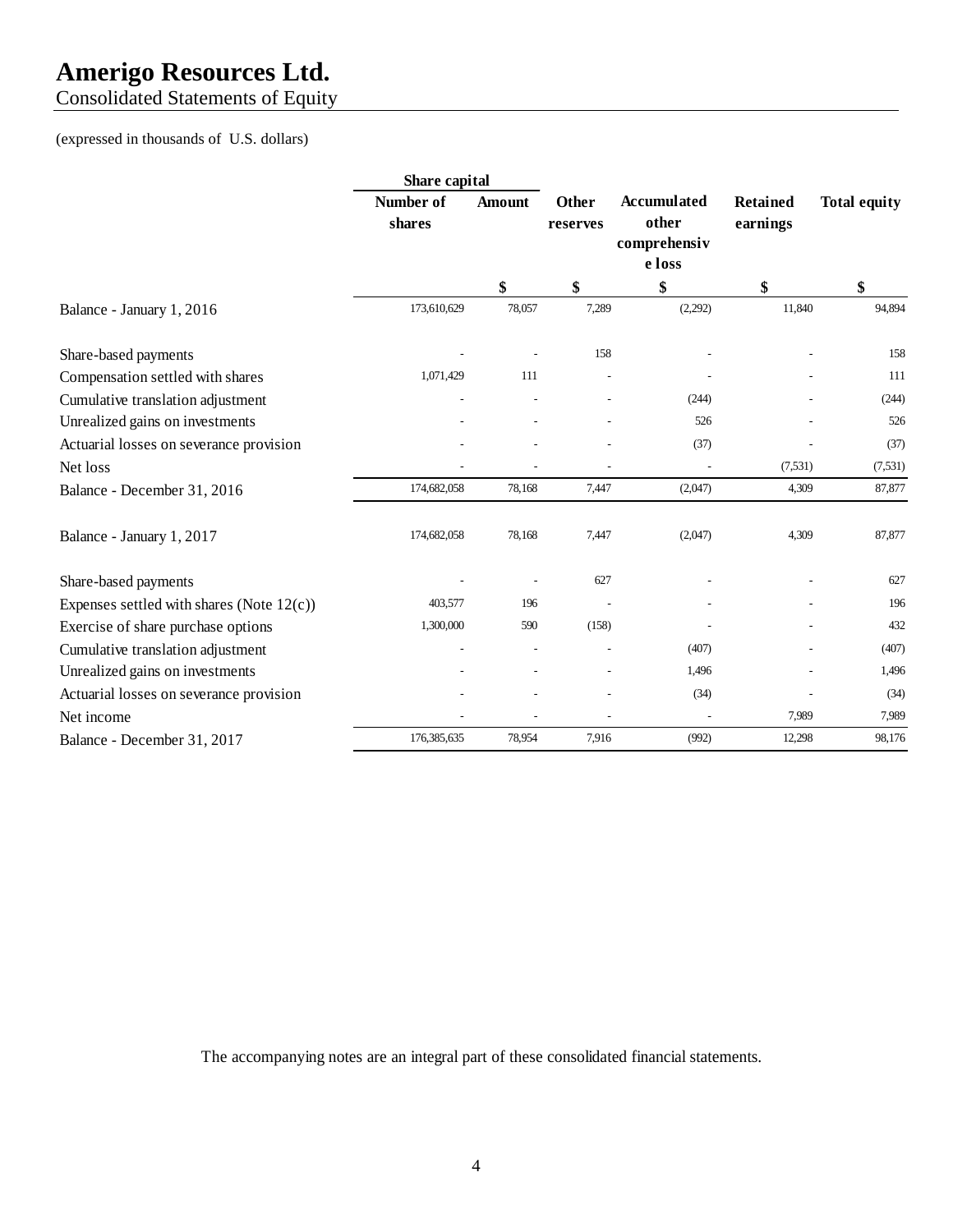Notes to Consolidated Financial Statements December 31, 2017

(tabular information expressed in thousands of U.S. dollars)

### **1) GENERAL INFORMATION**

Amerigo Resources Ltd. (the "Company") is a company domiciled in Canada and its shares are listed for trading on the Toronto Stock Exchange ("TSX") and traded in the United States on the OTCQX. The Company's principal office is located at Suite 1260 – 355 Burrard Street, Vancouver, British Columbia. These consolidated financial statements "(financial statements") of the Company as at December 31, 2017 include the accounts of the Company and its subsidiaries (collectively the "Group").

The Group is principally engaged in the production of copper concentrates through its operating subsidiary Minera Valle Central S.A. ("MVC"), pursuant to a long-term contractual relationship with the El Teniente Division ("DET") of Corporación Nacional del Cobre de Chile ("Codelco") (Note 5). Since January 1, 2015, copper production from MVC has been conducted under a tolling agreement with DET.

These financial statements were authorized for issue by the board of directors on February 19, 2018 and have been prepared in accordance with and in full compliance with the International Financial Reporting Standards ("IFRS") issued by the International Accounting Standards Board ("IASB").

### **2) SUMMARY OF SIGNIFICANT ACCOUNTING POLICIES**

The principal accounting policies applied in the preparation of these financial statements are set out below and have been consistently applied to all the periods presented, unless otherwise stated.

### **Basis of Preparation**

These financial statements have been prepared in accordance with IFRS on a historical cost basis, except for financial instruments which have been measured at fair value and are presented in U.S. dollars except when otherwise indicated.

### **Consolidation**

These financial statements incorporate the financial statements of the Company and the entities controlled by the Company (Note 19). The Group controls an entity when the Group is exposed to, or has rights to, variable returns from its involvement with the entity and can affect those returns through its power over the entity. The financial statements of subsidiaries are included in the financial statements from the date that control commences until the date that control ceases. All significant intercompany transactions and balances have been eliminated. The Company's principal operating subsidiary is MVC (100% owned, Chile).

### **Segment Reporting**

The Group operates in one segment, the production of copper concentrates under a tolling agreement with DET (Note 5), with the production of molybdenum concentrates as a by-product.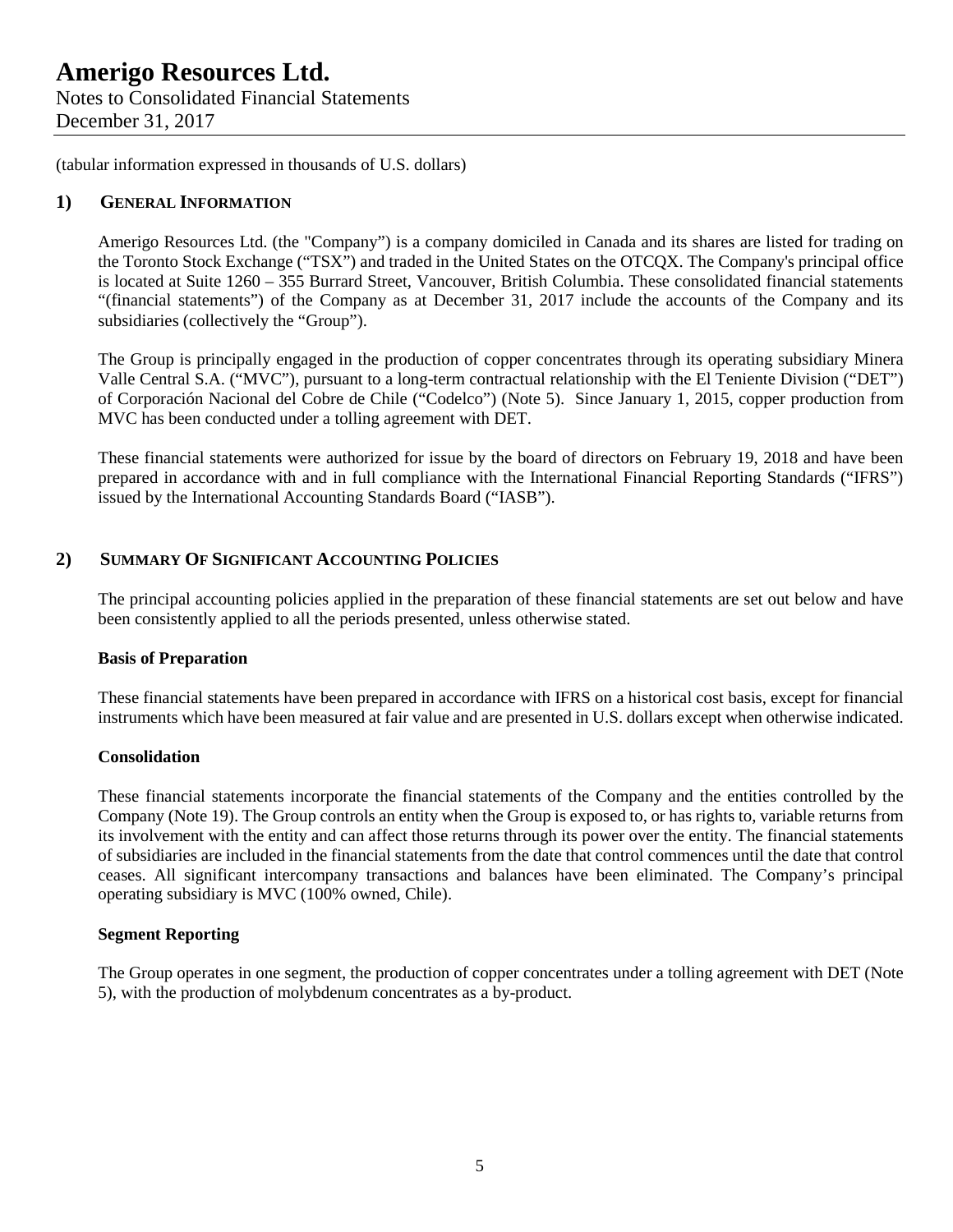Notes to Consolidated Financial Statements December 31, 2017

(tabular information expressed in thousands of U.S. dollars)

### **Foreign Currency Translation**

### *Functional and Presentation Currency*

Items included in the financial statements of each of the Group's subsidiaries are measured using the currency of the primary economic environment in which each entity operates (the "functional currency"). The functional currency of the parent entity is the Canadian dollar ("Cdn \$"), the functional currency of Colihues Energia S.A. is the Chilean peso and the functional currency of MVC and other subsidiaries (Note 19) is the United States Dollar ("\$").

The Company's financial statements are presented in U. S. dollars, which is the Company's presentation currency. The U.S. dollar is widely used as a presentation currency in the mining industry, allowing for appropriate benchmarking with other companies operating in a variety of jurisdictions. These financial statements have been translated to the U.S. dollar in accordance with International Accounting Standards 21 "The Effects of Changes in Foreign Exchange Rates" which requires that when translating financial statements of companies that have functional currencies other than the presentation currency, assets and liabilities be translated using the exchange rate at period end, income, expenses and cash flow items be translated using the rate that approximates the exchange rates at the dates of the transactions (i.e. the average rate for the period) and resulting gains and losses on translation are included as a component of equity.

### *Transactions and Balances*

In preparing the financial statements of the individual entities, transactions in currencies other than the entity's functional currency (foreign currencies) are recorded at the rates of exchange prevailing at the dates of the transactions. At each statement of financial position date, monetary assets and liabilities are translated using the period end foreign exchange rate. Non-monetary assets and liabilities are translated using the historical rate on the date of the transaction. Non-monetary assets and liabilities that are stated at fair value are translated using the historical rate on the date that the fair value was determined. All gains and losses on translation of foreign currency transactions within entities are included in profit or loss.

### **Property, Plant and Equipment**

### *Property, Plant and Equipment*

Property, plant and equipment are recorded at cost less accumulated depreciation and impairment losses. Where an item of plant and equipment comprises significant components with different useful lives, the components are accounted for as separate items of plant and equipment. Expenditures incurred to replace a component of an item of property, plant and equipment that is accounted for separately, including major inspection and overhaul expenditures, are capitalized. Directly attributable expenses incurred for major capital projects and site preparation are capitalized until the asset is brought to a working condition for its intended use.

The cost of self-constructed assets includes the cost of materials, direct labour and an appropriate portion of normal overheads. The costs of day-to-day servicing are recognized in profit or loss as incurred. Financing costs directly associated with the construction or acquisition of qualifying assets are capitalized at interest rates relating to loans specifically raised for that purpose, or at the weighted average borrowing rate where the general pool of group borrowings is utilized. Capitalization of borrowing costs ceases when the asset is substantially complete.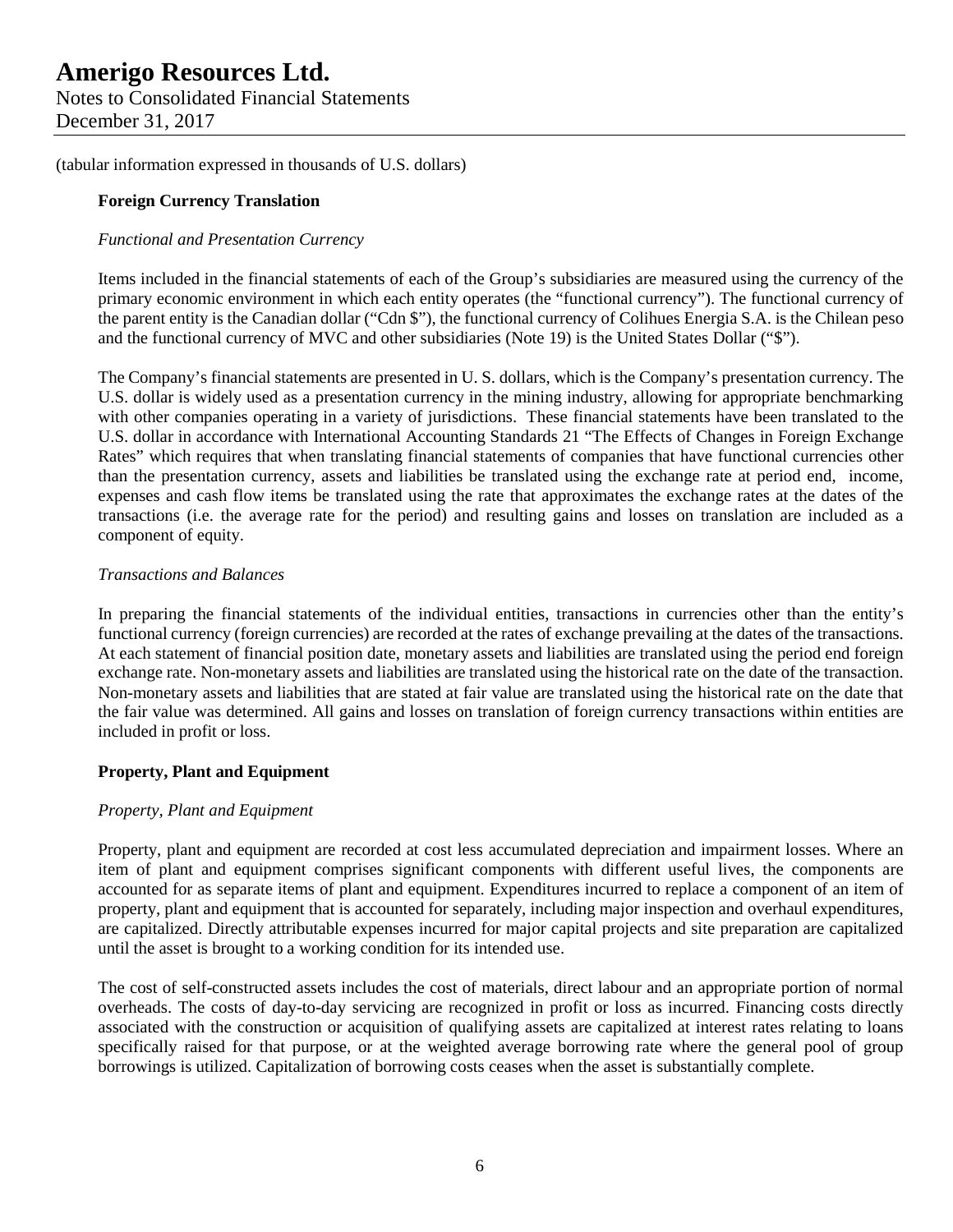MVC depreciates its property, plant and equipment using the straight-line method as follows:

- Plant and infrastructure: Shorter of the useful life of the asset or the term of the current contracts with DET (Note 5).
- Machinery, equipment and other assets (except vehicles and mobile equipment): Shorter of the useful life of the asset or the term of the current contracts with DET (Note 5).
- Vehicles and mobile equipment: 7 years.

The depreciation method, useful life and residual values are assessed annually.

### *Asset Impairment*

The Group's tangible and intangible assets are reviewed for indications of impairment at each statement of financial position date. If indication of impairment exists, the asset's recoverable amount is estimated.

An impairment loss is recognized when the carrying amount of an asset, or its cash-generating unit, exceeds its recoverable amount. A cash-generating unit ("CGU") is the smallest identifiable group of assets that generates cash inflows that are largely independent of the cash inflows from other assets or groups of assets. Impairment losses are recognized in profit and loss for the period. Impairment losses recognized in respect of cash-generating units are allocated first to reduce the carrying amount of any goodwill allocated to cash-generating units and then to reduce the carrying amount of the other long-lived assets in the unit on a pro-rata basis.

Value in use is determined as the present value of the future cash flows expected to be derived from an asset or CGU. The estimated future cash flows are discounted to their present value using an after-tax discount rate that reflects current market assessments of the time value of money and the risks specific to the asset for which estimates of future cash flows have not been adjusted. Fair value less cost to sell is the amount obtainable from the sale of an asset or CGU in an arm's length transaction between knowledgeable, willing parties, less the costs of disposal. For mining assets, fair value less cost to sell is often estimated using a discounted cash flow approach as a fair value when an active market or binding sale agreement is not readily available. Estimated future cash flows are calculated using estimated future prices, mine plan estimates, and operating and capital costs. All assumptions used are those that an independent market participant would consider appropriate.

An impairment loss is reversed if there is an indication that there has been a change in the estimates used to determine the recoverable amount. An impairment loss is reversed only to the extent that the asset's carrying amount does not exceed the carrying amount that would have been determined, net of depreciation or amortization, if no impairment loss had been recognized.

#### **Intangible Assets**

Intangible assets reflect the value assigned to the DET contracts. This contractual right is amortized on a units of production basis over the term of the contract and tested for impairment when circumstances indicate that the carrying value may be impaired. In addition to the amortization of the contractual right, royalties payable to DET under the contracts are recorded based on production under the tolling agreement with DET in the year and included in tolling and production costs.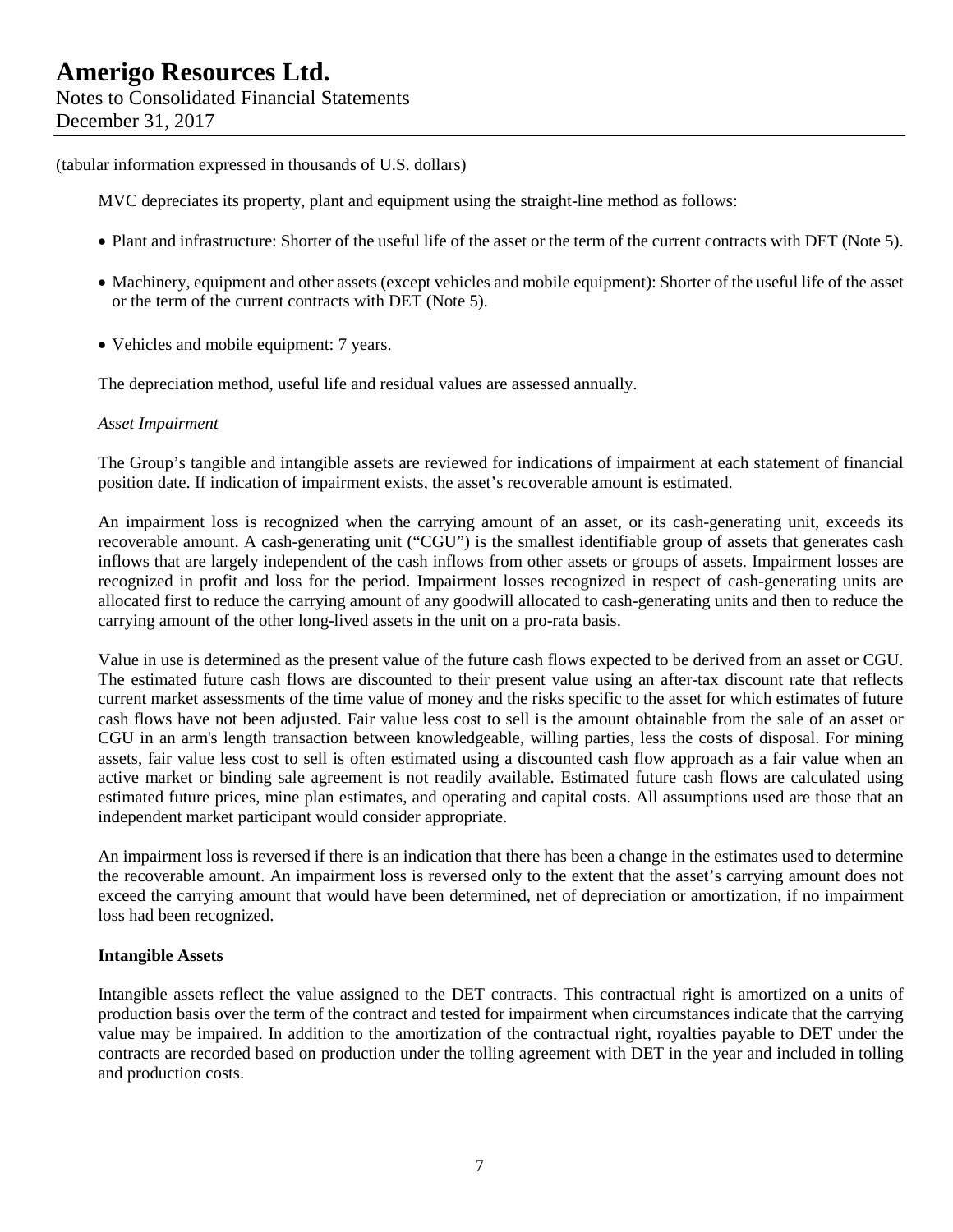### **Financial Assets and other Financial Liabilities**

### *Classification*

a) Loans and Receivables

Cash and cash equivalents, trade receivables, loans, and other receivables with fixed or determinable payments that are not quoted in an active market are classified as loans and receivables. Loans and receivables are initially recognized at the transaction value and subsequently carried at amortized cost less impairment losses. The impairment loss of receivables is based on a review of all outstanding amounts at period end. Bad debts are provided for in the year in which they are identified. Interest income is recognized by applying the effective interest rate, except for short-term receivables when the recognition of interest would be immaterial.

b) Available-for-Sale Financial Assets ("AFS"*)* 

Investments and other assets held by the Group are classified as AFS and are stated at fair value. Gains and losses arising from changes in fair value are recognized in other comprehensive income ("OCI") and are accumulated in the investments revaluation reserve. When an investment is disposed of or is determined to be impaired, the cumulative gain or loss previously recognized in the investments revaluation reserve is included in profit or loss for the period. The fair value of AFS monetary assets denominated in a foreign currency is translated at the spot rate at the statement of financial position date.

c) Other Financial Liabilities

Other financial liabilities are measured at amortized cost unless they are required to be measured at fair value through profit and loss ("FVTPL"), such as instruments held for trading or derivatives, or the Group has opted to measure at FVTPL.

Other financial liabilities at amortized cost include trade and other payables, DET royalties and borrowings. Trade payables and other payables are initially recognized at the amount required to be paid, less, when material, a discount to reduce the payables to fair value. Subsequently, trade payables are measured at amortized cost using the effective interest method. DET royalties are recognized at the amount required under the agreements with DET. Borrowings are recognized initially at fair value, net of any transaction costs incurred, and subsequently at amortized cost using the effective interest method.

Other financial liabilities are classified as current liabilities if payment is due within twelve months. Otherwise, they are presented as non-current liabilities.

d) Derivatives

The Group's copper trade receivables contain embedded derivatives given that the value of these receivables changes as underlying commodity market prices vary. The fair values of these receivables are adjusted each reporting period by reference to forward market prices and changes in fair value are recorded as a component of revenue.

The Group uses derivatives in the form of interest rate swaps to manage risks related to variable rate debt. Gains and losses on re-measurement are included in finance income (expense).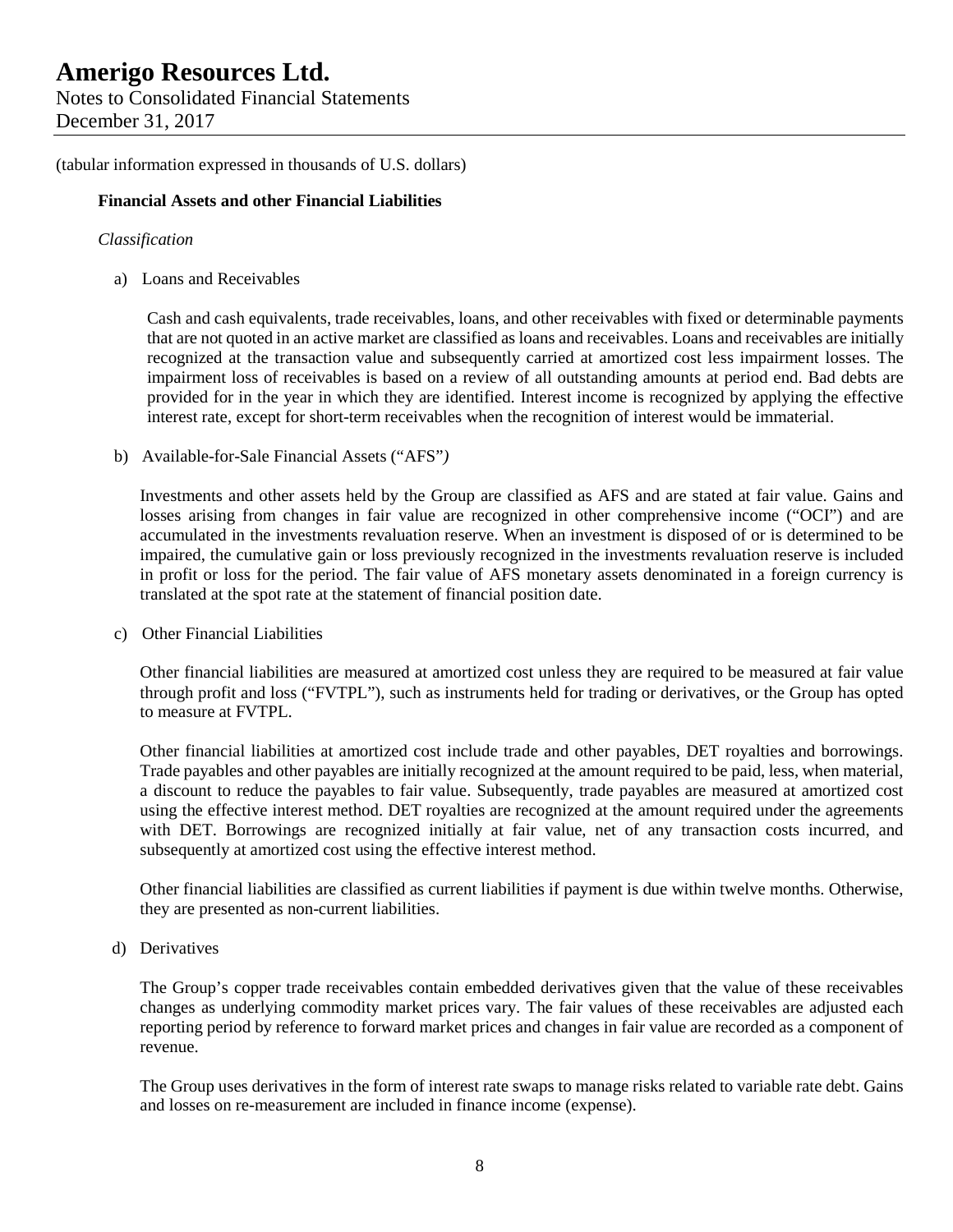The Group has a derivative to related parties (Note 13(a)), classified as current or non-current based on the contractual terms specific to the instrument. Gains and losses on re-measurement are included in other expenses.

#### *Recognition and Measurement*

a) Effective Interest Method

The effective interest method calculates the amortized cost of a financial asset (or liability) and allocates interest income over the corresponding period. The effective interest rate is the rate that discounts estimated future cash receipts (payments) over the expected life of the financial asset (liability), or, where appropriate, a shorter period, to the net carrying amount on initial recognition. Income (expense) is recognized on an effective interest basis for debt instruments other than those financial assets or liabilities classified as FVTPL investments.

### b) Impairment of Financial Assets

Financial assets are assessed for indicators of impairment at each period end. Financial assets are impaired when there is objective evidence that, as a result of one or more events that occurred after the initial recognition of the financial asset, the estimated future cash flows of the investment have been impacted.

Objective evidence of impairment could include the following:

- significant financial difficulty of the issuer;
- default or delinquency in interest or principal payments; or
- it has become probable that the issuer will enter bankruptcy or financial reorganization.

For financial assets carried at amortized cost, the amount of the impairment is the difference between the asset's carrying amount and the present value of the estimated future cash flows, discounted at the financial asset's original effective interest rate.

The carrying amount of all financial assets, excluding trade receivables, is directly reduced by the impairment loss. The carrying amount of trade receivables is reduced using an allowance account. When a trade receivable is considered uncollectible, it is provided for in the allowance account. Subsequent recoveries of amounts previously written off are credited against the allowance account. Changes in the carrying amount of the allowance account are recognized in profit or loss.

With the exception of AFS equity instruments, if, in a subsequent period, the amount of the impairment loss decreases, and the decrease relates to an event occurring after the impairment was recognized, the previously recognized impairment loss is reversed through profit or loss. On the date of impairment reversal, the carrying amount of the financial asset cannot exceed its amortized cost had impairment not been recognized.

c) De-Recognition of Financial Assets and Liabilities

A financial asset is derecognized when the contractual right to the asset's cash flows expire or if the Group transfers the financial asset and substantially all risks and rewards of ownership to another entity. A financial liability is removed from the statement of financial position when, and only when, it is extinguished, i.e. when the obligation specified in the contract is discharged, cancelled or expires.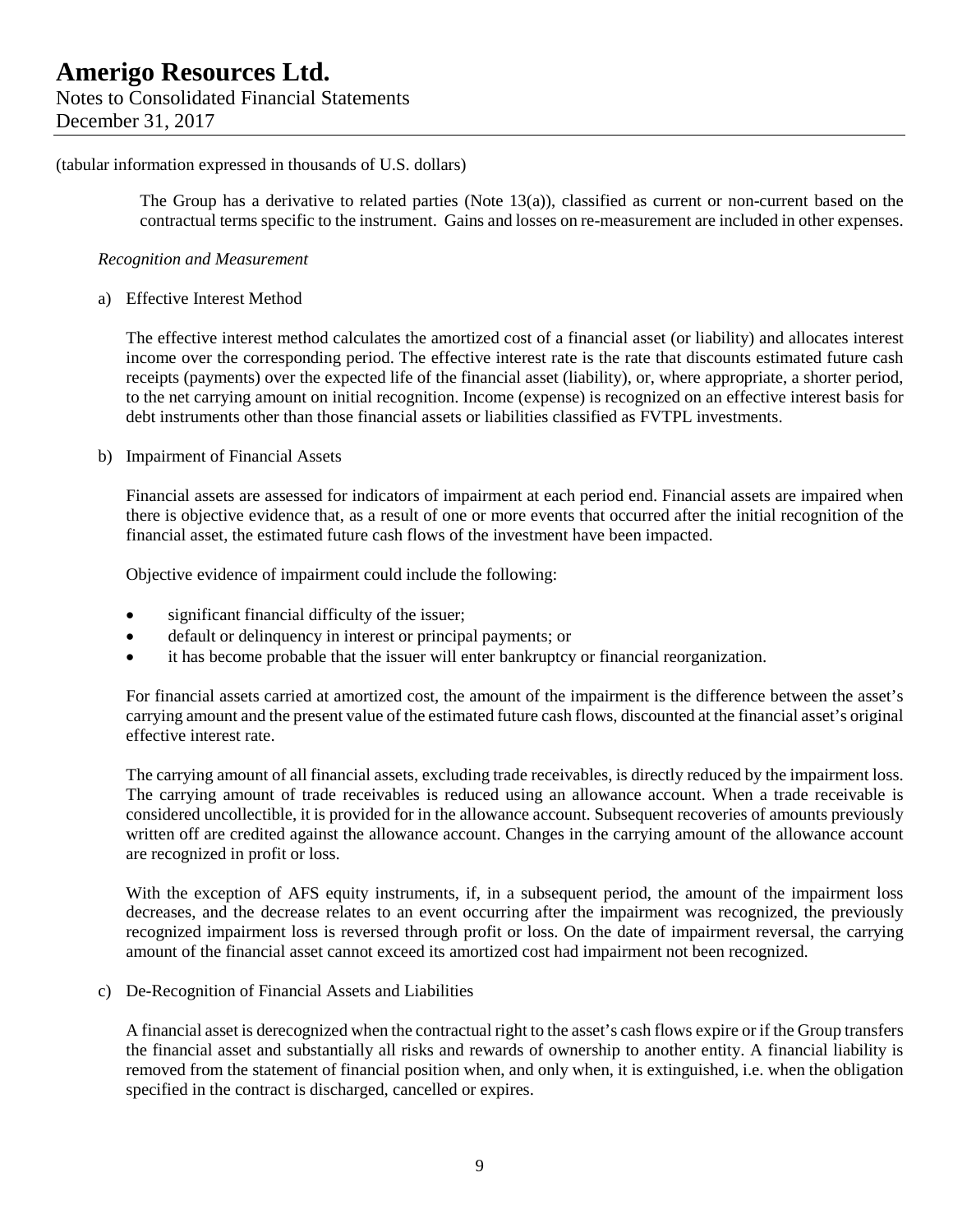Notes to Consolidated Financial Statements December 31, 2017

(tabular information expressed in thousands of U.S. dollars)

### **Share-Based Payments**

The Company grants stock options to buy common shares of the Company to directors, officers and employees. The board of directors grants such options for periods of up to five years, with vesting periods determined at its sole discretion and at prices equal to or greater than the closing market price on the day preceding the date the options were granted. The fair value of the options is measured at grant date, using the Black-Scholes option pricing model, and is recognized over the period that the holders earn the options.

The fair value is recognized as an expense with a corresponding increase in equity. The amount recognized as an expense is adjusted to reflect the number of share options expected to vest.

### **Inventories**

Inventories comprising work-in-progress on the production of copper concentrates under a tolling agreement and molybdenum concentrates are valued at the lower of cost and net realizable value. Consumables are valued at the lower of average cost and net realizable value, with replacement cost used as the best available measure of net realizable value. Tolling and production cost is determined primarily on a weighted-average cost basis and includes direct tolling and production costs, direct labour costs and an allocation of variable and fixed tolling and production overhead including depreciation. Net realizable value is the estimated selling price net of any estimated selling costs in the ordinary course of business.

When inventories have been written down to net realizable value, the Group makes a new assessment of net realizable value in each subsequent period. If the circumstances that caused the write-down no longer exist, the remaining amount of the write-down is reversed.

### **Cash and Cash Equivalents**

Cash and cash equivalents are unrestricted as to use and consist of cash on hand, demand deposits and short-term interest-bearing investments with maturities of 90 days or less from the original date of acquisition and which can be readily liquidated to known amounts of cash.

Redeemable interest-bearing investments with maturities of up to one year are considered cash equivalents if they can readily be liquidated at any point in time to known amounts of cash, the initial period subject to an interest penalty on redemption is less than 90 days, and they are redeemable thereafter until maturity for invested value plus accrued interest.

### **Current and Deferred Income Tax**

Income tax expense consists of current and deferred tax. Current and deferred tax are recognized in the statement of comprehensive income (loss) except to the extent they relate to items recognized directly in equity or in OCI, in which case the related taxes are recognized in equity or OCI.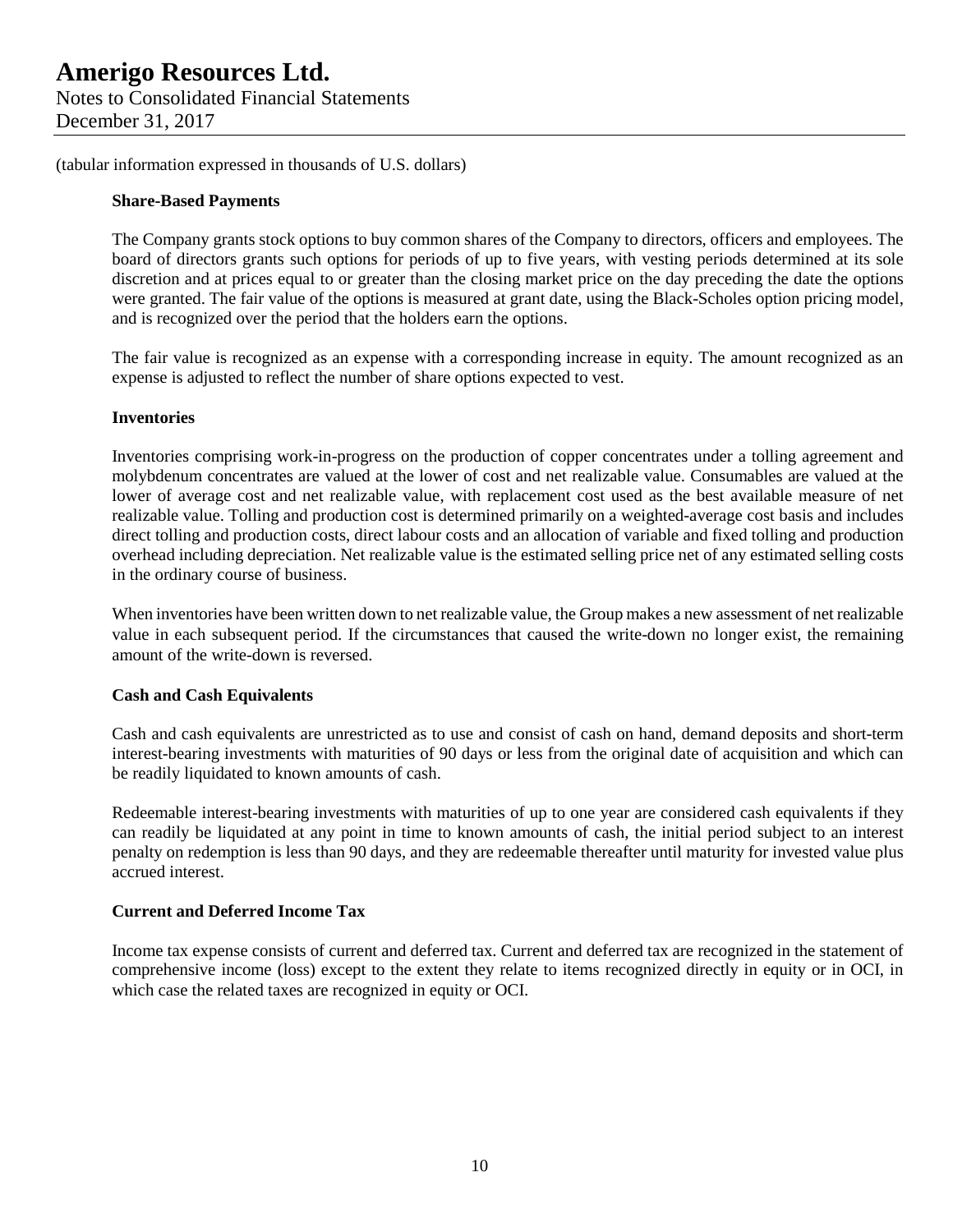Current tax expense is the expected tax payable on the taxable income for the year, using tax rates enacted or substantively enacted at period end, adjusted for amendments to tax payable with regards to previous years. Deferred tax assets and liabilities are recognized for deferred tax consequences attributable to unused tax loss carry- forwards, unused tax credits and differences between the financial statement carrying amounts of existing assets and liabilities and their respective tax bases. Deferred tax assets and liabilities are measured using the enacted or substantively enacted tax rates expected to apply when the asset is realized, or the liability settled. The effect on deferred tax assets and liabilities of a change in tax rates is recognized in profit or loss in the period that substantive enactment occurs.

A deferred tax asset is recognized to the extent that it is probable future taxable profits will be available against which the asset can be utilized. The amount of a deferred tax asset is reduced to the extent that the Company does not consider it probable the deferred tax asset will be recovered.

The following temporary differences do not result in deferred tax assets or liabilities:

- the initial recognition of assets or liabilities, not arising in a business combination, that does not affect accounting or taxable profit
- goodwill
- investments in subsidiaries, associates and jointly controlled entities where the timing of reversal of the temporary differences can be controlled and reversal in the foreseeable future is not probable

Deferred tax assets and liabilities are offset when there is a legally enforceable right to set-off current tax assets against current tax liabilities that relate to income taxes levied by the same taxation authority, and the Company intends to settle its current tax assets and liabilities on a net basis.

#### **Provisions**

Provisions are recorded when a present legal or constructive obligation exists as a result of past events, where it is probable that an outflow of resources embodying economic benefits will be required to settle the obligation and a reliable estimate of the amount of the obligation can be made. The amount recognized as a provision is the best estimate of the consideration required to settle the present obligation at the statement of financial position date, considering the risks and uncertainties surrounding the obligation. Where a provision is measured using the cash flows estimated to settle the present obligation, its carrying amount is the present value of those cash flows. When some or all of the economic benefits required to settle a provision are expected to be recovered from a third party, the receivable is recognized as an asset if it is virtually certain that reimbursement will be received, and the amount receivable can be measured reliably.

At December 31, 2017, MVC has an obligation with some of its managers for severance payments based on their employee contracts upon the manager leaving the employ of MVC under any circumstance. This obligation has been recorded as a liability at present value in the Company's statement of financial position. The value of the severance provision is evaluated on an annual basis or as additional information becomes available on the expected amounts and timing of cash flows required to discharge the liability. The increase or decrease over time in the present value of the liability is recorded each period in cost of sales, except for actuarial gains (losses), which are recorded as other comprehensive income (loss).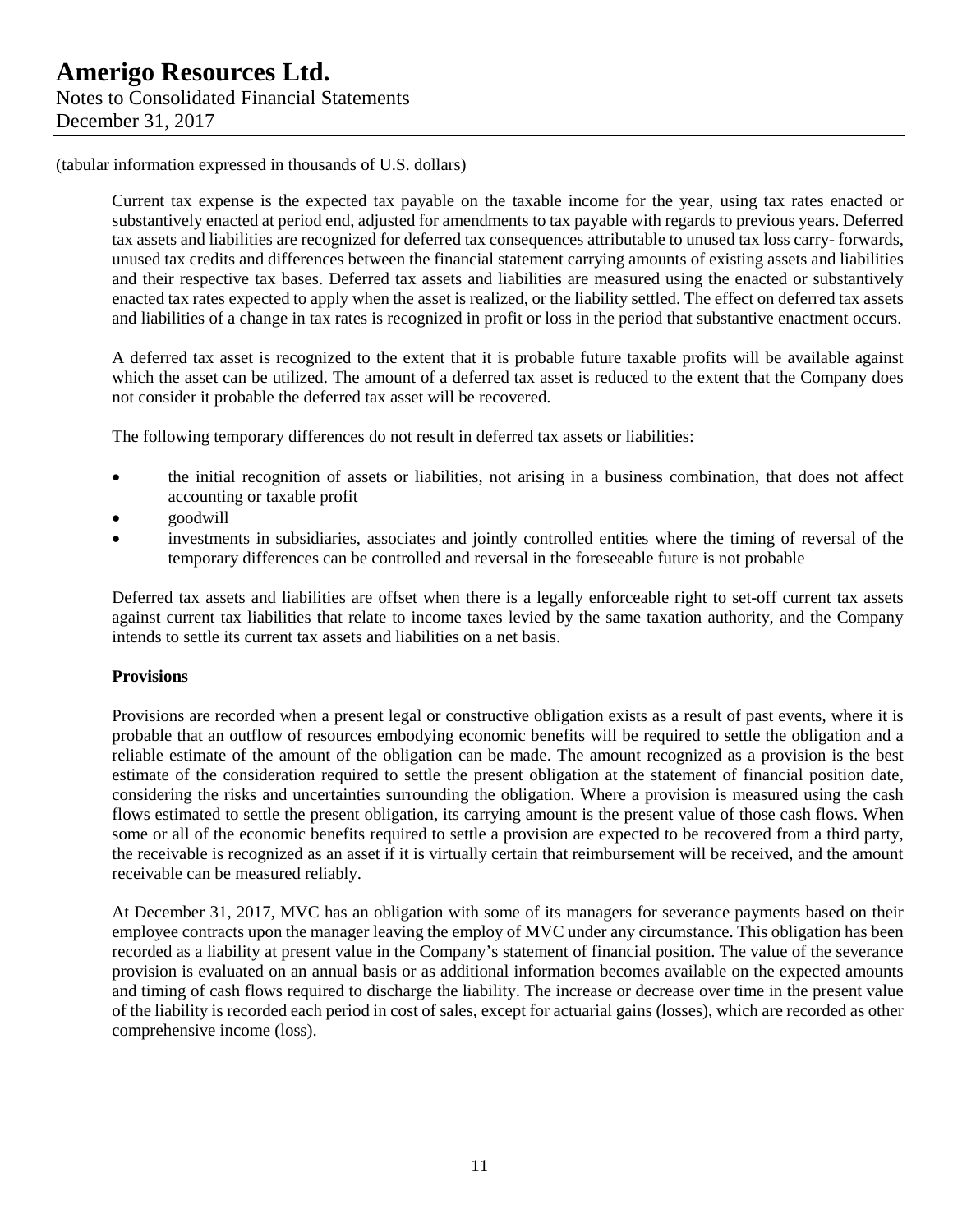Notes to Consolidated Financial Statements December 31, 2017

(tabular information expressed in thousands of U.S. dollars)

### **Earnings (Loss) per Share**

Basic earnings or (loss) per share is computed by dividing the net income (loss) attributable to common shareholders by the weighted average number of shares outstanding during the reporting period. Diluted earnings (loss) per share is computed like basic earnings (loss) per share except that the weighted average shares outstanding are increased to include additional shares for the assumed exercise of stock options, if dilutive. The number of additional shares is calculated by assuming that outstanding stock options were exercised and that the proceeds from such exercises were used to acquire common stock at the average market price during the reporting periods.

### **Revenue Recognition**

Production of copper concentrates by MVC is being conducted under a tolling agreement with DET for the period from January 1, 2015 to December 31, 2022, under which title to the copper concentrates produced by MVC is retained by DET and MVC earns tolling revenue, calculated as the gross value of copper produced at applicable market prices, net of notional items (DET copper royalties, smelting and refining charges and transportation costs) (Note 5 and Note 17). Tolling revenue is recognized when the tolling process has been completed.

MVC's compensation is determined in accordance with annual industry benchmarks for pricing terms and smelting and refining charges, and in 2017 was based on the average London Metal Exchange ("LME") copper price for the third month following the delivery of copper concentrates produced under the tolling agreement (" $M+3$ "). Accordingly, final pricing for copper produced by MVC in 2017 is being determined based on the average LME copper price of the third month following delivery of copper produced under the tolling agreement, which for December 2017 deliveries will be the average LME copper price for March 2018.

Revenue from the sale of molybdenum concentrates is recognized when the rights and obligations of ownership pass to the customer and the price is reasonably determinable. Molybdenum produced by MVC is sold under a written sales agreement with Chile's Molibdenos y Metales S.A.

When final tolling fees or prices are determined by quoted market prices in a period subsequent to the date of provision of tolling services or sale, such fees or prices are first determined on a provisional basis at the date of completion of tolling or sale and revenues are recorded based on forward prices. Adjustments are made to the tolling fee or sale price in subsequent periods based on movements in quoted market prices up to date of the final pricing. Under these circumstances, the value of MVC's amounts receivable changes as the underlying commodity market prices vary. This adjustment mechanism has the characteristics of a derivative. Accordingly, the fair values of the receivables are adjusted each reporting period by reference to forward market prices and changes in fair value are recorded as a component of revenue. In a period of rising prices, not only will MVC record higher revenue for deliveries in the current period, but it will also record favourable adjustments to revenue for tolling services or copper and molybdenum concentrates delivered in the prior period. Similarly, in a period of declining prices, MVC will record lower revenues for current period deliveries and negative adjustments to revenue for prior period tolling services or deliveries. At December 31, 2017, the provisional copper price used by MVC was \$3.10/lb. A 10% increase or decrease in provisional copper prices would result in price-driven revenue settlement adjustments of \$5.4 million.

### **Comprehensive Income (Loss)**

Comprehensive income (loss) includes items that are not included in net profit such as unrealized gains or losses on available-for-sale investments and foreign currency gains or losses related to translation of the financial statements of foreign operations. The Company's comprehensive income (loss), components of OCI and cumulative translation adjustments are presented in the statement of comprehensive income (loss) and the statement of changes in equity.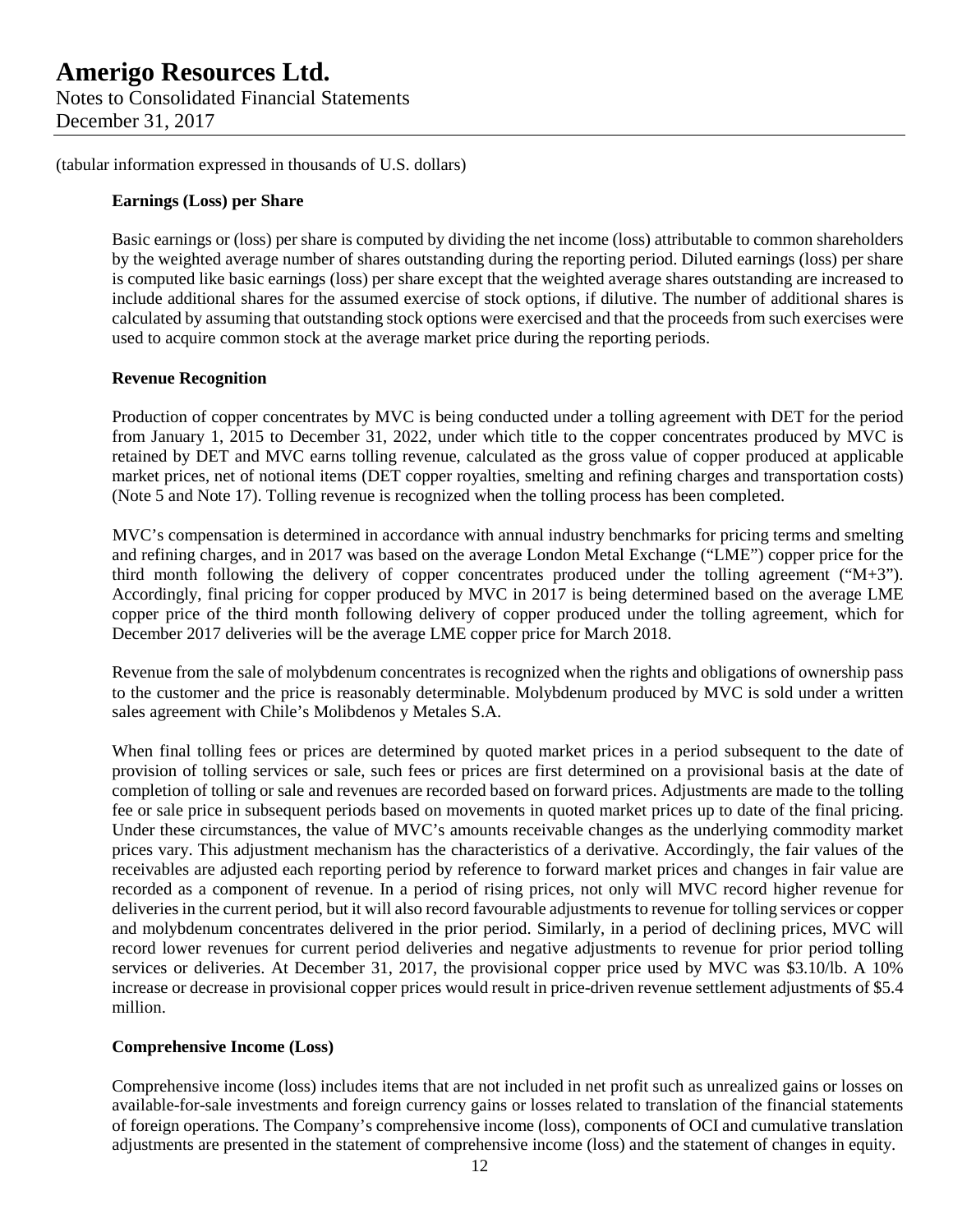### **3) ADOPTION OF NEW AND REVISED STANDARDS AND INTERPRETATIONS**

Significant new IFRS pronouncements that have been issued but are not yet effective are listed below. The Company will apply these standards or interpretations in the annual period in which they are first required.

**IFRS 9, Financial Instruments - Classification and Measurement ("IFRS 9")**: Addresses the classification, measurement and recognition of financial assets and financial liabilities. IFRS 9 requires financial assets to be classified into three measurement categories on initial recognition: (1) measured at FVTPL; (2) measured at fair value through OCI and (3) measured at amortized cost. Investments in equity instruments are required to be measured by default at FVTPL. However, there is an irrevocable option for each equity instrument to present fair value changes in OCI. Measurement and classification of financial assets is dependent on the Company's business model for managing financial assets and the contractual cash flow characteristics of the financial asset. For financial liabilities, the standard retains most of existing requirements. The main change is that, in cases where the fair value option is taken for financial liabilities, the part of a fair value change relating to an entity's own credit risk is recorded in OCI rather than profit or loss, unless this creates an accounting mismatch.

IFRS 9 introduces a new three-stage expected credit loss model for calculating impairment for financial assets. An entity is required to recognize expected credit losses when financial instruments are initially recognized and to update the amount of expected credit losses recognized at each reporting date to reflect changes in the credit risk of the financial instruments. Additional disclosure requirements about expected credit losses and credit risk are also required.

IFRS 9 provides a new hedge accounting model that aligns hedge accounting with risk management activities undertaken by the Company. Components of both financial and non-financial items will be eligible for hedge accounting, as long as the risk component can be identified and measured. The hedge accounting model includes eligibility criteria that must be met, but these criteria are based on an economic assessment of the strength of the hedging relationship. New disclosure requirements relating to hedge accounting will be required and are meant to simplify existing disclosures. The IASB currently has a separate project on macro hedging activities and until the project is completed, the IASB has provided a policy choice for entities to either apply the hedge accounting model in IFRS 9 or IAS 39 in full. Additionally, there is a hybrid option to use IAS 39 to account for macro hedges only and to use IFRS 9 for all other hedges.

IFRS 9 is effective for annual periods beginning on or after January 1, 2018. The Company completed a review of the new standard and did not identify any areas of significant difference. The Company reviewed its portfolio of investments and made an irrevocable election to measure its equity investments at fair value through OCI. No significant changes are expected to be required in the Company's process for managing and estimating provisions for credit loss on trade receivables. Accordingly, the Company does not expect IFRS 9 to have a material effect on its financial statements or a significant disclosure impact.

**IFRS 15, Revenue from Contracts with Customers ("IFRS 15"):** Deals with revenue recognition and establishes a single five-step framework for the recognition of revenue when control of goods is transferred to, or services are performed, for the customer. The five steps include (1) identification of the contract/contracts with customers; (2) identification of the performance obligations under the contract; (3) determination of the transaction price; (4) allocation of the transaction price and (5) recognition of revenue when the performance obligation is satisfied. The standard also requires enhanced disclosures to help investors better understand the nature, amount, timing and uncertainty of revenue and cash flows from the Company's contracts with customers.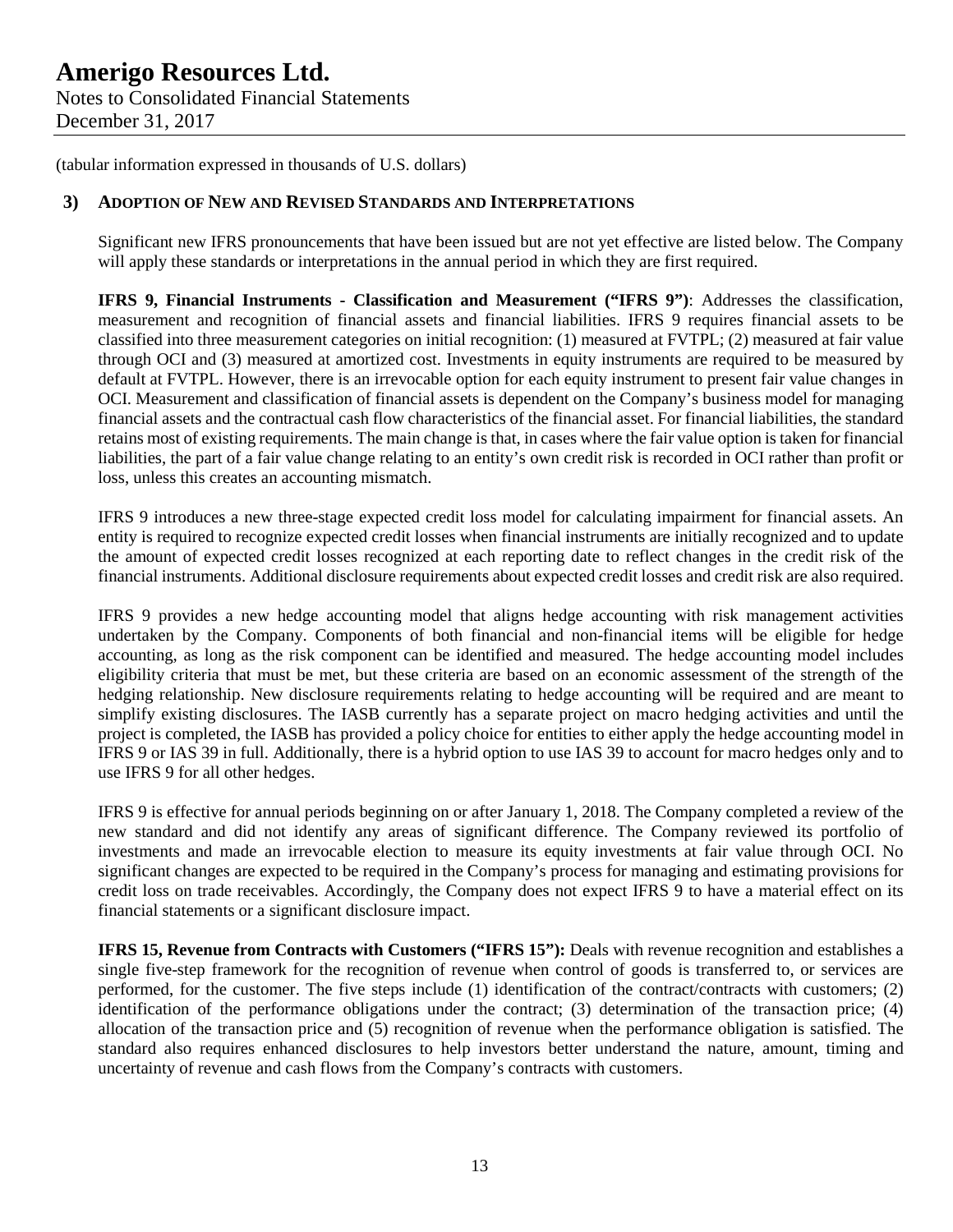The standard is effective for annual periods beginning on or after January 1, 2018. The Company has two existing revenue contracts and has completed an evaluation of these contracts under the IFRS 15 framework. No areas of change have been identified that would require changes in the Company's revenue recognition or measurement. IFRS 15 will require additional financial statement disclosures than currently required. The Company has the necessary systems and processes to facilitate these additional requirements.

**IFRS 16, Leases ("IFRS 16"):** The IASB issued IFRS 16 in January 2016, which provides that all leases will be on the statement of financial position of lessees, except those that meet the limited exception criteria. Respectively, rent expense is to be removed and replaced by the recording of depreciation and finance expenses. The standard is effective for annual periods beginning on or after January 1, 2019. As at December 31, 2017, the Company has developed an understanding of the requirements under IFRS 16 but has not yet conducted a formal analysis of existing lease arrangements, of which the Company has a limited number.

There are no other IFRS or IFRIC interpretations with future effective dates that are expected to have a material impact on the Company.

### **4) CRITICAL ACCOUNTING ESTIMATES AND JUDGEMENTS**

Estimates and judgements are continually evaluated and are based on historical experience and other factors, including expectations of future events that are believed to be reasonable under the circumstances.

In preparing these financial statements, the Company makes judgements, estimates and assumptions concerning the future which may vary from actual results. Judgements, estimates and assumptions that could have a significant risk of causing a material adjustment to the carrying amounts of assets and liabilities within the next financial year are addressed below.

a) Useful Life of Assets

MVC estimates the economic life of most of property, plant and equipment based on their useful life, not to exceed the term of MVC's contractual relationship with DET (December 31, 2037).

b) Derivative to Related Parties

The Group has an obligation to make payments to certain related parties, based on a fixed payment for each pound of copper equivalent produced from DET tailings by MVC (Note 13(a)). This constitutes a derivative financial instrument measured at fair value. As required under IFRS, the Company reassesses its estimate for the derivative on each reporting date (Note 13(a)).

c) Impairment of Property, Plant and Equipment

In accordance with the Company's accounting policy, each asset or cash generating unit is evaluated at each reporting date to determine whether there are any indications of impairment. If any such indication exists, a formal estimate of the recoverable amount is performed, and an impairment loss is recognized to the extent that the carrying amount exceeds the recoverable amount. The recoverable amount of an asset or cash generating group of assets is measured at the higher of fair value less costs to sell and value in use.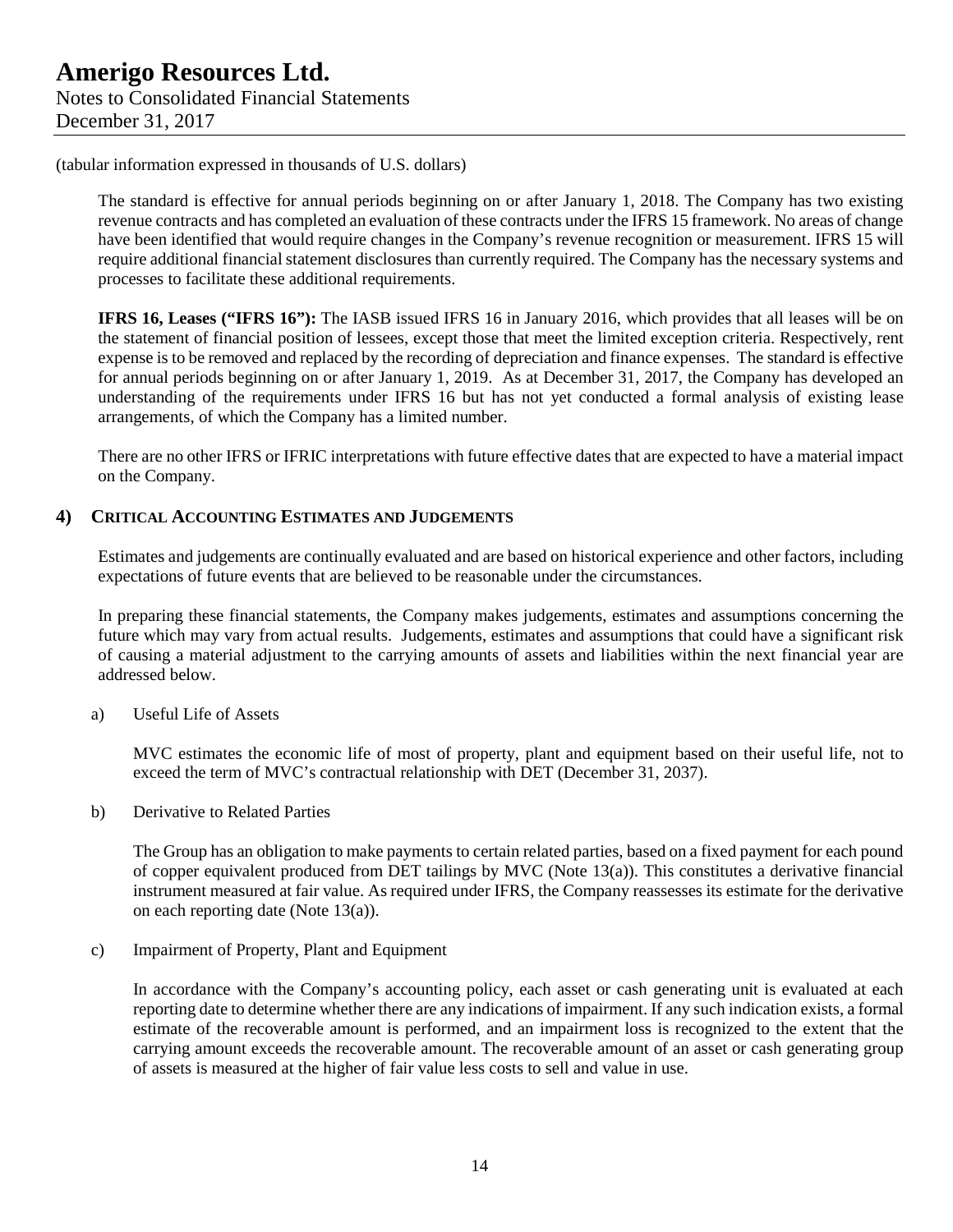The determination of fair value less cost to sell and value in use requires management to make estimates and assumptions about expected tolling, production and sales volumes, metals prices, mine plan estimates, operating costs, mine closure and restoration costs, future capital expenditures and appropriate discount rates for future cash flows. The estimates and assumptions are subject to risk and uncertainty, and as such there is the possibility that changes in circumstances may alter these projections and impact the recoverable amount of the assets. In such circumstances, some or all of the carrying value of the assets may be further impaired or the impairment charge reduced, with the impact recorded in profit or loss.

As at December 31, 2017, management identified no impairment indicators and consequently, impairment testing was not required.

d) Interest Rate Swaps

MVC has two interest rate swaps ("IRS") (Note  $12(a)$ ) to synthetically fix the interest rate on 75% of the facilities undertaken to finance the Cauquenes expansion. Management makes estimates to determine the fair value of the IRS at inception and at each reporting date.

### **5) AGREEMENTS WITH CODELCO'S EL TENIENTE DIVISION**

In 1991, MVC entered into a contract with DET to process the fresh tailings from El Teniente, the world's largest underground copper mine, for a term to 2021 (the "Fresh Tailings Contract"). In 2009, MVC and DET entered into an agreement to process the tailings from Colihues, one of DET's historic tailings deposits (the "Colihues Contract"). In 2014, MVC and DET entered into a contract (the "Master Agreement") for the purchase by MVC of the rights to process tailings from an additional historic tailings deposit, Cauquenes, for a term to the earlier of its depletion or 2033 and extending the Fresh Tailings Contract from 2021 to 2037 and the Colihues Contract to the earlier of its depletion or 2037.

Until December 31, 2014, royalties were payable to DET in respect of copper concentrates produced by MVC. DET royalties were calculated using the average LME copper price for the month of production of the concentrates and were recorded as components of production costs.

In 2015, MVC and DET entered into a modification to the Master Agreement which changed the legal relationship between the parties for the period from January 1, 2015 to December 31, 2022. During this period, production of copper concentrates by MVC has and will be conducted under a tolling agreement with DET. Title to the copper concentrates produced by MVC is retained by DET and MVC earns tolling revenue, calculated as the gross value of copper produced at applicable market prices, net of notional items (DET copper royalties, smelting and refining charges and transportation costs).

Notional royalties for copper concentrates produced from fresh tailings are determined through a sliding scale formula tied to copper prices ranging from \$1.95/lb (13.5%) to \$4.80/lb (28.4%).

Notional royalties for copper concentrates produced from Cauquenes historic tailings are determined through a sliding scale for copper prices ranging from \$1.95/lb (16%) to \$5.50/lb (39%).

MVC pays a sliding scale global molybdenum royalty for molybdenum prices between \$6.00/lb (3%) and \$40.00/lb (19.7%).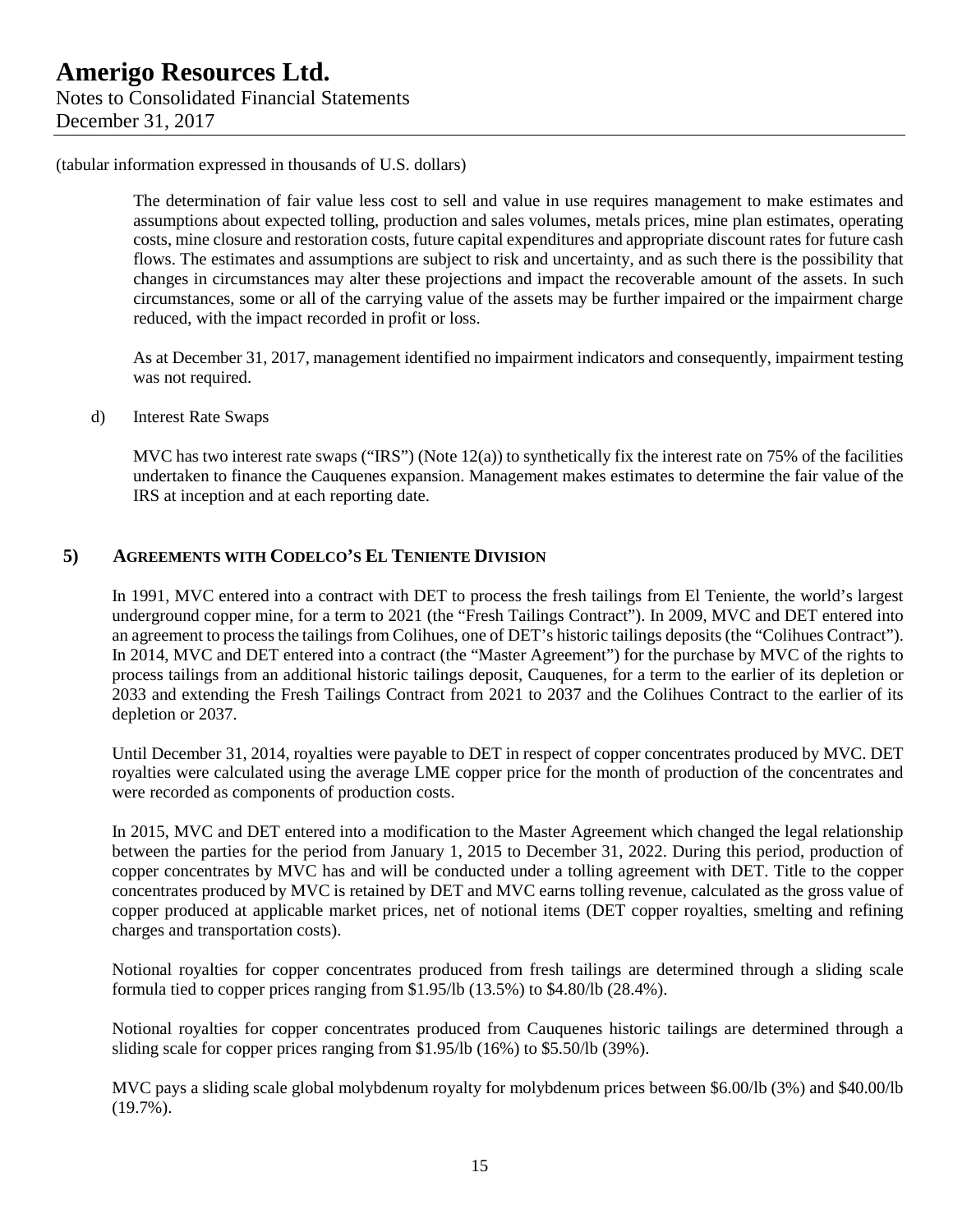The Master Agreement contains provisions requiring the parties to meet and review cost and notional royalty/royalty structures in the event monthly average prices fall below certain ranges and projections indicate the permanence of such prices over time. The review of all notional royalty/royalty structures is to be carried out in a manner that gives priority to the viability of the Master Agreement and maintains the equilibrium of the benefits between the parties.

The Master Agreement also contains three early exit options exercisable by DET within 2021 and every three years thereafter only in the event of changes unforeseen as of the date of the Master Agreement. The Company has currently judged the probabilities of DET exercising any of these early exit options as remote.

In 2015, DET provided to MVC a copper price support agreement of up to \$17.0 million (the "DET Price Support Facility") under which MVC drew down \$1.0 million from the DET Price Support Facility in each month in which the average final settlement copper price to MVC was less than \$2.80/lb, up to the \$17.0 million maximum. The DET Price Support Facility bears interest at a rate of 0.6% per month and is subordinate to MVC's bank financing. The DET Price Support Facility is scheduled to be repaid in the period from January 1, 2017 to December 31, 2019 at a rate of \$1.0 million per month, provided this repayment schedule does not preclude MVC from making the semiannual principal debt repayments described in Note 12(a). In 2017, MVC repaid \$8.0 million towards the DET Price Support Facility, and MVC currently anticipates the DET Price Support Facility may be fully repaid before its contractual maturity of December 31, 2019. MVC may repay the DET Price Support Facility in advance and without penalty. The balance of the loan at December 31, 2017 was \$9.9 million (2016: \$18.1 million), including \$0.9 million in accrued interest (2016: \$1.1 million) (Note 12), shown as a current liability in the Company's statement of financial position.

In 2016, MVC and DET reached an agreement to defer DET notional copper royalties during a 4-month period, for a total deferral of \$5.4 million. The deferred royalties and accrued interest at a rate of 0.6% per month were paid by MVC in 2017.

At December 31, 2017, the accrual for DET notional copper royalties and DET molybdenum royalties, was \$12.0 million (2016: \$11.3 million).

### **6) CASH AND CASH EQUIVALENTS**

|                                                             | December 31,<br>2017<br>\$ | December 31, |  |
|-------------------------------------------------------------|----------------------------|--------------|--|
|                                                             |                            | 2016         |  |
|                                                             |                            |              |  |
|                                                             |                            |              |  |
| Cash at bank and on hand                                    | 19,595                     | 8,966        |  |
| Short-term bank deposits                                    | 629                        | 255          |  |
|                                                             | 20,224                     | 9,221        |  |
| Cash held in a debt service reserve account (Note $12(a)$ ) | 7,300                      | 6,700        |  |
|                                                             | 27,524                     | 15,921       |  |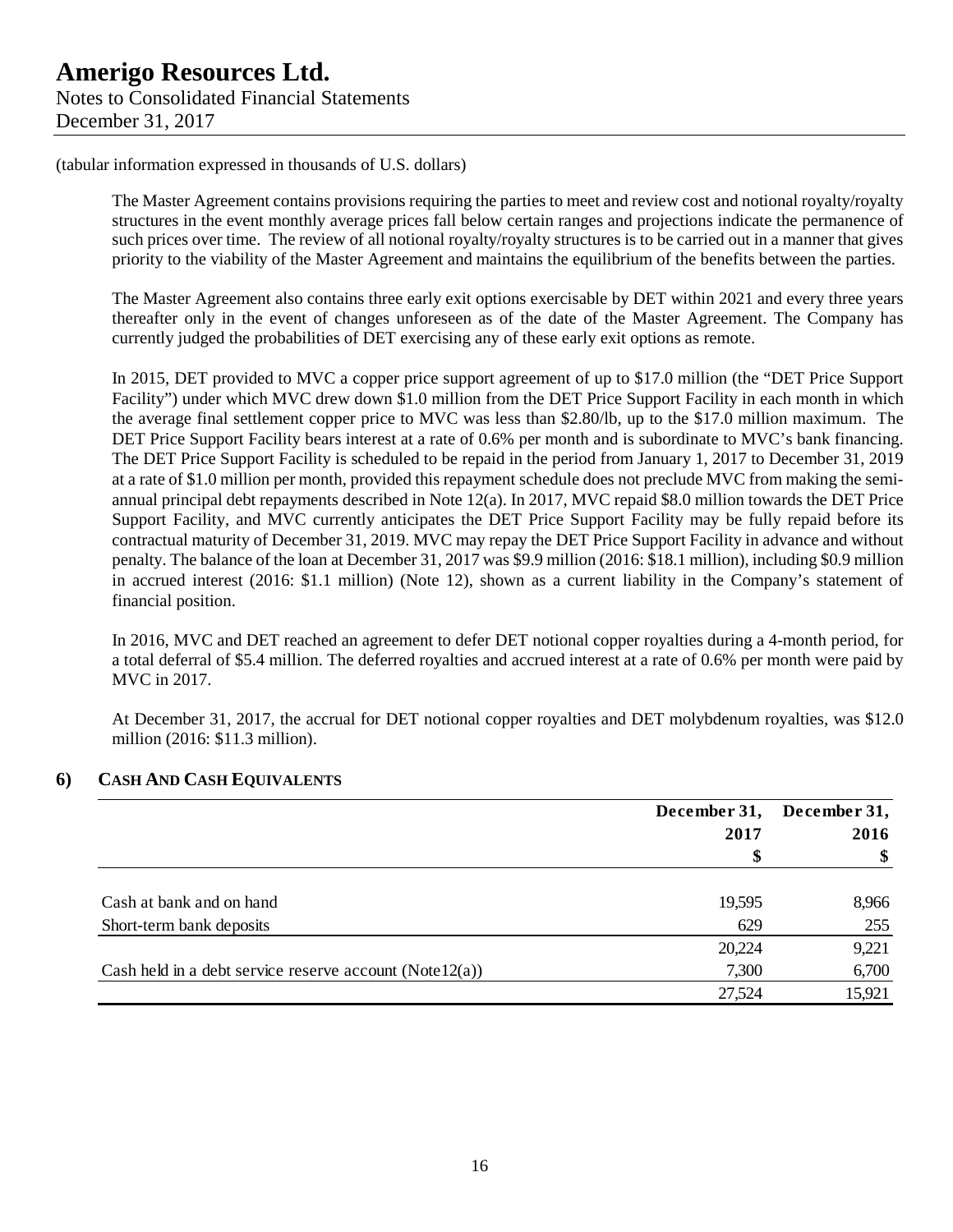MVC has a debt service reserve account ("DSRA") which must be used to: /i/ pay the principal and interest of bank loans and amounts owing under the interest rate swaps if MVC has insufficient funds to make these payments and /ii/ fund MVC's operating expenses. If it becomes necessary to fund MVC's operations with funds from the DSRA, MVC must replenish the DSRA at each month end with funds necessary to maintain a balance equal to one hundred percent of the sum of the principal and interest pursuant to the loans and interest rate swaps that are payable in the following six months. At December 31, 2017, MVC held DSRA funds in the required amount of \$7.3 million.

Short-term bank deposits are redeemable on demand.

### **7) RECEIVABLES**

### a) Trade and other receivables

|                               |       | December 31, December 31, |  |
|-------------------------------|-------|---------------------------|--|
|                               | 2017  | 2016                      |  |
|                               |       | \$                        |  |
| <b>Current</b>                |       |                           |  |
| Trade and other receivables   | 7,710 | 8,008                     |  |
| Non-current                   |       |                           |  |
| Other non-current receivables | 221   | 203                       |  |

The Group has reviewed the collectability of its current and non-current receivables and has determined that a provision for doubtful accounts is not required.

The ageing analysis of current receivables is as follows:

|                       |       | December 31, December 31, |  |
|-----------------------|-------|---------------------------|--|
|                       | 2017  | 2016                      |  |
|                       |       | \$                        |  |
| Up to 3 months        | 6,952 | 7,934                     |  |
| 3 to 6 months         | 667   | 71                        |  |
| Greater than 6 months | 91    | 3                         |  |
|                       | 7,710 | 8,008                     |  |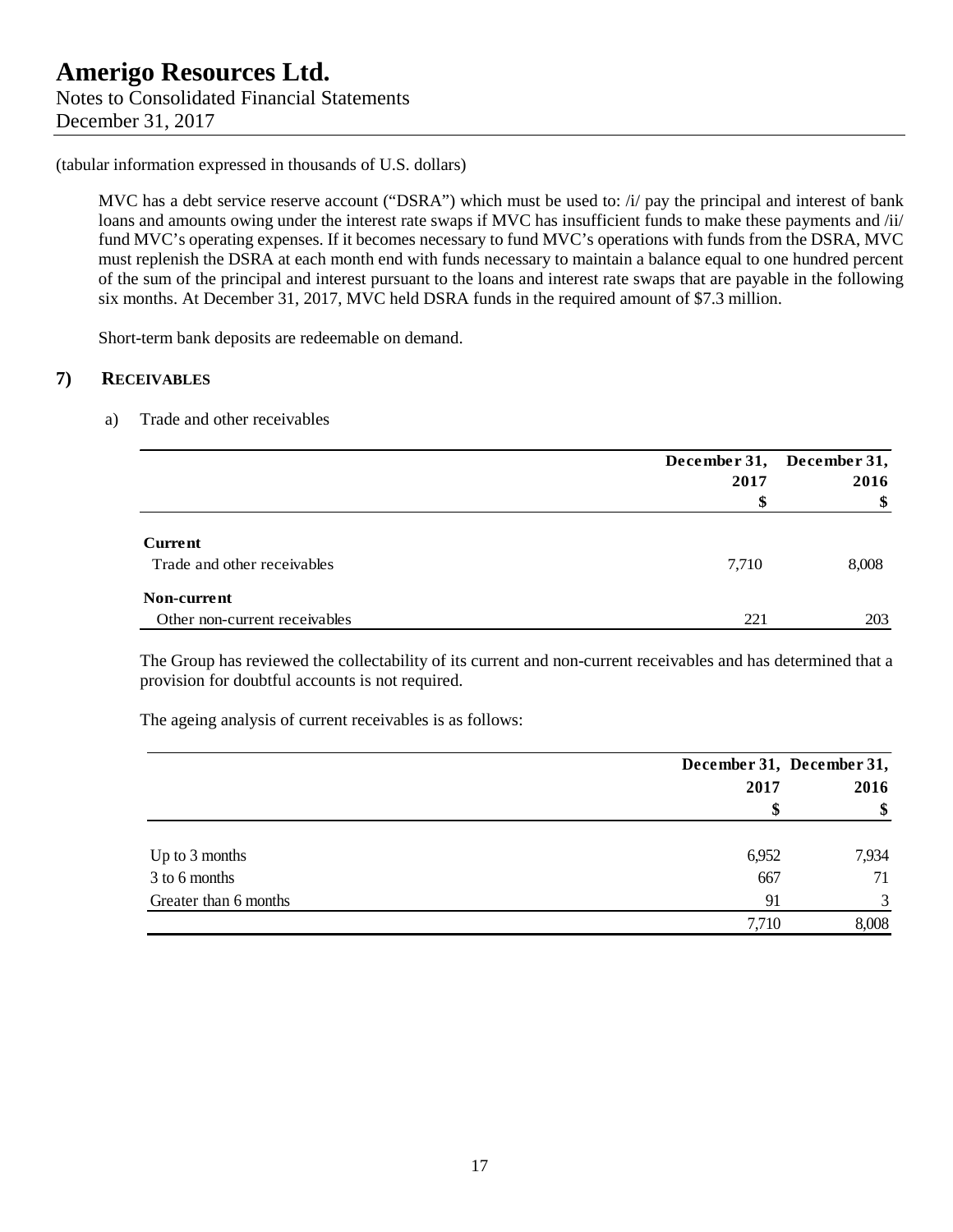The carrying amounts of the Group's current receivables are denominated in the following currencies:

|              |       | December 31, December 31, |
|--------------|-------|---------------------------|
|              | 2017  | 2016                      |
| Currency     |       | \$                        |
|              |       |                           |
| Chilean Peso | 7,708 | 8,005                     |
| Other        | ◠     | $\mathbf{c}$              |
|              | 7,710 | 8,008                     |

The fair values of the Group's current receivables approximate their carrying value of \$7.7 million (2016: \$8.0 million).

Trade and other receivables included \$3.9 million of receivables for sale of copper concentrates under a tolling agreement with DET that were provisionally priced at December 31, 2017 (2016: \$6.4 million) and \$2.7 million of receivables for sale of molybdenum concentrates that were also provisionally priced (2016: \$1.3 million).

The effective interest rates on current receivables were nil % (2016: nil %).

b) Taxes receivable

The components of the Group's taxes receivable are:

|                            |            | December 31, December 31, |  |
|----------------------------|------------|---------------------------|--|
|                            | 2017<br>\$ | 2016                      |  |
|                            |            | \$                        |  |
| Income tax receivable      | 1,600      | 6,289                     |  |
| Other taxes receivable     | 21         | 131                       |  |
| Value added tax receivable | 6          | 56                        |  |
|                            | 1,627      | 6,476                     |  |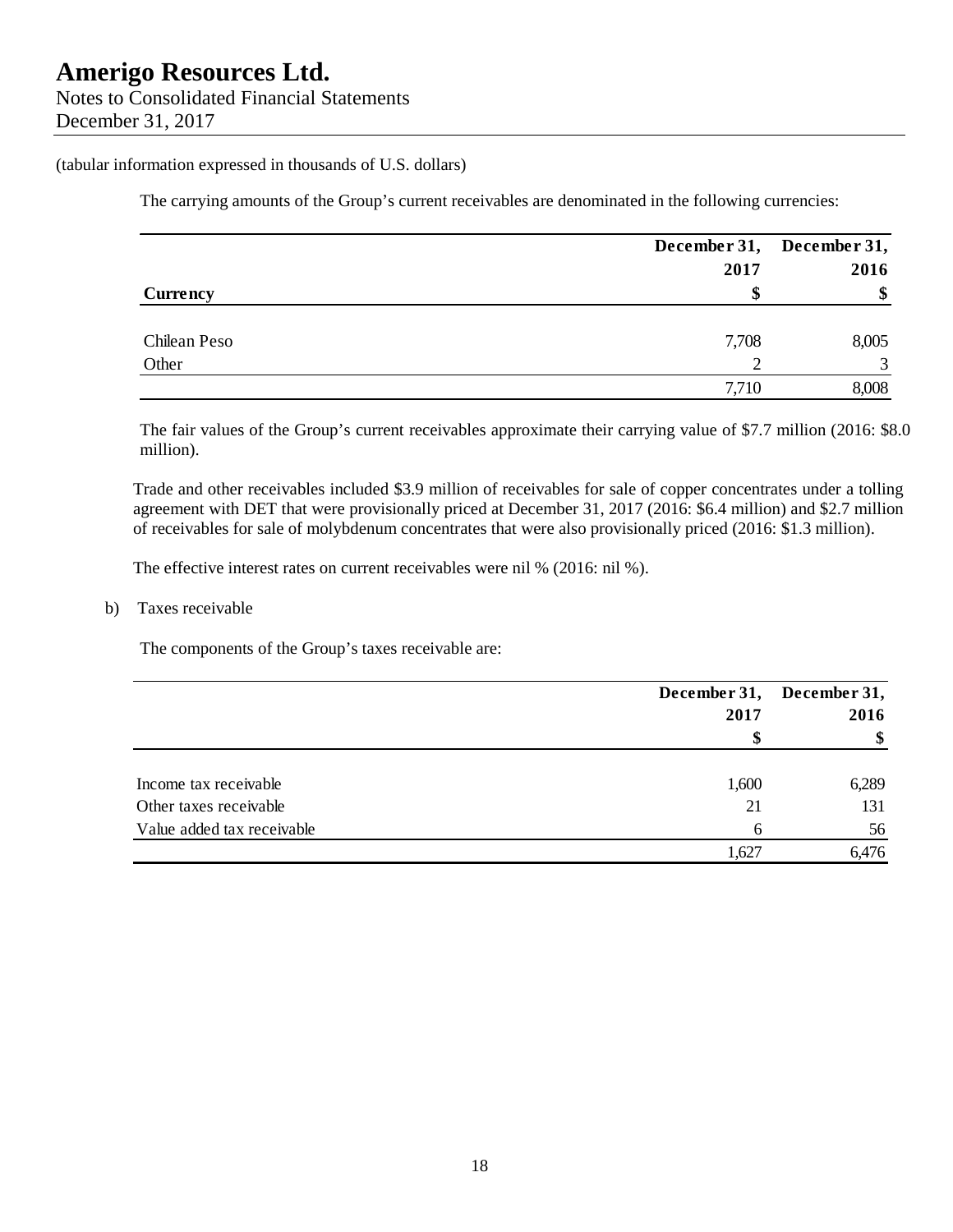Notes to Consolidated Financial Statements December 31, 2017

(tabular information expressed in thousands of U.S. dollars)

### **8) INVENTORIES**

|                                |       | December 31, December 31, |  |
|--------------------------------|-------|---------------------------|--|
|                                | 2017  | 2016<br>\$                |  |
|                                | \$    |                           |  |
| Plant supplies and consumables | 4,057 | 4,907                     |  |
| Work-in-progress               | 3,701 | 4,675                     |  |
| Molybdenum concentrates        | 34    | 66                        |  |
|                                | 7,792 | 9,648                     |  |

At December 31, 2017 and 2016, work-in-progress on the production of copper concentrates under a tolling agreement and molybdenum concentrates were valued at cost. During 2016, the Group recorded a charge of \$0.8 million in tolling and production costs as a result of net realizable value ("NRV") adjustments in the months in which NRV was lower than cost (2017: \$nil).

In 2017, the Group recorded a charge of \$0.5 million in tolling and production costs as a result of an impairment of specific plant and supplies consumables (2016: \$nil).

## **9) INVESTMENTS**

|                       | December 31,<br>2017<br>S | December 31,<br>2016 |
|-----------------------|---------------------------|----------------------|
| Start of year         | 1,518                     | 992                  |
| Changes in fair value | 1,496                     | 526                  |
| End of year           | 3,014                     | 1,518                |

Available-for-sale financial assets consist of the following:

|                       |       | December 31, December 31, |  |
|-----------------------|-------|---------------------------|--|
|                       | 2017  | 2016                      |  |
|                       | S     | \$                        |  |
| Candente Copper Corp. | 712   | 474                       |  |
| Los Andes Copper Ltd. | 2,302 | 1,044                     |  |
|                       | 3,014 | 1,518                     |  |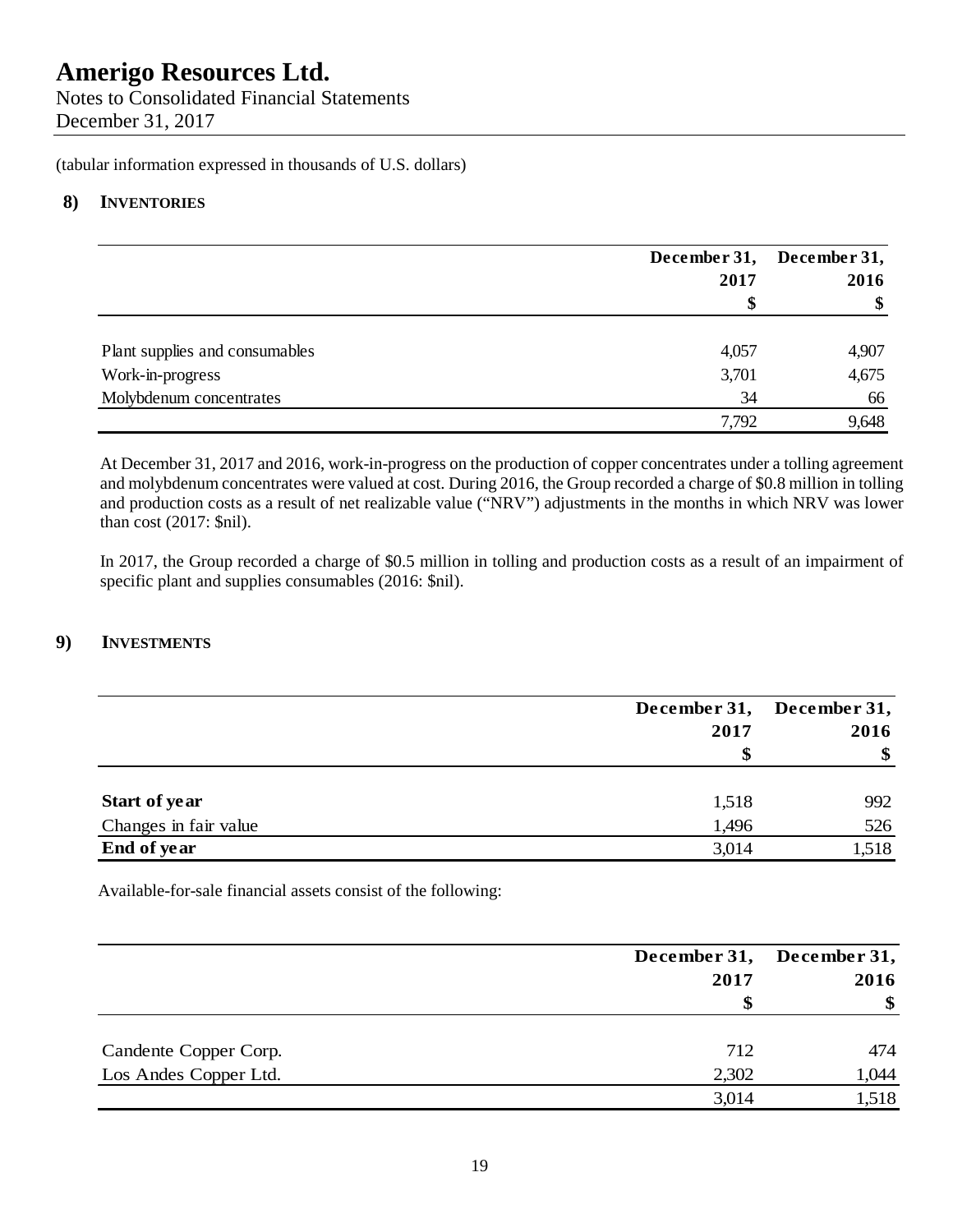- a) At December 31, 2017, Candente Copper Corp. ("Candente Copper"), a company listed on the TSX, had a closing share price of Cdn\$0.14 and the fair value of the Group's approximately 4% investment in Candente Copper was \$0.7 million. During 2017, the Group recorded OCI of \$0.2 million (2016: \$0.3 million) for the changes in fair value of this investment.
- b) At December 31, 2017, Los Andes Copper Ltd. ("Los Andes"), a company listed on the TSX Venture Exchange, had a closing share price of Cdn\$0.36, and the fair value of the Group's approximately 3% investment in Los Andes was \$2.3 million. During 2017, the Group recorded OCI of \$1.3 million (2016: \$0.2 million) for the changes in the fair value of this investment.

### **10) PROPERTY, PLANT AND EQUIPMENT**

|                                |                  | <b>Machinery</b> and |              |
|--------------------------------|------------------|----------------------|--------------|
|                                | <b>Plant</b> and | equipment and        |              |
|                                | infrastructure   | other assets         | <b>Total</b> |
|                                | \$               | \$                   | \$           |
|                                |                  |                      |              |
| Year ended December 31, 2016   |                  |                      |              |
| Opening net book amount        | 159,436          | 22,058               | 181,494      |
| Exchange differences           |                  | 6                    | 6            |
| <b>Additions</b>               | 22               | 5,712                | 5,734        |
| Disposals                      |                  | (63)                 | (63)         |
| Depreciation charge            | (7,110)          | (5,839)              | (12, 949)    |
| <b>Closing net book amount</b> | 152,348          | 21,874               | 174,222      |
|                                |                  |                      |              |
| <b>At December 31, 2016</b>    |                  |                      |              |
| Cost                           | 246,506          | 57,418               | 303,924      |
| Accumulated depreciation       | (94, 158)        | (35, 544)            | (129,702)    |
| Net book amount                | 152,348          | 21,874               | 174,222      |
| Year ended December 31, 2017   |                  |                      |              |
| Opening net book amount        | 152,348          | 21,874               | 174,222      |
| <b>Exchange differences</b>    |                  | 13                   | 13           |
| <b>Additions</b>               | 15,715           | 258                  | 15,973       |
| Disposals                      |                  | (134)                | (134)        |
| Depreciation charge            | (8,275)          | (5,788)              | (14,063)     |
| <b>Closing net book amount</b> | 159,788          | 16,223               | 176,011      |
|                                |                  |                      |              |
| At December 31, 2017           |                  |                      |              |
| Cost                           | 262,882          | 56,552               | 319,434      |
| Accumulated depreciation       | (103,094)        | (40, 329)            | (143, 423)   |
| Net book amount                | 159,788          | 16,223               | 176,011      |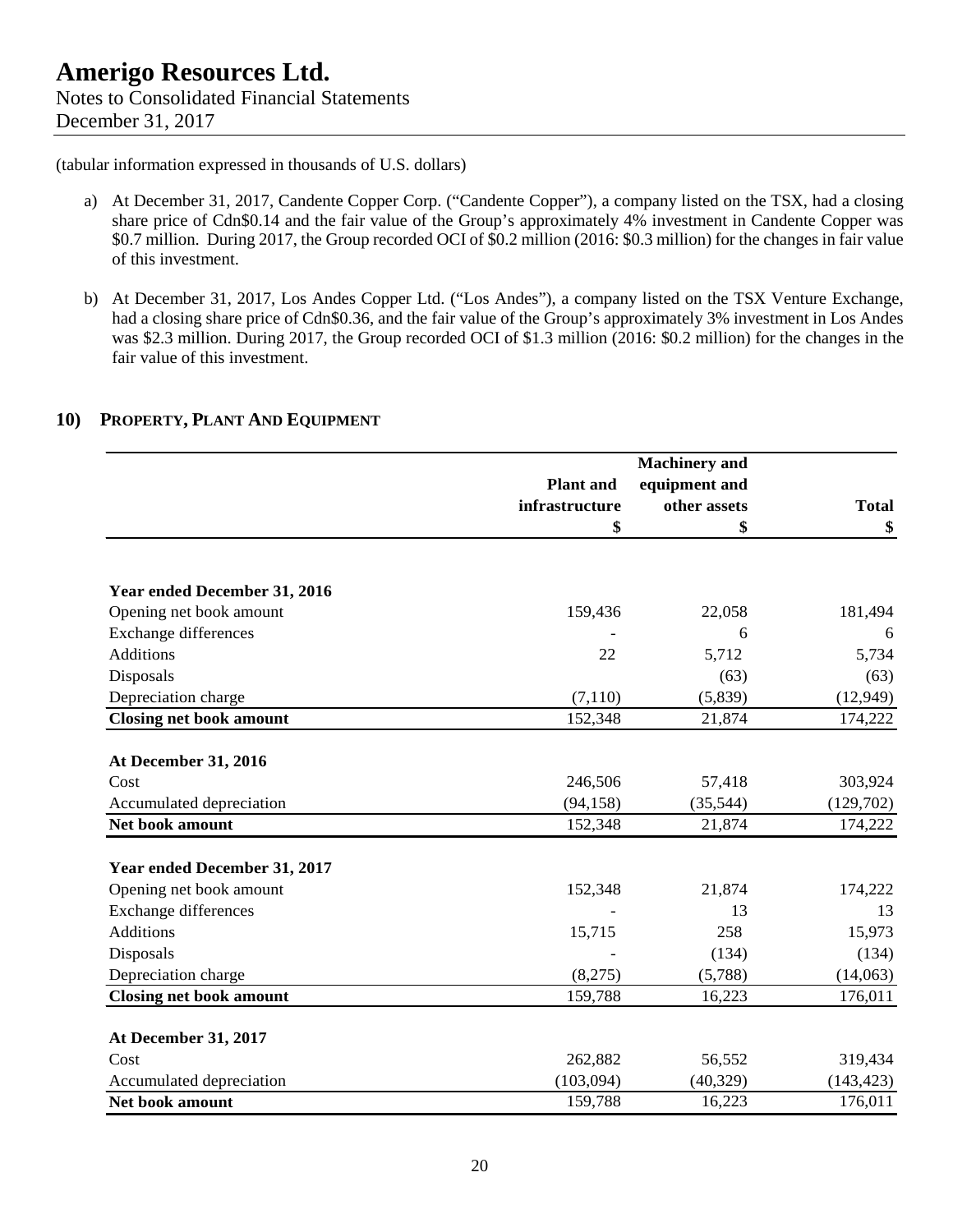Notes to Consolidated Financial Statements December 31, 2017

### (tabular information expressed in thousands of U.S. dollars)

At December 31, 2017, PP&E of \$11.5 million was categorized as construction in progress and not subject to depreciation (2016: \$nil).

Total interest and charges of \$0.2 million was capitalized in 2017 and included in property, plant and equipment at December 31, 2017 (2016: \$nil).

### **11) TRADE AND OTHER PAYABLES**

|                               | December 31, | December 31, |
|-------------------------------|--------------|--------------|
|                               | 2017         | 2016         |
|                               | \$           | \$           |
| <b>Current</b>                |              |              |
| Trade and other payables      | 13,052       | 15,819       |
| DET royalties (Note 5)        | 11,990       | 11,273       |
| Current portion of derivative | 1,151        | 1,617        |
|                               | 26,193       | 28,709       |
| Non-current                   |              |              |
| Severance provisions          | 981          | 811          |
| Derivative                    | 11,042       | 7,376        |
| Other non-current liabilities | 656          | 1,243        |
|                               | 12,679       | 9,430        |

The Company has accrued for severance provisions in respect of estimated statutory severance payments to certain MVC managers based on their employment agreements. The estimate of severance provisions is calculated through an actuarial model that considers variables such as retirement age, salary adjustments and discount rates.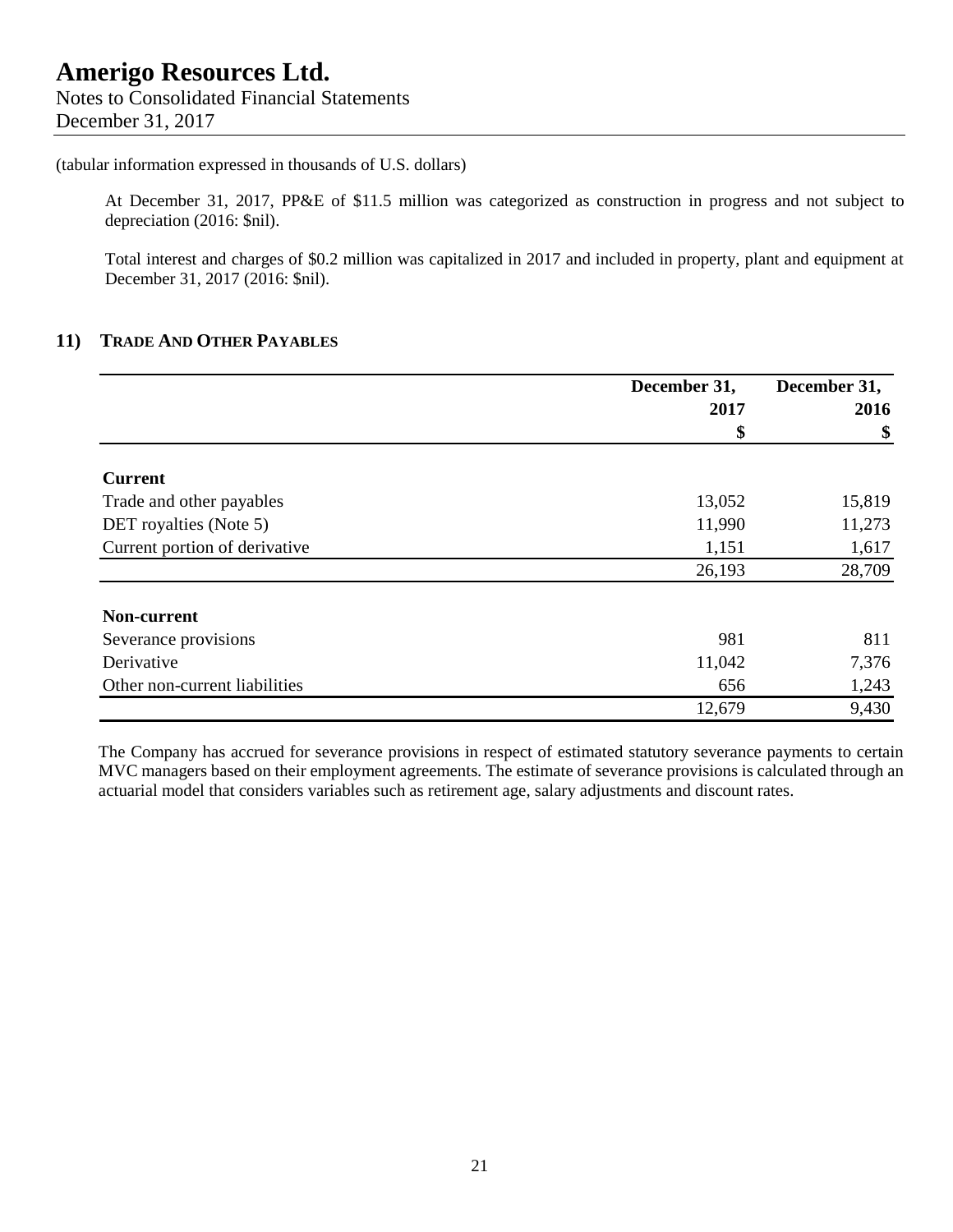Notes to Consolidated Financial Statements December 31, 2017

(tabular information expressed in thousands of U.S. dollars)

### **12) BORROWINGS**

|                                                       | December 31, | December 31, |
|-------------------------------------------------------|--------------|--------------|
|                                                       | 2017         | 2016         |
|                                                       | \$           | \$           |
| Cauquenes Phase One Loan (Note $12(a)$ )              | 41,527       | 51,739       |
| Cauquenes Phase Two Loan (Note 12 (a))                | 11,601       |              |
|                                                       | 53,128       | 51,739       |
| DET Price Support Facility (Note 12(b))               | 9,939        | 18,108       |
|                                                       | 63,067       | 69,847       |
| Comprise:                                             |              |              |
| Short-term debt and current portion of long-term debt | 20,810       | 10,733       |
| Long-term debt                                        | 42,257       | 59,114       |
|                                                       | 63,067       | 69,847       |

a) On March 25, 2015, MVC closed a bank syndicate financing with Banco Bilbao Vizcaya Argentaria ("BBVA") and Export Development Canada ("EDC") for a loan facility (the "Cauquenes Phase One Loan") of \$64.4 million for phase one of the Cauquenes expansion. Terms of the loan include interest synthetically fixed through an IRS, accounted for at FVTPL, at a rate of 5.56% per annum for 75% of the facility. The remaining 25% of the facility is subject to a variable rate based on the US Libor 6-month rate, which at December 31, 2017 was 4.95% per annum. Interest is paid semi-annually on June and December 30. MVC incurred due diligence, bank fees and legal costs of \$2.4 million, recognized as transaction costs that are being amortized over the term of the loan using the effective interest rate method. The Cauquenes Phase One Loan has a maximum repayment term of 6 years consisting of 12 equal semi-annual principal payments of \$5.4 million, commencing on June 30, 2016. The repayment term may be shortened without penalty in accordance with the provisions of the loan. The balance of the Cauquenes Phase One Loan (net of transaction costs) at December 31, 2017 was \$41.5 million (2016: \$51.7 million). The IRS on the Phase One Loan has a term to December 27, 2018.

On August 3, 2017, MVC closed a second financing tranche with BBVA and EDC for a facility (the "Cauquenes Phase Two Loan") of up to \$35.3 million for the second phase of the Cauquenes expansion ("Phase Two"). Terms of the loan include interest synthetically fixed through a second IRS, accounted for at FVTPL, at a rate of 6.02% per annum for 75% of the facility. The remaining 25% of the facility is subject to a variable rate based on the US Libor 6-month rate, which at December 31, 2017 was 4.95% per annum. Interest is paid semi-annually on June and December 30. MVC incurred due diligence, bank fees and legal costs of \$1.3 million, recognized as transaction costs that are being amortized over the term of the loan using the effective interest rate method. The Cauquenes Phase Two Loan has a maximum repayment term of 3 years consisting of 6 equal semi-annual principal payments to commence on June 30, 2019. The repayment term may be shortened without penalty in accordance with the provisions of the loan. The balance of the Cauquenes Phase Two Loan (net of transaction costs) at December 31, 2017 was \$11.6 million (2016: \$nil). On December 31, 2017, the fair value of the second IRS was determined to be \$0.2 million. The IRS on the Phase Two Loan has a term to January 3, 2022.

MVC has provided security for the Cauquenes Phase One and Phase Two loans in the form of a charge on all of MVC's assets.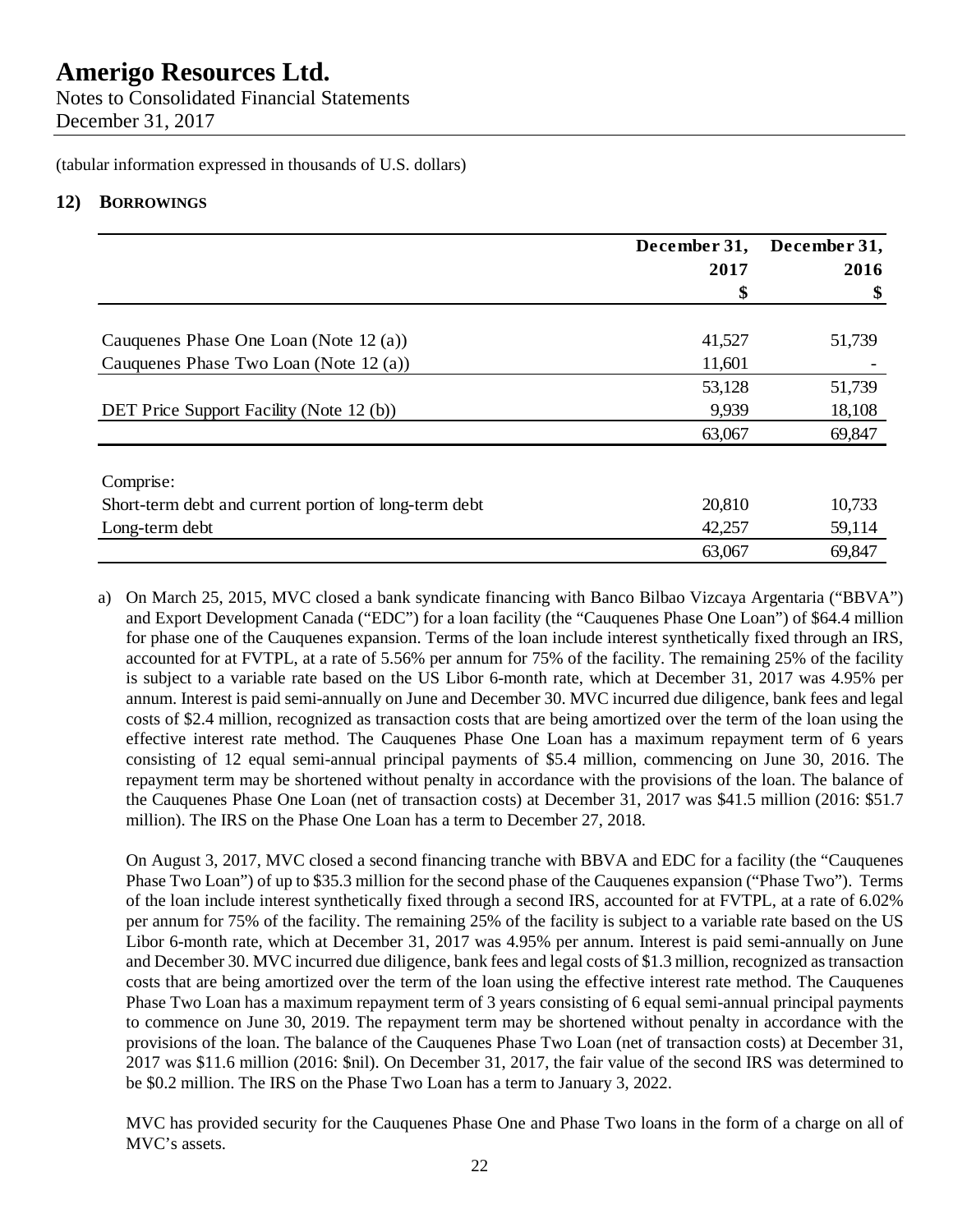Original terms and provisions of the loan required MVC to be in compliance with bank covenants (current ratio, tangible net worth and debt service coverage ratio) measured semi-annually on June 30 and December 31. Certain covenants were amended on closing of the second financing tranche, including modifications to the tangible net worth requirements starting on December 31, 2017 and non-measurement of the current ratio on December 31, 2017; June 30, 2018; December 31, 2018 and June 30, 2019. At December 31, 2017, MVC met the debt service coverage ratio (requirement of 1.2) and the tangible net worth ratio (requirement of \$110.0 million).

MVC has a DSRA (Note 6).

- b) MVC has a Price Support Facility with DET (Note 5).
- c) The Company has a \$13.0 million standby line of credit (the "Line of Credit") from three Company shareholders which is currently available through to the later of December 31, 2018 and the date of commencement of commercial production of Phase Two of the Cauquenes expansion, provided such date occurs no later than March 31, 2019. Amounts drawn from the Line of Credit, if any, will be repaid in the amounts and at such times as permitted under the terms and conditions of the Cauquenes Phase One and Phase Two loans. All obligations arising from the Line of Credit are to be paid in full on or before the date that is the earlier of December 31, 2019 and the 1-year anniversary of the date in which MVC has paid in full all amounts due and owing under the Cauquenes Phase One and Phase Two loans. No security was provided in connection with this facility. At December 31, 2017, no funds had been drawn from the Line of Credit. In 2017, the Company incurred an annual commitment fee of \$0.2 million in respect of the Line of Credit, settled with the issuance of 403,577 Company shares (2016: \$0.1 million, settled with cash).

### **13) RELATED PARTY TRANSACTIONS**

a) Derivative

The Company holds its interest in MVC through Amerigo International Holdings Corp. ("Amerigo International"), wholly-owned by the Company except for certain outstanding Class A shares which are owned indirectly by the Company's original founders (including the Company's current Executive Chairman). The Class A shares were issued as part of a tax-efficient structure for payments granted as consideration to the founders transferring to the Company their option to purchase MVC in 2003.

The Class A shareholders are not entitled to any participation in the profits of Amerigo International, except for monthly payments, calculated as follows:

- \$0.01 for each pound of copper equivalent produced from DET tailings by MVC or any successor entity to MVC if the price of copper is under \$0.80/lb, or
- \$0.015 for each pound of copper equivalent produced from DET tailings by MVC or any successor entity to MVC if the price of copper is \$0.80/lb or more.

Under IFRS, the payments constitute a derivative financial instrument which needs to be measured at fair value at each reporting date. Changes in fair value are recorded in profit for the period.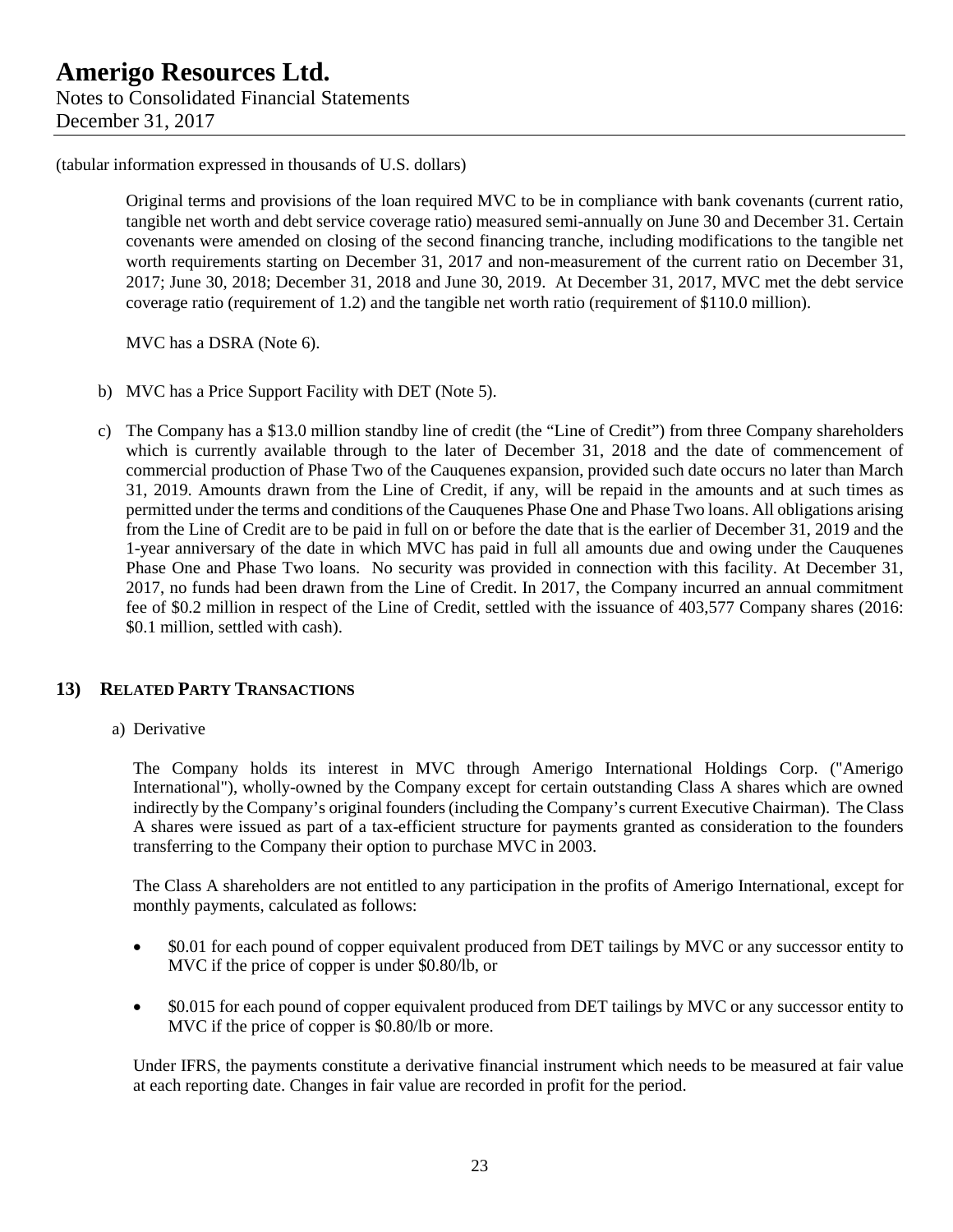The derivative expense includes the actual monthly payments described above and changes in the fair value of the derivative. In 2017 and 2016, \$1.0 million were paid or accrued to the Class A shareholders and the fair value of the derivative increased \$3.8 million (2016: decrease in fair value of \$0.5 million), for a total derivative expense of \$4.8 million (2016: \$0.5 million) (Note 17(c)). In 2017, the fair value increase of the derivative was caused by the estimated increase in future production at MVC resulting from the Cauquenes Phase Two expansion currently underway.

At December 31, 2017, the derivative totalled \$12.2 million (2016: \$9.0 million), with a current portion of \$1.2 million (2016: \$1.6 million) and a long-term portion of \$11.0 million (2016: \$7.4 million). Actual monthly payments outstanding at December 31, 2017 were \$0.1 million (2016: \$0.7 million).

#### b) Purchases of Goods and Services

The Company's related parties consist of companies owned by executive officers, as follows:

| Entity                            | Nature of Transactions |
|-----------------------------------|------------------------|
| Zeitler Holdings Corp.            | Management             |
| Delphis Financial Strategies Inc. | Management             |

The Group incurred the following fees in connection with companies owned by executive officers and in respect of salaries paid to officers. Transactions have been measured at the exchange amount which is determined on a cost recovery basis.

|                              | 2017  | 2016   |
|------------------------------|-------|--------|
|                              | w     | ₼<br>ഄ |
| Salaries and management fees | 1,415 | .,436  |

### c) Key Management Compensation

The remuneration of directors and other members of key management during 2017 and 2016 was as follows:

|                                | 2017  | 2016<br>\$ |
|--------------------------------|-------|------------|
|                                |       |            |
| Management and directors' fees | 1,653 | 1,648      |
| Share-based payments           | 627   | 158        |
|                                | 2,280 | ,806       |

Share-based payments are the grant date fair value of options vested to directors and officers.

d) The Group has in place a \$13.0 million Line of Credit from three Company shareholders (Note 12(c)).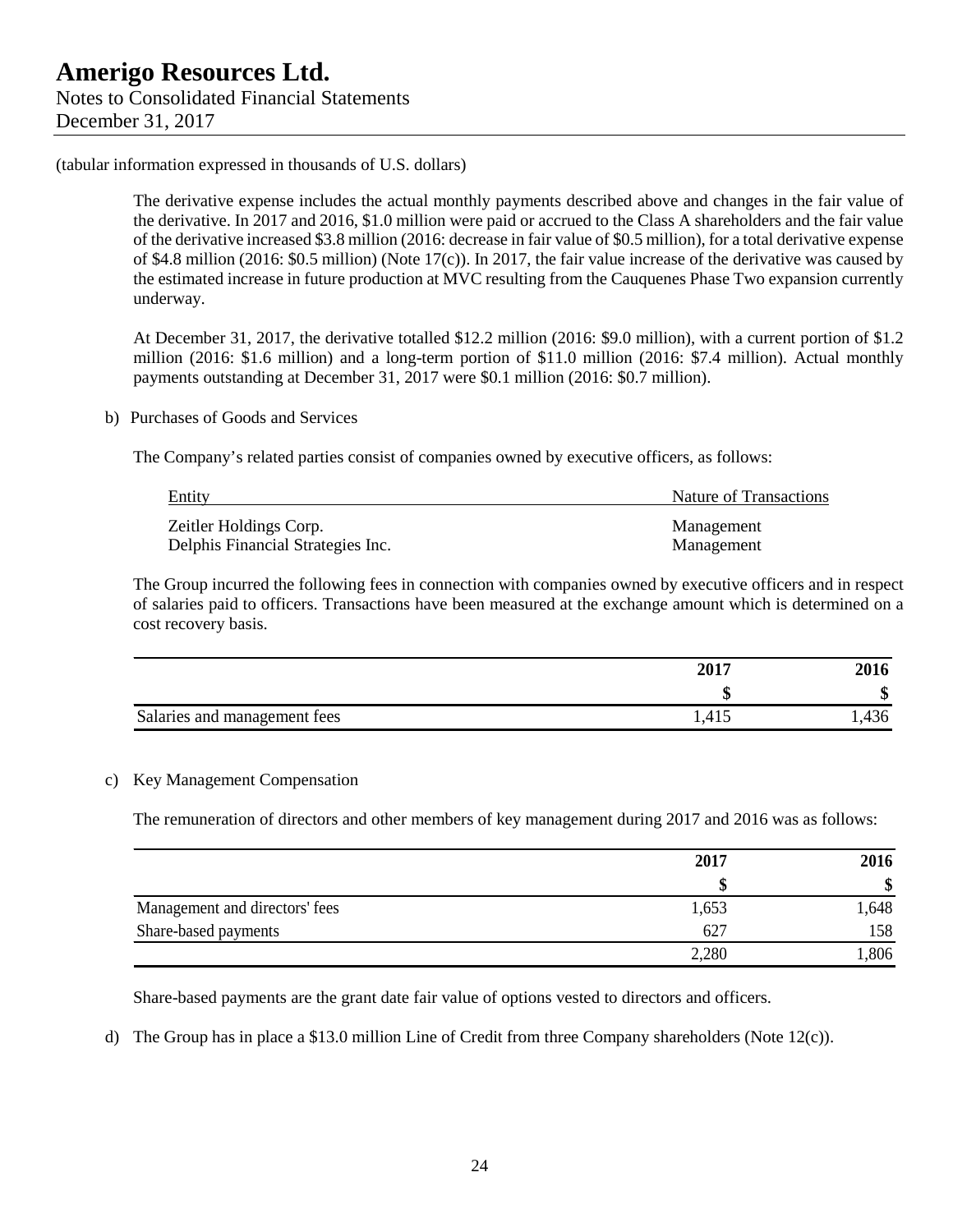Notes to Consolidated Financial Statements December 31, 2017

(tabular information expressed in thousands of U.S. dollars)

### **14) EQUITY**

a) Share Capital

Authorized share capital consists of an unlimited number of common shares without par value.

b) Share Options

A total of 2,950,000 options were granted in 2017 (2016: 3,350,000 options), with a weighted average fair value estimated at Cdn\$0.28 (2016: Cdn\$0.06) per option at the grant date based on the Black-Scholes option pricing model using the following assumptions:

|                                 | 2017   | 2016     |
|---------------------------------|--------|----------|
|                                 | \$     | \$       |
| Weighted average share price    | 0.53   | 0.14     |
| Weighted average exercise price | 0.53   | 0.14     |
| Dividend yield                  | 0%     | 0%       |
| Risk free interest rate         | 1.01%  | $0.60\%$ |
| Pre-vest forfeiture rate        | 0%     | 0%       |
| Expected life (years)           | 4.27   | 4.27     |
| Expected volatility             | 66.82% | 54.96%   |

Outstanding share options:

|                        |              | December 31, 2017   |              | December 31, 2016   |  |
|------------------------|--------------|---------------------|--------------|---------------------|--|
|                        |              | Weighted            |              | Weighted            |  |
|                        |              | average<br>exercise |              | average<br>exercise |  |
|                        | <b>Share</b> | price               | <b>Share</b> | price               |  |
|                        | options      | $Cdn$ \$            | options      | $Cdn$ \$            |  |
| At start of the year   | 12,600,000   | 0.44                | 12,450,000   | 0.73                |  |
| Granted                | 2,950,000    | 0.53                | 3,350,000    | 0.14                |  |
| Exercised              | (1,300,000)  | 0.42                |              |                     |  |
| Expired                | (3,200,000)  | 0.77                | (3,200,000)  | 1.28                |  |
| At end of the year     | 11,050,000   | 0.37                | 12,600,000   | 0.44                |  |
| Vested and exercisable | 11,050,000   | 0.37                | 12,600,000   | 0.44                |  |

The weighted average trading price of the Company's stock on the dates in which options were exercised in 2017 was Cdn\$0.71 per share.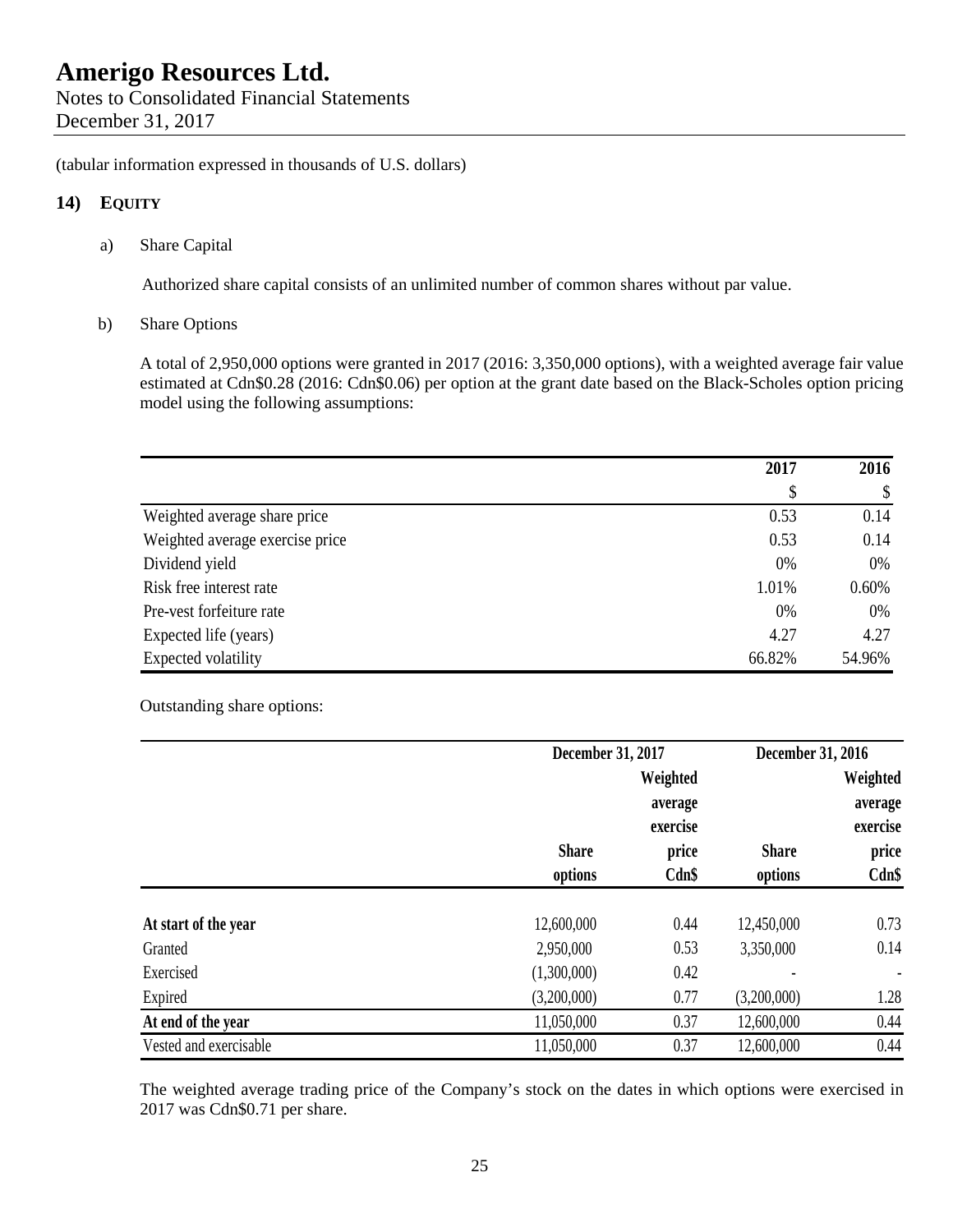Notes to Consolidated Financial Statements December 31, 2017

### (tabular information expressed in thousands of U.S. dollars)

Information relating to share options outstanding at December 31, 2017 is as follows:

| Outstanding<br>share options        | <b>Vested share</b><br>options      | <b>Price range</b><br>$Cdn$ \$                  | Weighted<br>average<br>exercise price<br><sub>on</sub><br>outstanding<br>options<br>$Cdn$ \$ | Weighted<br>average<br>exercise price<br>on vested<br>options<br>$Cdn$ \$ | Weighted<br>average<br>remaining<br>life<br>of<br>outstanding<br>options<br>(years) |
|-------------------------------------|-------------------------------------|-------------------------------------------------|----------------------------------------------------------------------------------------------|---------------------------------------------------------------------------|-------------------------------------------------------------------------------------|
| 3,100,000<br>1,750,000<br>3,250,000 | 3,100,000<br>1,750,000<br>3,250,000 | $0.14 - 0.26$<br>$0.27 - 0.40$<br>$0.41 - 0.48$ | 0.14<br>0.37<br>0.44                                                                         | 0.14<br>0.37<br>0.44                                                      | 3.16<br>2.25<br>1.36                                                                |
| 2,950,000<br>11,050,000             | 2,950,000<br>11,050,000             | $0.49 - 0.53$                                   | 0.53<br>0.37                                                                                 | 0.53<br>0.37                                                              | 4.15<br>2.75                                                                        |

Further information about share options is as follows:

|                                    | 2017        | 2016 |
|------------------------------------|-------------|------|
|                                    |             | ٨D   |
| Total<br>l compensation recognized | - - -<br>04 | 158  |

### c) Earnings (Loss) per Share

i) Basic

Basic earnings (loss) per share is calculated by dividing the income (loss) attributable to equity owners of the Company by the weighted average number of shares in issue during the period excluding shares purchased by the Company and held as treasury shares.

|                                   | 2017        | 2016        |
|-----------------------------------|-------------|-------------|
|                                   | \$          | \$          |
| Net income (loss) for the year    | 7,989       | (7,531)     |
| Weighted average number of shares | 175,593,970 | 174,506,414 |
| Basic earnings (loss) per share   | 0.05        | (0.04)      |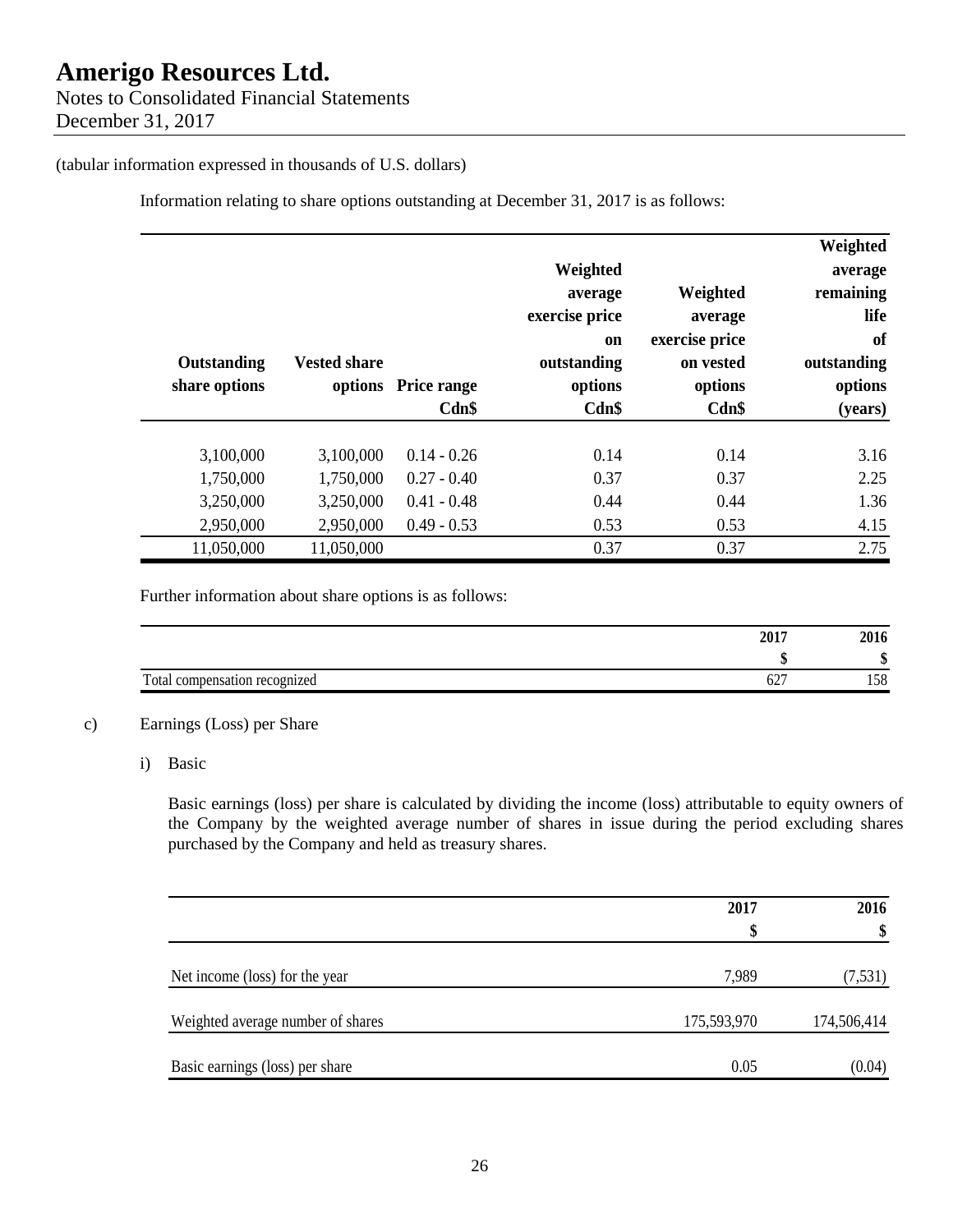Notes to Consolidated Financial Statements December 31, 2017

(tabular information expressed in thousands of U.S. dollars)

ii) Diluted

Diluted earnings (loss) per share is calculated by adjusting the weighted average number of shares outstanding to assume conversion of all potentially dilutive shares. Potentially dilutive shares relate to the exercise of outstanding share purchase options.

|                                                 | 2017        | 2016        |
|-------------------------------------------------|-------------|-------------|
|                                                 | \$          | \$          |
| Net income (loss) for the year                  | 7,989       | (7, 531)    |
| Weighted average number of ordinary shares      | 175,593,970 | 174,506,414 |
| Effect of dilutive securities:<br>Share options | 3,689,773   |             |
| Weighted average diluted shares outstanding     | 179,283,743 | 174,506,414 |
| Diluted earnings (loss) per share               | 0.04        | (0.04)      |

## **15) INCOME TAXES**

a) The income tax (expense) recovery charged to income (loss) during the year is as follows:

|                                      | 2017     | 2016    |
|--------------------------------------|----------|---------|
|                                      | \$       | \$      |
| Current                              |          |         |
|                                      |          |         |
| Foreign income and resource tax      | (3,483)  | 2,691   |
| Total current tax (expense) recovery | (3,483)  | 2,691   |
| <b>Deferred</b>                      |          |         |
| Foreign income and resource tax      | (1,368)  | (2,018) |
| Total deferred tax (expense)         | (1,368)  | (2,018) |
| Income tax (expense) recovery        | (4, 851) | 673     |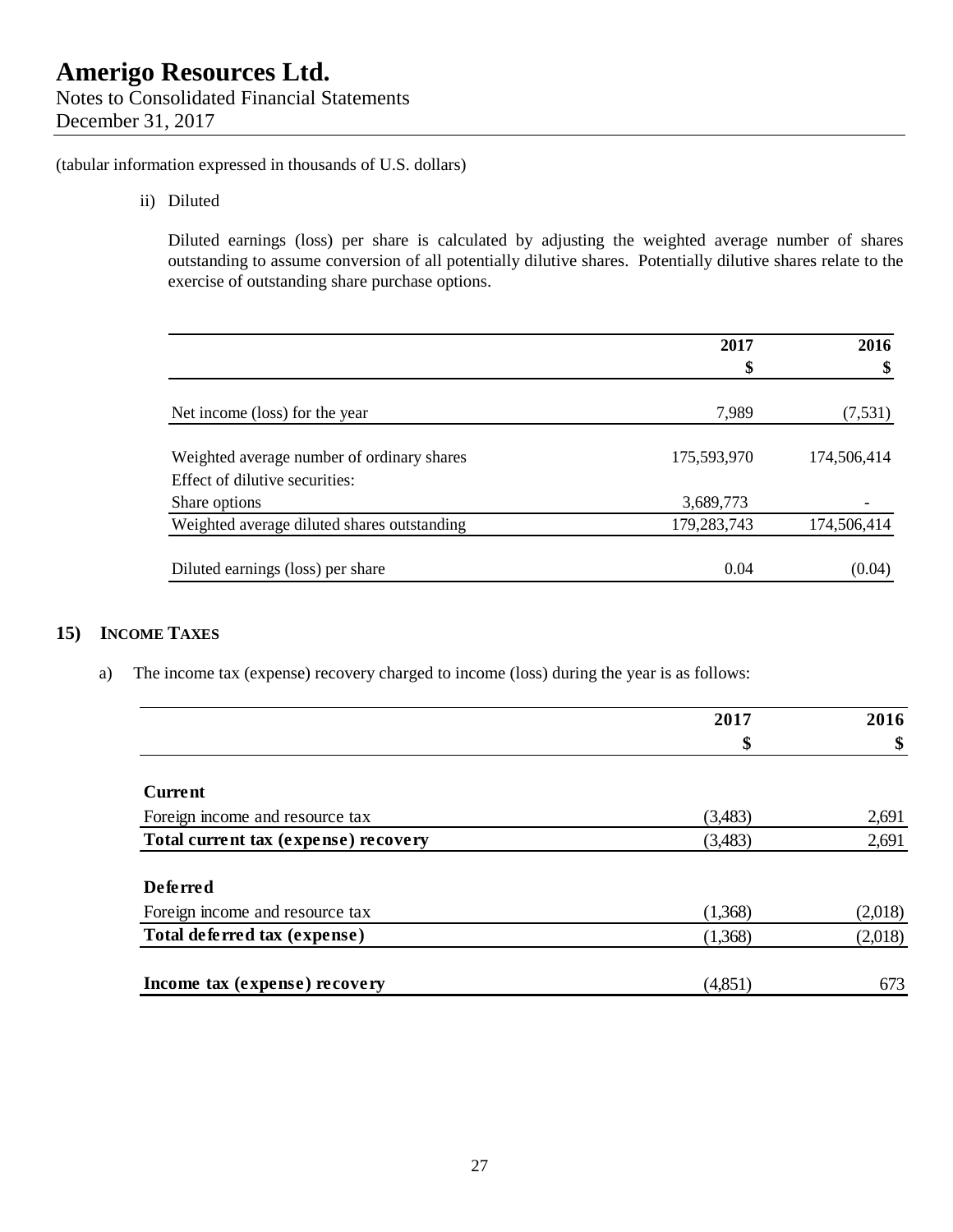b) The tax (expense) recovery differs from the theoretical amount that would arise using the weighted average tax rate applicable to profits of the consolidated entities as follows:

|                                                  | 2017    | 2016    |
|--------------------------------------------------|---------|---------|
|                                                  | \$      | \$      |
|                                                  |         |         |
| Income (loss) before tax                         | 12,840  | (8,204) |
| Statutory tax rate                               | 26.00%  | 26.00%  |
| Expected income tax (expense) recovery           | (3,338) | 2,133   |
| Tax effect of:                                   |         |         |
| Effect of the change in income tax rate in Chile | 102     | (1,152) |
| Change in estimates                              |         | (34)    |
| Difference in tax rates in foreign jurisdictions | 112     | (201)   |
| Non-deductible expenses                          | (1,275) | 32      |
| Change in benefits not recognized                | (150)   | (69)    |
| Withholding tax and other foreign taxes          | (98)    | (56)    |
| Other                                            | (204)   | 20      |
|                                                  | (4,851) | 673     |

c) Deferred income tax assets and liabilities are offset when there is a legally enforceable right to offset and when the deferred income taxes assets and liabilities relate to income taxes levied by the same taxation authority on either the taxable entity or different taxable entities where there is an intention to settle the balances on a net basis. The offset amounts are as follows:

|                                                                      | December 31, | December 31, |  |
|----------------------------------------------------------------------|--------------|--------------|--|
|                                                                      | 2017         | 2016         |  |
|                                                                      | \$           |              |  |
| Deferred tax assets                                                  |              |              |  |
| - Deferred tax assets to be recovered within 12 months               | 23           | 50           |  |
| - Deferred tax assets to be recovered after more than 12 months      | 413          | 416          |  |
|                                                                      | 436          | 466          |  |
| Deferred tax liabilities                                             |              |              |  |
| - Deferred tax liabilities to be recovered after more than 12 months | (27,289)     | (25,955)     |  |
| Deferred tax liabilities/asset-net                                   | (26, 853)    | (25, 489)    |  |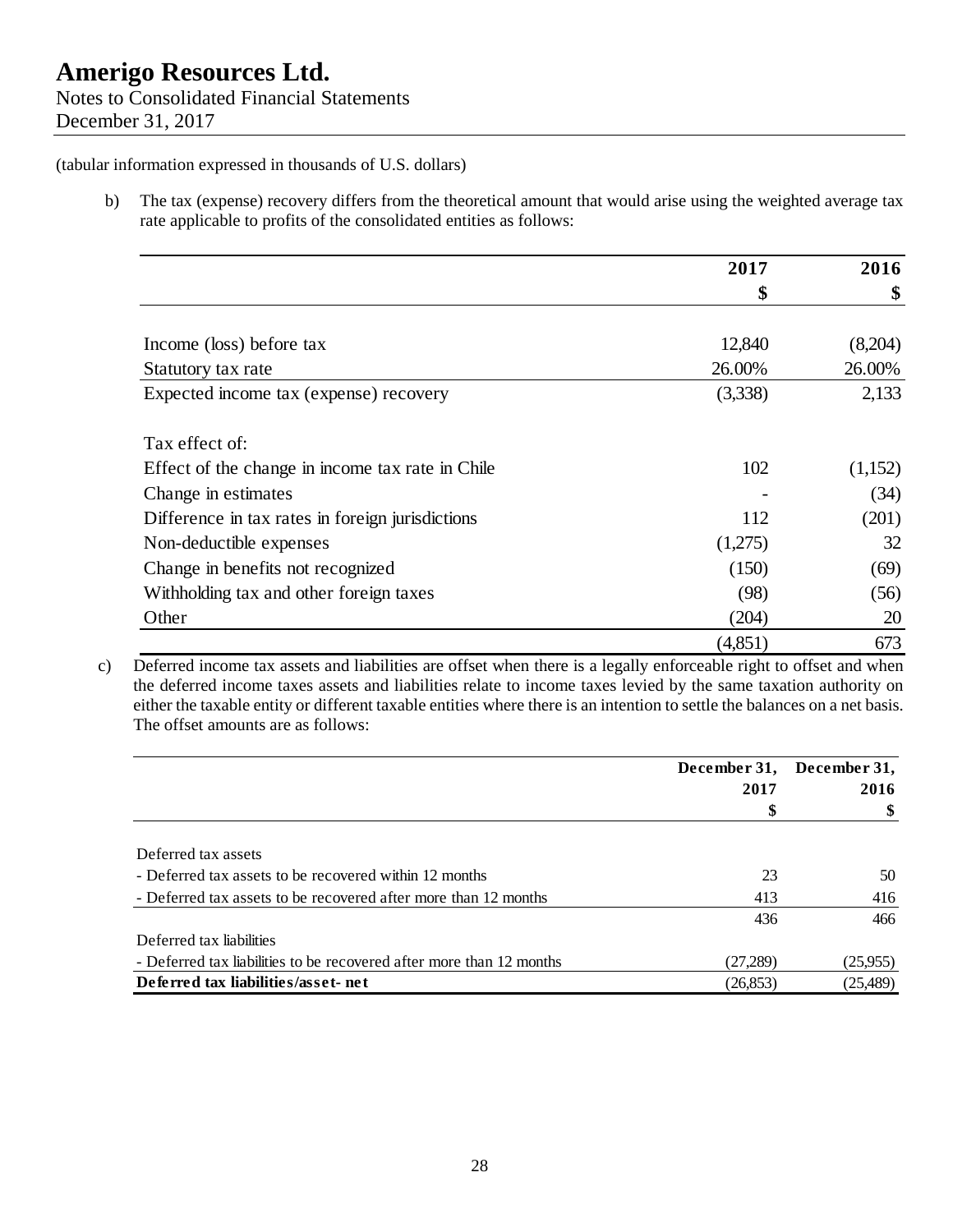## **Amerigo Resources Ltd.**  Notes to Consolidated Financial Statements December 31, 2017

(tabular information expressed in thousands of U.S. dollars)

d) The movement in the net deferred income tax position is as follows:

|                           | 2017      | 2016      |
|---------------------------|-----------|-----------|
|                           | \$        |           |
| At start of the year      | (25,489)  | (23, 474) |
| Charged to income or loss | (1,368)   | (2,018)   |
| Exchange differences      | 4         |           |
| At end of the year        | (26, 853) | (25, 489) |

e) The movement in deferred income tax assets and liabilities during the year, without taking into consideration the offsetting of balances within the same tax jurisdiction, is as follows:

|                          | Property, |            |       |                |
|--------------------------|-----------|------------|-------|----------------|
|                          | plant and | Intangible |       |                |
| Deferred tax liabilities | equipment | assets     | Other | <b>Total</b>   |
|                          | \$        | \$         | \$    | \$             |
| At December 31, 2015     | (22,306)  | (1,357)    | (124) | (23,787)       |
| Debit to loss            | (2,138)   | 70         | (100) | (2,168)        |
| At December 31, 2016     | (24, 444) | (1,287)    | (224) | (25,955)       |
| Debit to earnings        | (1,449)   | 70         | 45    | (1,334)        |
| At December 31, 2017     | (25,893)  | (1,217)    | (179) | (27,289)       |
|                          |           |            |       |                |
|                          |           |            |       | Other deferred |
| Deferred tax assets      |           |            |       | tax assets     |
|                          |           |            |       | \$             |
| At December 31, 2015     |           |            |       | 313            |
| Credit to loss           |           |            |       | 157            |
| At December 31, 2016     |           |            |       | 470            |
| Credit to earnings       |           |            |       | (34)           |
| At December 31, 2017     |           |            |       | 436            |

Deferred income tax assets are recognized for tax loss carry-forwards to the extent that the realization of the related tax benefit through future taxable profits is probable.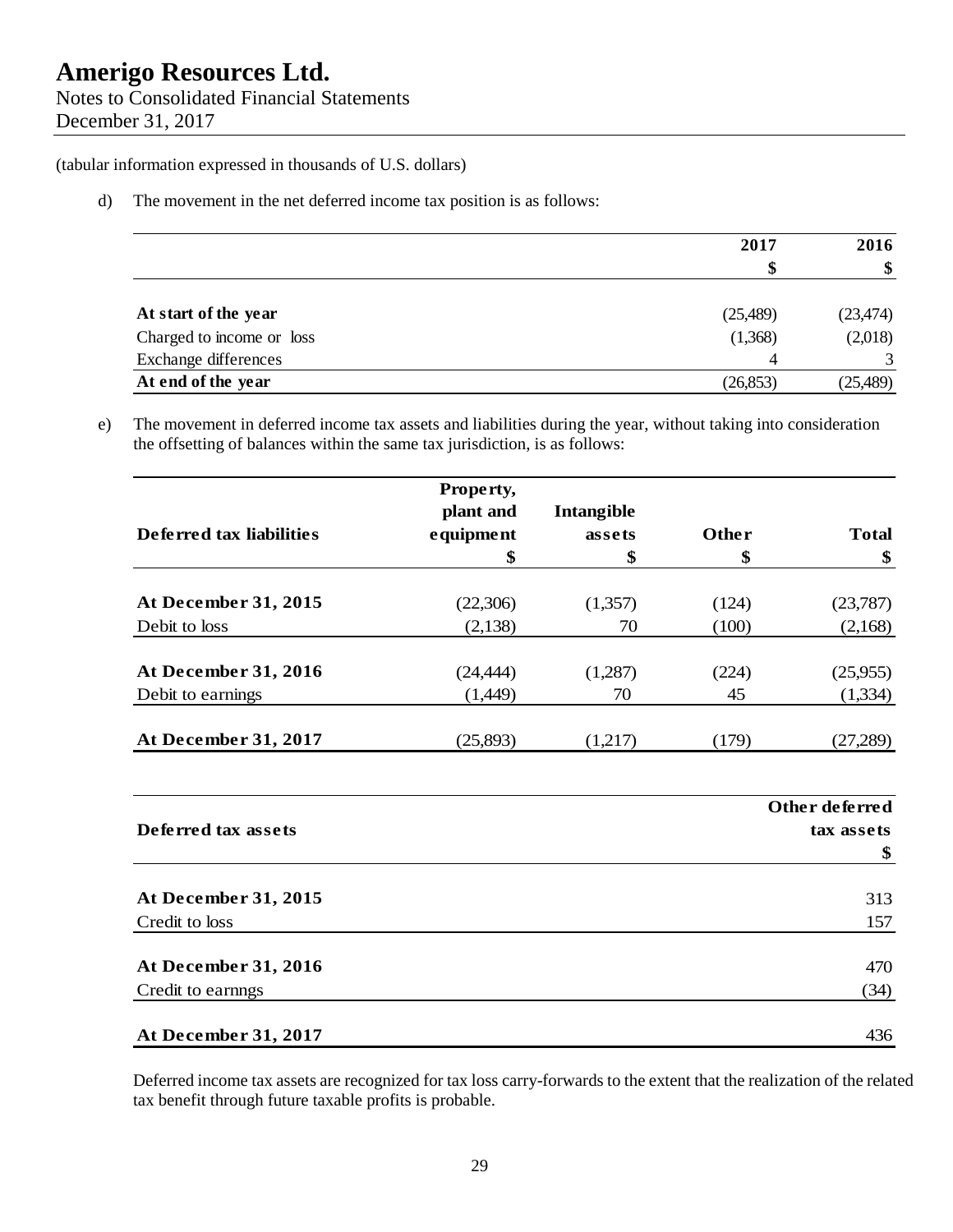Notes to Consolidated Financial Statements December 31, 2017

(tabular information expressed in thousands of U.S. dollars)

f) Unrecognized deductible temporary differences

 The Group's unrecognized deductible temporary differences and unused tax losses for which no deferred tax assets are recognized consist of the following amounts:

|                                        | 2017<br>\$ | 2016   |
|----------------------------------------|------------|--------|
|                                        |            | \$     |
|                                        |            |        |
| Non-capital losses                     | 12,431     | 11,350 |
| Capital losses                         | 1,121      | 868    |
| Other temporary deductible differences | 7,406      | 8,182  |
|                                        | 20,958     | 20,400 |

### g) Loss carry-forwards

At December 31, 2017, the Company had \$12.5 million (2016: \$11.4 million) of Canadian federal net operating loss carry-forwards. These loss carry-forwards expire at various dates between 2018 and 2037. Net operating loss carry-forwards have not been recognized, as it is not probable that taxable profit will be available against which they can be utilized in the legal entity in which they arose.

At December 31, 2017, the Company had \$1.1 million (2016: \$0.9 million) of Canadian federal net capital losses. These losses could be carried back 3 years and forward indefinitely against future taxable capital gains. Net capital loss carry-forwards have not been recognized, as it is not probable that taxable capital gains will be available against which they can be utilized in the legal entity in which they arose.

### h) Non-resident subsidiaries

The Company has non-resident subsidiaries that have undistributed earnings. Taxable temporary differences in relation to these investments for which deferred tax liabilities have not been recognized are \$85.0 million at December 31, 2017 (2016: \$72.0 million), as earnings are not expected to be distributed in the foreseeable future.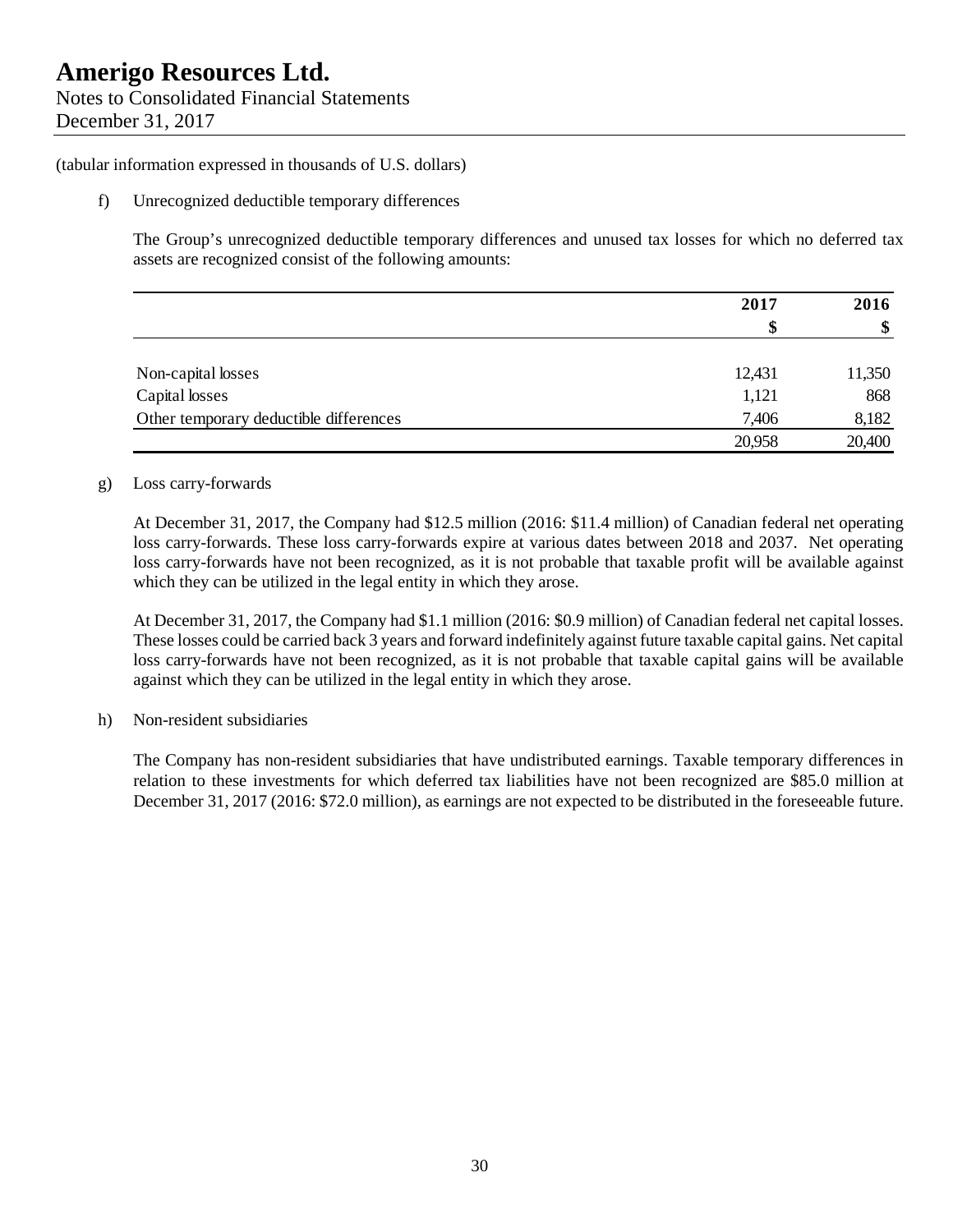Notes to Consolidated Financial Statements December 31, 2017

(tabular information expressed in thousands of U.S. dollars)

### **16) SEGMENT INFORMATION**

Operating segments are based on the reports reviewed by the board of directors that are used to make strategic decisions. The Group has one operating segment, the production of copper concentrates under a tolling agreement with DET (Note 5).

The geographic distribution of non-current assets is as follows:

|        |              | <b>Property, plant and equipment</b> |                          | Other                     |  |
|--------|--------------|--------------------------------------|--------------------------|---------------------------|--|
|        | December 31, | December 31,                         |                          | December 31, December 31, |  |
|        | 2017         | 2016                                 | 2017                     | 2016                      |  |
| Chile  | 175,834      | 174,035                              | 5,441                    | 5,673                     |  |
| Canada | 177          | 187                                  | $\overline{\phantom{0}}$ |                           |  |
|        | 176,011      | 174,222                              | 5,441                    | 5,673                     |  |

The Group's revenue originates exclusively in Chile.

In 2017, the Group's sales to one customer represented 92% of reported revenue (2016: 97%).

### **17) REVENUE**

|                                                              | 2017     | 2016      |
|--------------------------------------------------------------|----------|-----------|
|                                                              | \$       | \$        |
|                                                              |          |           |
| Gross value of copper produced                               | 179,789  | 124,429   |
| Notional items deducted from gross value of copper produced: |          |           |
| DET royalties - copper                                       | (36,388) | (20, 646) |
| Smelting and refining                                        | (21,717) | (19,217)  |
| Transportation                                               | (2,173)  | (1,618)   |
| Copper tolling revenue                                       | 119,511  | 82,948    |
| Molybdenum and other revenue                                 | 14,516   | 8,440     |
|                                                              | 134,027  | 91,388    |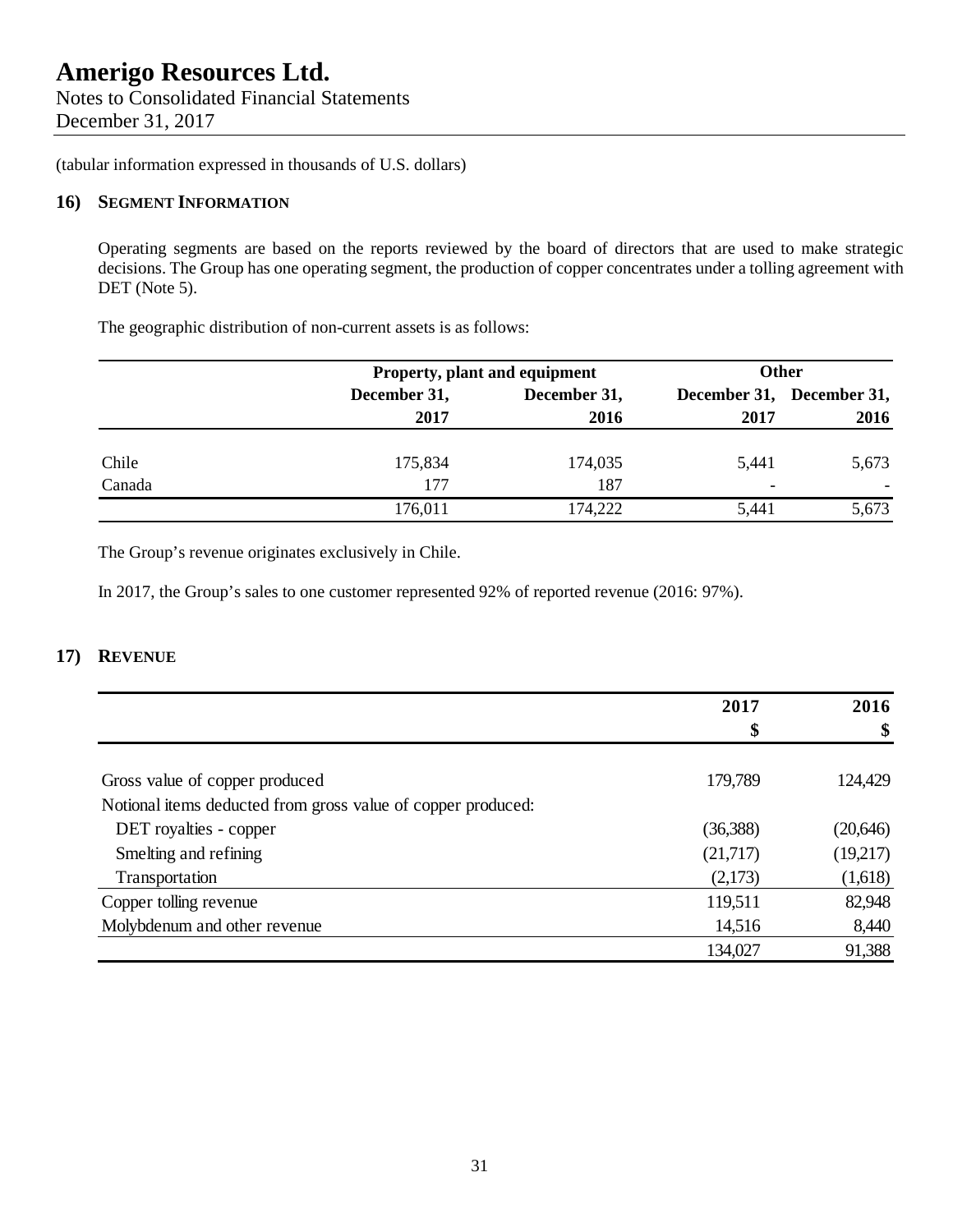Notes to Consolidated Financial Statements December 31, 2017

(tabular information expressed in thousands of U.S. dollars)

## **18) EXPENSES (GAINS) BY NATURE**

a) Tolling and production costs consist of the following:

|                               | 2017       | 2016<br>\$ |
|-------------------------------|------------|------------|
|                               | \$         |            |
| Tolling and production costs  | (87, 307)  | (73, 856)  |
| Depreciation and amortization | (14, 321)  | (13,207)   |
| Administration                | (5,155)    | (4,671)    |
| DET royalties - molybdenum    | (1,203)    | (277)      |
|                               | (107, 986) | (92, 011)  |

b) Derivative to related parties (Note  $(13(a))$  consists of the following:

|                                      | 2017    | 2016  |
|--------------------------------------|---------|-------|
|                                      | S       | \$    |
| Fair value adjustments to derivative | (3,788) | 517   |
| Royalty payments to related parties  | (994)   | (972) |
|                                      | (4,782) | (455) |

c) General and administration expenses consist of the following:

|                                            | 2017    | 2016     |
|--------------------------------------------|---------|----------|
|                                            |         | \$       |
| Salaries, management and professional fees | (2,110) | (2,183)  |
| Office and general expenses                | (786)   | (772)    |
| Share-based payment compensation           | (627)   | (158)    |
|                                            | (3,523) | (3, 113) |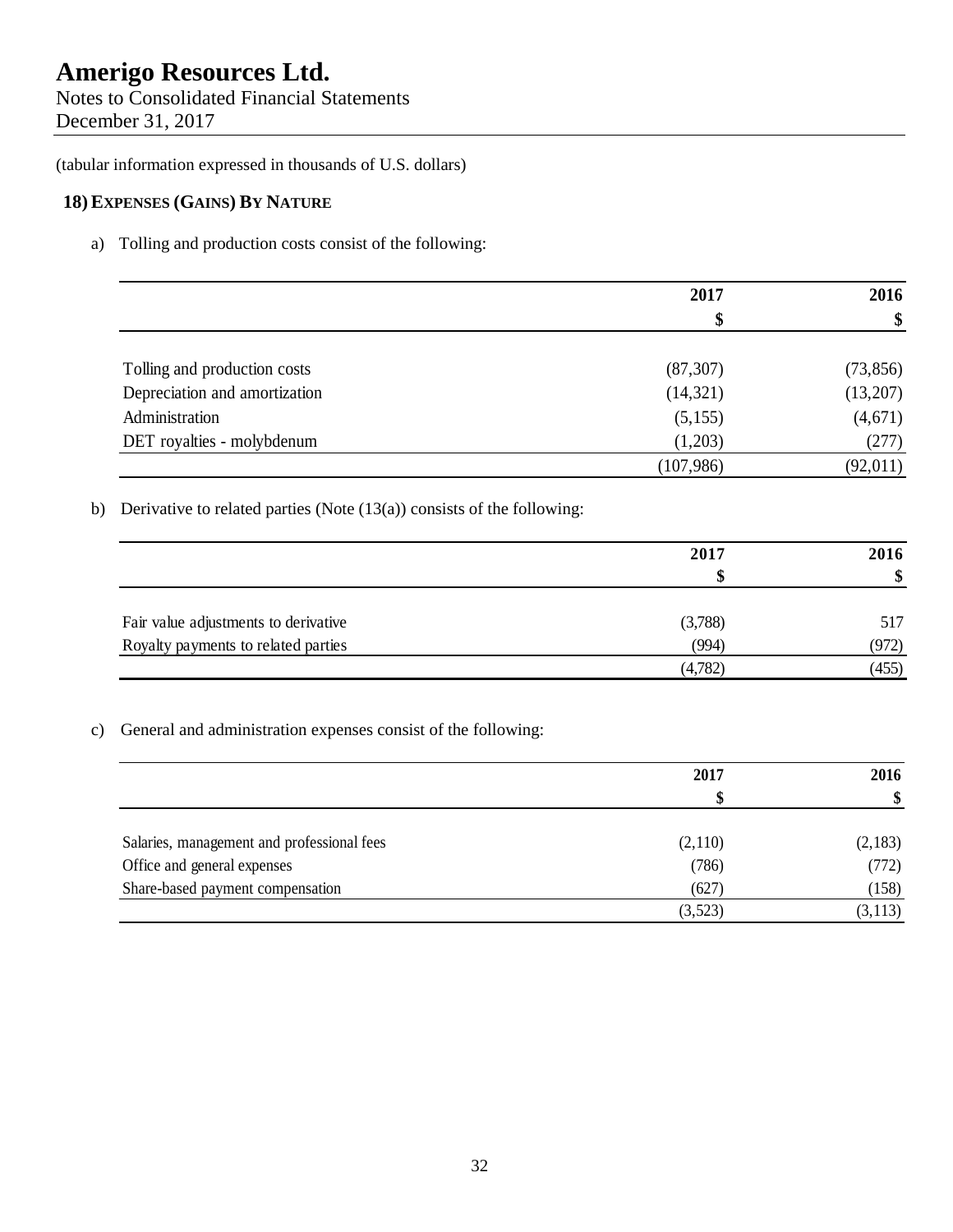Notes to Consolidated Financial Statements December 31, 2017

(tabular information expressed in thousands of U.S. dollars)

d) Other gains consist of the following:

|                        | 2017 | 2016<br>\$ |
|------------------------|------|------------|
|                        |      |            |
| Other gains            | 136  | 233        |
| Foreign exchange gains | 80   | 709        |
|                        | 216  | 942        |

### e) Finance expense consists of the following:

|                                               | 2017    | 2016     |  |
|-----------------------------------------------|---------|----------|--|
|                                               |         | \$       |  |
| Finance, commitment and interest charges      | (5,673) | (5, 459) |  |
| Fair value adjustments to interest rate swaps | 561     | 504      |  |
|                                               | (5,112) | (4,955)  |  |

### **19) DISCLOSURE OF INTEREST IN OTHER ENTITIES**

The Company has eight subsidiaries, all of which are wholly-owned with the exception of Amerigo International. Amerigo International is wholly-owned by the Company except for certain outstanding Class A shares, as disclosed in Note 13(a).

|                                                       | <b>Jurisdiction</b><br>of incorporation |
|-------------------------------------------------------|-----------------------------------------|
| Amerigo International Holdings Corp.                  | Canada                                  |
| Amerigo Investments Ltd.                              | <b>Barbados</b>                         |
| Amerigo Banking Corporation                           | St. Lucia                               |
| Amerigo Resources Ltd. I Chile Limitada               | Chile                                   |
| Amerigo Resources Ltd. II Chile SPA                   | Chile                                   |
| Amerigo International Inversiones Limitada (inactive) | Chile                                   |
| Minera Valle Central S.A.                             | Chile                                   |
| Colibues Energia S.A.                                 | Chile                                   |

As of December 31, 2017, under the terms of the Cauquenes Phase One and Phase Two loans MVC was restricted from transferring cash of \$25.7 million to the Company or other Group subsidiaries. Other than in respect to this restriction, the Company did not have restrictions on its ability to transfer cash to or from its subsidiaries, or to pay dividends, advance loans or make loan repayment within the Group companies.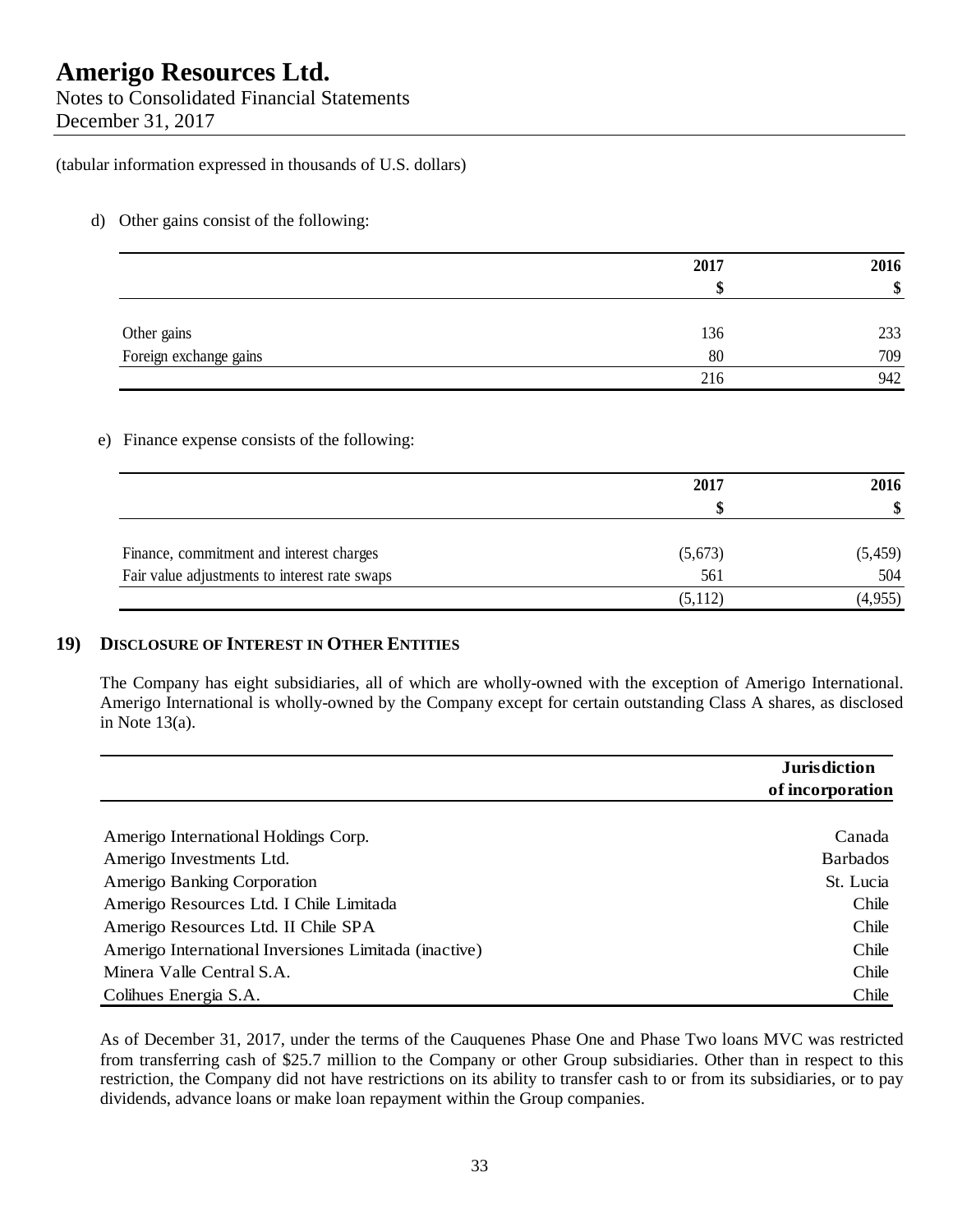Notes to Consolidated Financial Statements December 31, 2017

(tabular information expressed in thousands of U.S. dollars)

### **20) FAIR VALUE MEASUREMENT**

Certain of the Group's financial assets and liabilities are measured at fair value on a recurring basis and classified in their entirety based on the lowest level of input that is significant to the fair value measurement. The fair value hierarchy has three levels that prioritize the inputs to valuation techniques used to measure fair value, with Level 1 inputs having the highest priority. The levels and valuation techniques used to value the Group's financial assets and liabilities are the following:

- Level 1 Unadjusted quoted prices in active markets for identical assets and liabilities that the Company can access at the measurement date. The Group values its investments using quoted market prices in active markets.
- Level 2 Inputs other than quoted prices included within Level 1 that are observable for the asset or liability directly or indirectly. The Group's copper and molybdenum trade receivables contain embedded derivatives in circumstances when the value of these receivables changes as underlying commodity market prices vary. The fair values of these receivables are adjusted each reporting period by reference to forward market prices and changes in fair value are recorded as a component of revenue.
- Level 3 Significant unobservable inputs that are not based on observable market data. The Company includes the derivative to related parties in Level 3 of the fair value hierarchy because it is not tradeable or associated with observable prices. Management reviews the fair value of this derivative on a quarterly basis based on management's best estimates, which are unobservable inputs. Fair value is calculated by applying the discounted cash flow approach on a valuation model that considers the present value of the net cash flows expected to be paid to related parties (Note 13(a)). The Company has also included the IRS in Level 3 of the fair value hierarchy due to the lack of observable market quotes on this instrument. The fair value of the IRS was determined with the assistance of third parties who performed a discounted cash flow valuation based on a forward interest rate curve.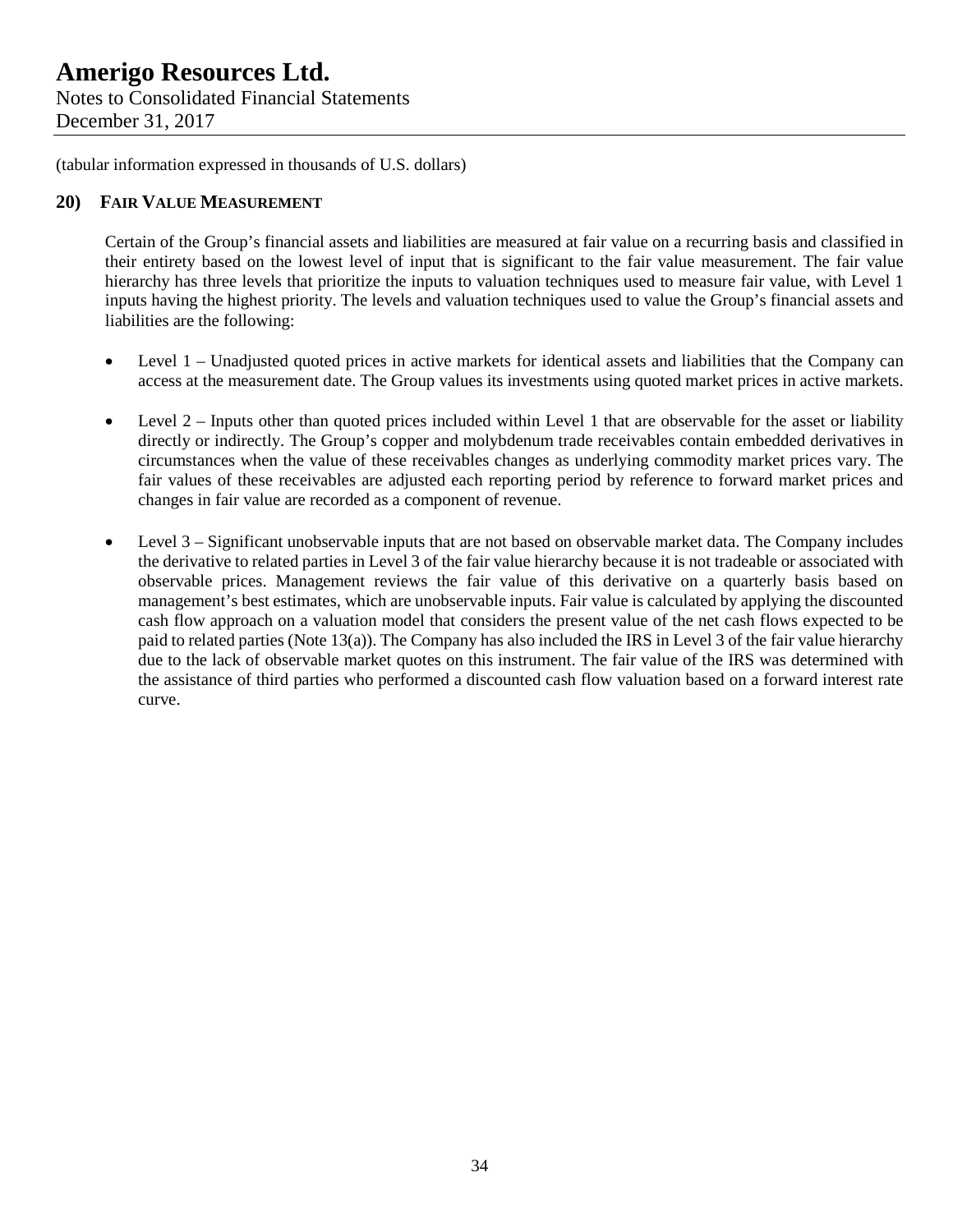Notes to Consolidated Financial Statements December 31, 2017

(tabular information expressed in thousands of U.S. dollars)

|                               | Level 1 | Level 2 | Level 3                  | <b>Total</b> |
|-------------------------------|---------|---------|--------------------------|--------------|
|                               | \$      | \$      | \$                       | \$           |
| December 31, 2017             |         |         |                          |              |
| Investments                   | 3,014   | -       | $\overline{\phantom{a}}$ | 3,014        |
| Trade receivables             |         | 6,581   | $\overline{\phantom{a}}$ | 6,581        |
| Interest rate swap            | -       | -       | (190)                    | (190)        |
| Derivative to related parties |         | ٠       | (11, 445)                | (11, 445)    |
|                               | 3,014   | 6,581   | (11,635)                 | (2,040)      |

|                               | Level 1 | Level 2 | Level 3                  | <b>Total</b> |
|-------------------------------|---------|---------|--------------------------|--------------|
|                               | \$      | \$      | φ                        | \$           |
| December 31, 2016             |         |         |                          |              |
| Investments                   | 1,518   |         | $\qquad \qquad -$        | 1,518        |
| Trade receivables             |         | 7,681   | $\overline{\phantom{a}}$ | 7,681        |
| Interest rate swap            |         | ٠       | (208)                    | (208)        |
| Derivative to related parties |         |         | (8,993)                  | (8,993)      |
|                               | 1,518   | 7,681   | (9,201)                  | $\rm(2)$     |

The Company's policy is to recognize transfers out of Level 3 as of the date of the event or change in the circumstances that caused the transfer.

The carrying values of cash and cash equivalents, trade and other receivables, trade and other payables and DET royalties approximate their fair value due to their short term maturity.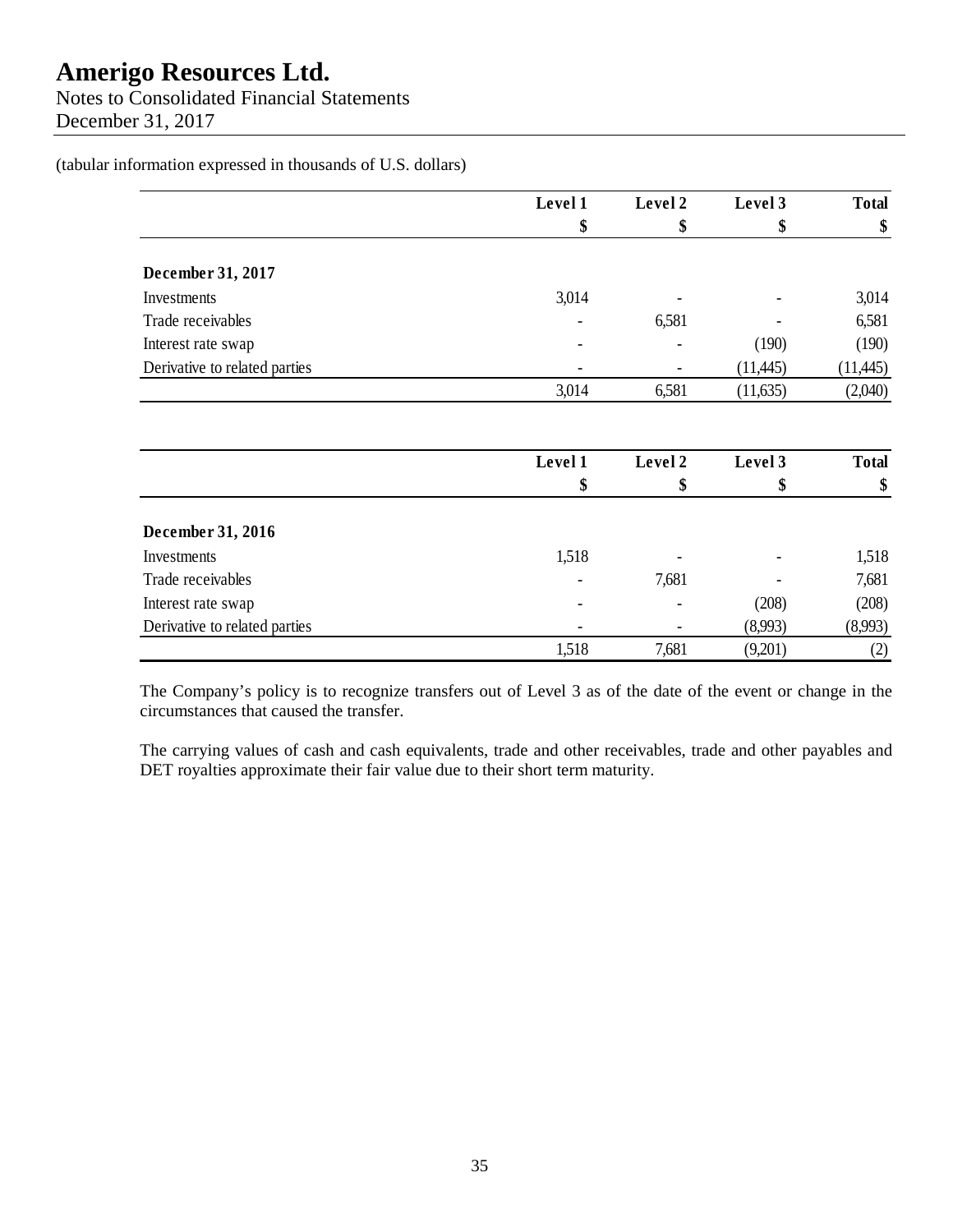Notes to Consolidated Financial Statements December 31, 2017

### (tabular information expressed in thousands of U.S. dollars)

The following table reconciles the starting to the ending balances for Level 3 fair value measurements:

|                                     | <b>Derivative</b>  |
|-------------------------------------|--------------------|
|                                     | to related parties |
| <b>Balance at January 1, 2017</b>   | (8,993)            |
| Paid                                | 1,582              |
| Debit to earnings                   | (4,782)            |
| <b>Balance at December 31, 2017</b> | (12, 193)          |
|                                     | Interest rate      |
|                                     | <b>s</b> wap       |
| <b>Balance at January 1, 2017</b>   | (208)              |
| Inception                           | (543)              |
| Paid                                | 221                |
| Credit to earnings                  | 340                |
| <b>Balance at December 31, 2017</b> | (190)              |

The valuation technique used in the determination of fair values within Level 2 of the hierarchy, and the key unobservable inputs used in the valuation model are the following:

*Valuation approach:* The Group's copper and molybdenum trade receivables contain embedded derivatives in circumstances when the value of these receivables changes as underlying commodity market prices vary. The fair values of these receivables are adjusted each reporting period by reference to forward market prices and changes in fair value are recorded as a component of revenue. At December 31, 2017, copper and molybdenum receivables were considered embedded derivatives.

*Key observable inputs:* For copper: average LME spot and 3-month copper prices assessed monthly. For molybdenum: average Platt's molybdenum dealer oxide molybdenum price assessed monthly.

*Inter-relationship between key unobservable inputs and fair value measurement:* The estimated fair value increases as copper and molybdenum prices increase.

The calculation of the fair value of trade and other receivables is performed monthly by MVC's Finance Manager.

The valuation technique used in the determination of fair values within Level 3 of the hierarchy, and the key unobservable inputs used in the valuation model are the following:

*Valuation approach:* The fair value is calculated by applying the discounted cash flow approach. The valuation model considers the present value of the net cash flows expected to be paid to related parties (Note 13(a)) and in respect of the IRS (Note  $12(a)$ ).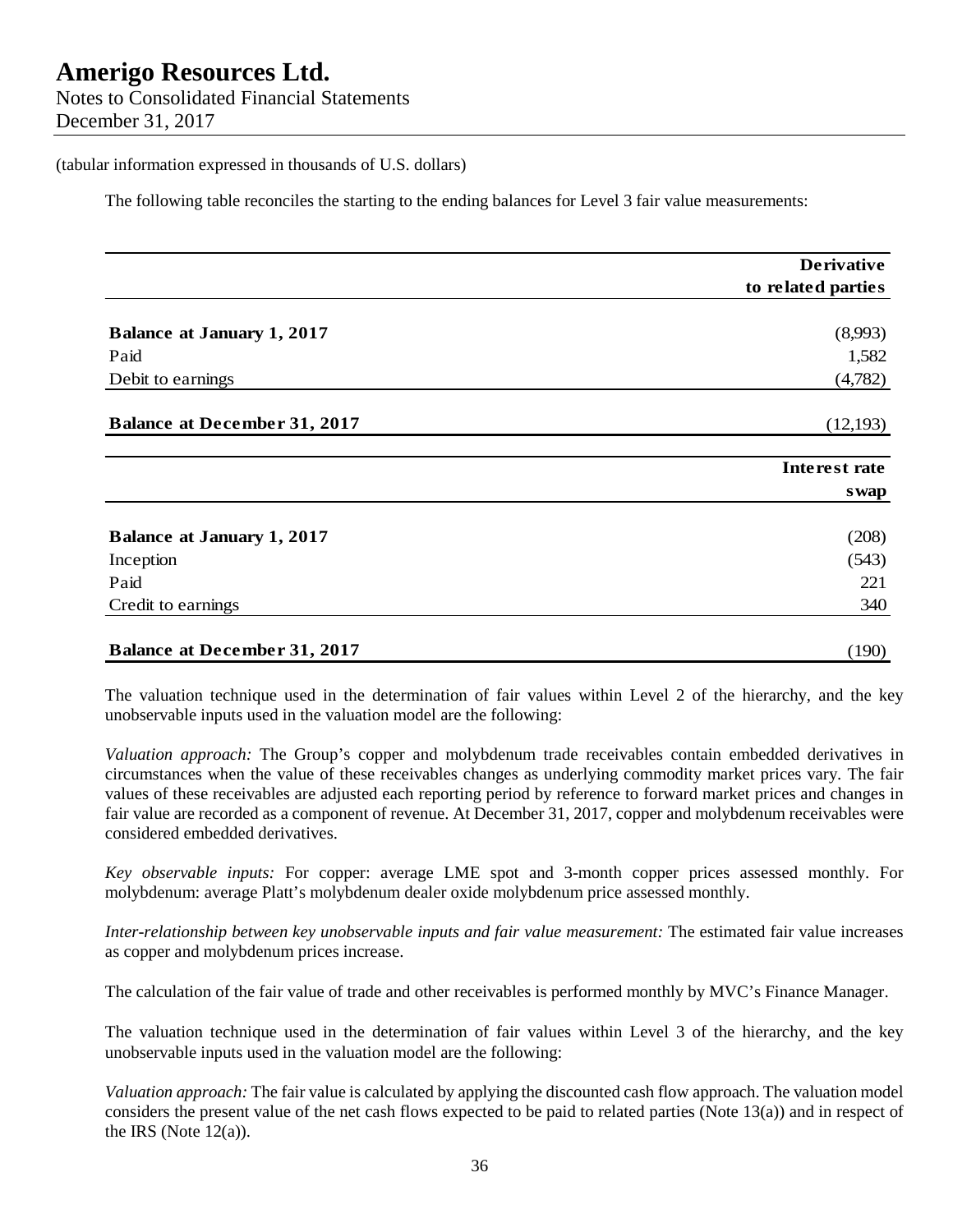*Key unobservable inputs:* For the derivative to related parties: estimated copper equivalent tolling/production to 2037, assumed copper and molybdenum prices and discount rate. For the IRS, the valuation model takes into account a forward interest rate curve.

*Inter-relationship between key unobservable inputs and fair value measurement:* For the derivative to related parties: the estimated fair value increases the lower the discount rate, the higher the estimated tolling/production and the higher the copper equivalent for molybdenum production calculated from the relationship of molybdenum to copper prices. In the case of the IRS, the contract's fair value fluctuates with changes in market interest rates.

*Valuation processes:* The Company's finance department is responsible for valuation of fair value measurements included in the financial statements, including Level 3 fair values. In the case of the IRS, the Company relies on the valuation performed by BBVA, the bank with which MVC entered into the swap. The valuation processes and results for recurring measurements are reviewed and approved by the Chief Financial Officer (CFO) at least once every quarter, in line with the Company's quarterly reporting dates. The valuation processes and results for non-recurring measurements are reviewed and approved by the CFO in the quarter in which the measurement occurs. All Level 3 valuation results are discussed with the Audit Committee as part of its quarterly review of the Company's financial statements.

Key unobservable inputs for valuation of the derivative to related parties correspond to:

- Estimated copper equivalent tolling/production as provided by MVC's mining plan. Based on the estimates as at December 31, 2017, a 1% increase (decrease) in estimated copper equivalent tolling/production would have no significant impact in the derivative to related parties.
- Assumed copper and molybdenum prices for the calculation of copper equivalent from molybdenum production, as provided by consensus long-term copper and molybdenum price market data. The copper prices used in the December 31, 2017 were: 2018: \$2.88/lb; 2019: \$2.95/lb; 2020: \$3.12/lb; 2021: \$3.16/lb and 2021 to 2037: \$3.05/lb. Molybdenum prices used were: 2018: \$7.87/lb; 2019: \$8.05/lb; 2020: \$8.23; 2021: \$8.61/lb and 2022 to 2037: \$8.20/lb.
- Discount rate calculated using a discount rate adjustment technique with a yield curve with rates starting at 8.08% in 2018 with gradual increases up to 8.72% in 2037. A 1% increase (decrease) in the rates used in the estimate would have resulted in an increase or decrease of approximately \$0.1 million in the derivative to related parties.

In the case of the IRS, key inputs for valuation correspond to a forward interest rate curve, term of the IRS, loan amortization schedule and MVC's credit spread.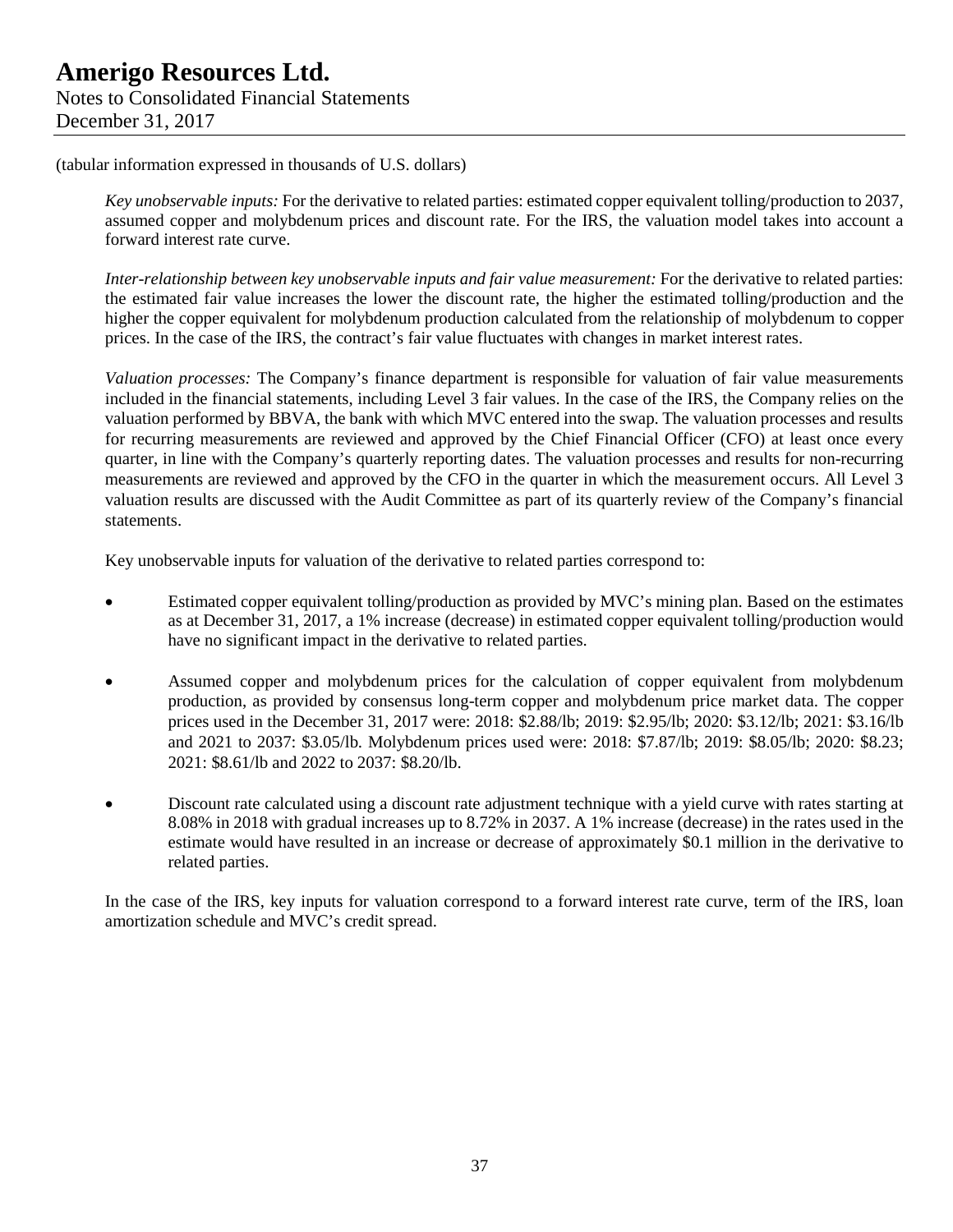Notes to Consolidated Financial Statements December 31, 2017

(tabular information expressed in thousands of U.S. dollars)

### **21) FINANCIAL AND CAPITAL RISK MANAGEMENT**

### **Financial Risk Management**

The Group's activities expose it to a variety of financial risks, which include liquidity risk, foreign exchange risk, interest rate risk, commodity price risk and credit risk.

### *Liquidity Risk*

Liquidity risk is the risk that the Group will not be able to meet its financial obligations as they fall due. The Group operates in a cyclical industry where levels of cash flow are closely correlated to the market prices for copper. From January to October 2016, the Group's liquidity and financial position were affected by low copper prices. Copper prices strengthened as of November 2016 and through 2017, substantially improving the Group's ability to generate cash flow from operations.

In 2017, the Company generated \$26.4 million of operating cash flow before changes in non-cash working capital, and \$32.7 million in operating cash flow including changes in non-cash working capital.

In 2017, the Group was able to meet its obligations as they became due. The Group expects that it will continue to be able to meet obligations for the next 12 months from operating cash flow. The Group manages liquidity risk through close controls on cash requirements and regular updates to short-term cash flow projections.

|                          |              |        | Less than 1 Between 1 | Between 2   | Over 5       |
|--------------------------|--------------|--------|-----------------------|-------------|--------------|
| At December 31, 2017     | <b>Total</b> |        | year and 2 years      | and 5 years | <b>vears</b> |
| Trade and other payables | 13,052       | 13,052 |                       |             |              |
| DET royalties            | 11,990       | 11,990 |                       |             |              |
| <b>Borrowings</b>        | 63,067       | 18,248 | 12,171                | 32,648      |              |
| Interest rate swap       | 190          | 190    |                       |             |              |
| Derivative               |              |        |                       |             |              |
| to related parties       | 12,193       | 1,151  | 1,146                 | 3,221       | 6,675        |
| Severance provisions     | 981          |        |                       |             | 981          |
|                          | 101,473      | 44,631 | 13,317                | 35,869      | 7,656        |

The Group's liabilities fall due as indicated in the following tables: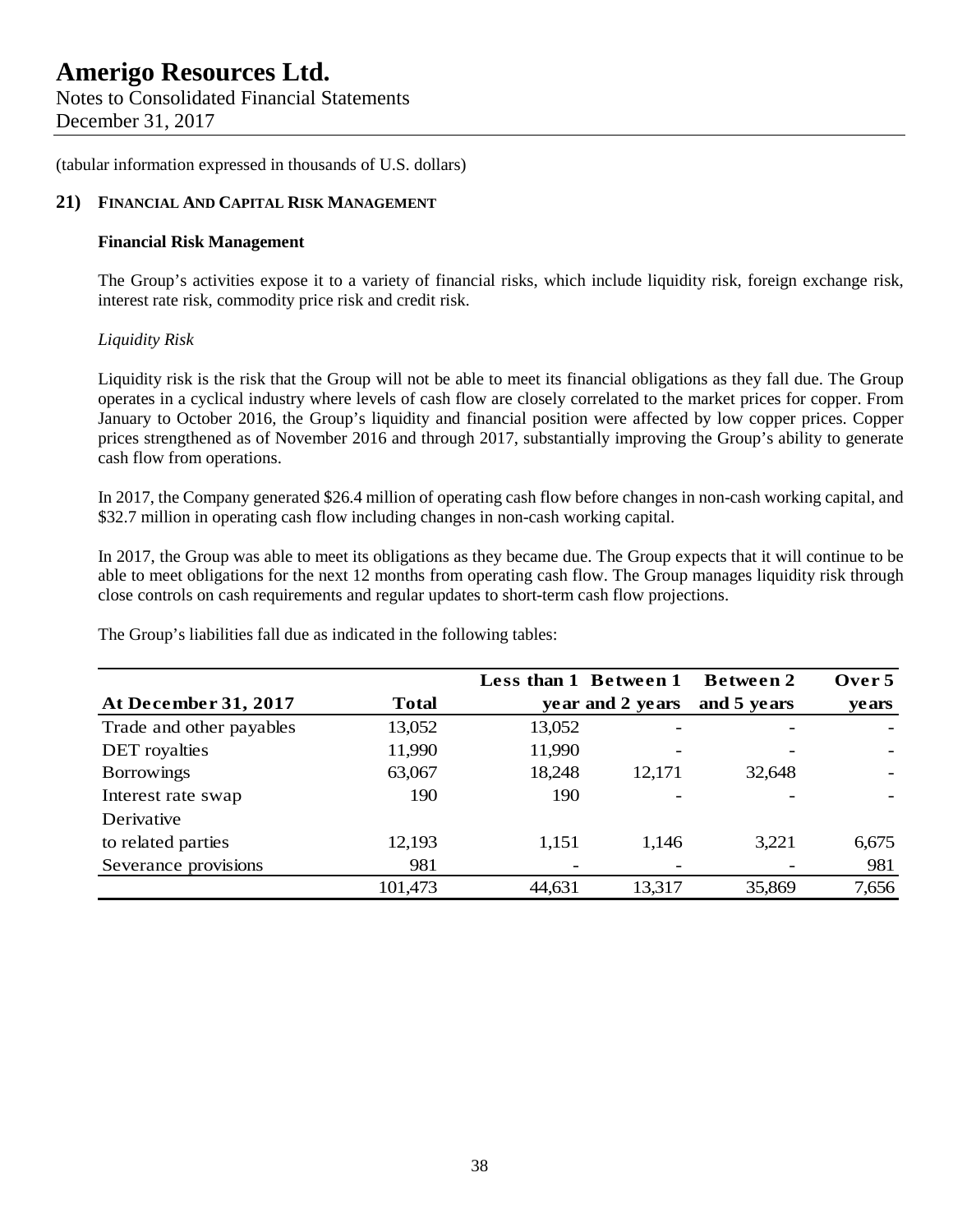Notes to Consolidated Financial Statements December 31, 2017

|                          |              | Less than 1 Between 1 |                  | Between 2   | Over 5 |
|--------------------------|--------------|-----------------------|------------------|-------------|--------|
| At December 31, 2016     | <b>Total</b> |                       | year and 2 years | and 5 years | ye ars |
| Trade and other payables | 15,819       | 15,819                |                  |             |        |
| <b>DET</b> royalties     | 11,273       | 11,273                |                  |             |        |
| <b>Borrowings</b>        | 69,847       | 10,348                | 15,348           | 44,151      |        |
| Interest rate swap       | 208          | 76                    | 132              |             |        |
| Derivative               |              |                       |                  |             |        |
| to related parties       | 8,993        | 1,617                 | 884              | 2,225       | 4,267  |
| Severance provisions     | 811          |                       |                  |             | 811    |
|                          | 106,951      | 39,133                | 16,364           | 46,376      | 5,078  |

(tabular information expressed in thousands of U.S. dollars)

### *Foreign Exchange Risk*

The Group faces foreign exchange risk exposures arising from transactions denominated in foreign currencies. The Group's main foreign exchange risks arise with respect to the Canadian dollar and the Chilean Peso. The Company has elected not to actively manage this exposure at this time. Notwithstanding, the Company continuously monitors this exposure to determine if any mitigation strategies become necessary. Based on the balances as at December 31, 2017, a 1% increase (decrease) in the Chilean Peso/U.S. dollar or the Canadian dollar/U.S. dollar exchange rates on that day would have resulted in an increase or decrease of approximately \$nil and \$0.1 million on income and comprehensive loss, respectively.

### *Interest Rate Risk*

At December 31, 2017, the Company's interest rate risk mainly arises from the interest rate impact on borrowings and is mitigated by two IRS (Note 12(a)). As at December 31, 2017, with other variables unchanged, a 1% change in prime rates on borrowings not protected by the IRS would have had an impact of \$0.1 million on income and no effect on OCI.

### *Commodity Price Risk*

MVC faces commodity price risk arising from changes to the market prices for copper and molybdenum from the time of performance of tolling services or delivery of concentrates to the time of final price settlement. This risk is affected by the quotational periods in place. In 2017, the quotational periods for copper tolling services and molybdenum sales were "M+3".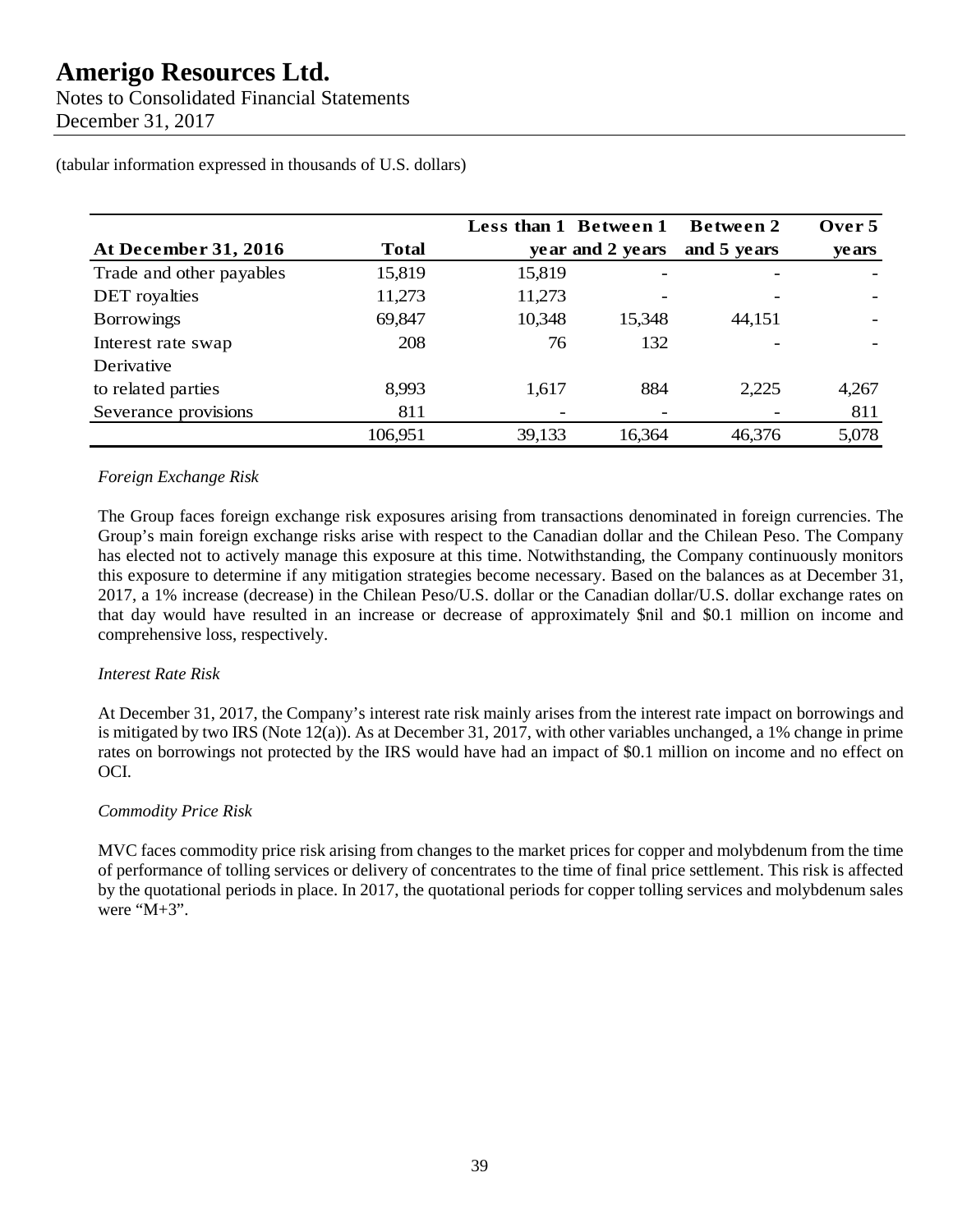The following represents the effect of financial instruments on after-tax net income from a 10% increase to commodity prices:

|            |         |              | Increase (decrease) on |                        |  |
|------------|---------|--------------|------------------------|------------------------|--|
|            |         | <b>Price</b> |                        | after-tax net earnings |  |
|            | 2017    | 2016         | 2017                   | 2016                   |  |
|            | $$$ /lb | \$/lb        | S                      | \$                     |  |
| Copper     | 3.1     | 2.6          | 5,042                  | 3,452                  |  |
| Molybdenum | 9.4     | 6.6          | 401                    | 215                    |  |

### *Credit Risk*

Financial instruments that potentially subject the Group to credit risk consist of cash and cash equivalents and trade receivable. The Group has an investment policy which requires that cash and cash equivalents can only be deposited in investments with certain minimum credit ratings. Cash and cash equivalents are maintained with financial institutions in Canada and Chile and are redeemable on demand. The carrying amount of financial assets recorded in the financial statements, net of any allowances for losses, represents the Group's maximum exposure to credit risk. In 2017, MVC processed copper concentrates under a tolling agreement with DET and does not consider it has any significant credit risk exposure on its accounts receivable.

### **Capital Risk Management**

The Company considers that its capital consists of the items included in shareholders' equity, borrowings when applicable, net of cash and cash equivalents, and investments. The Company manages the capital structure and makes adjustments in light of changes in economic conditions and the risk characteristics of the Company's assets.

The Company's capital management objectives are intended to safeguard the Company's ability to support its normal operating requirements on an ongoing basis as well as conclude the Company's Cauquenes expansion project.

To effectively manage its capital requirements, the Company has in place a planning and budgeting process to help determine the funds required to ensure the Group has the appropriate liquidity to meet its operating and expansion objectives. The Company's objectives when managing capital are to safeguard its ability to continue as a going concern, to provide an adequate return on investment to its shareholders and to maintain a flexible capital structure which optimizes the cost of capital at acceptable risk.